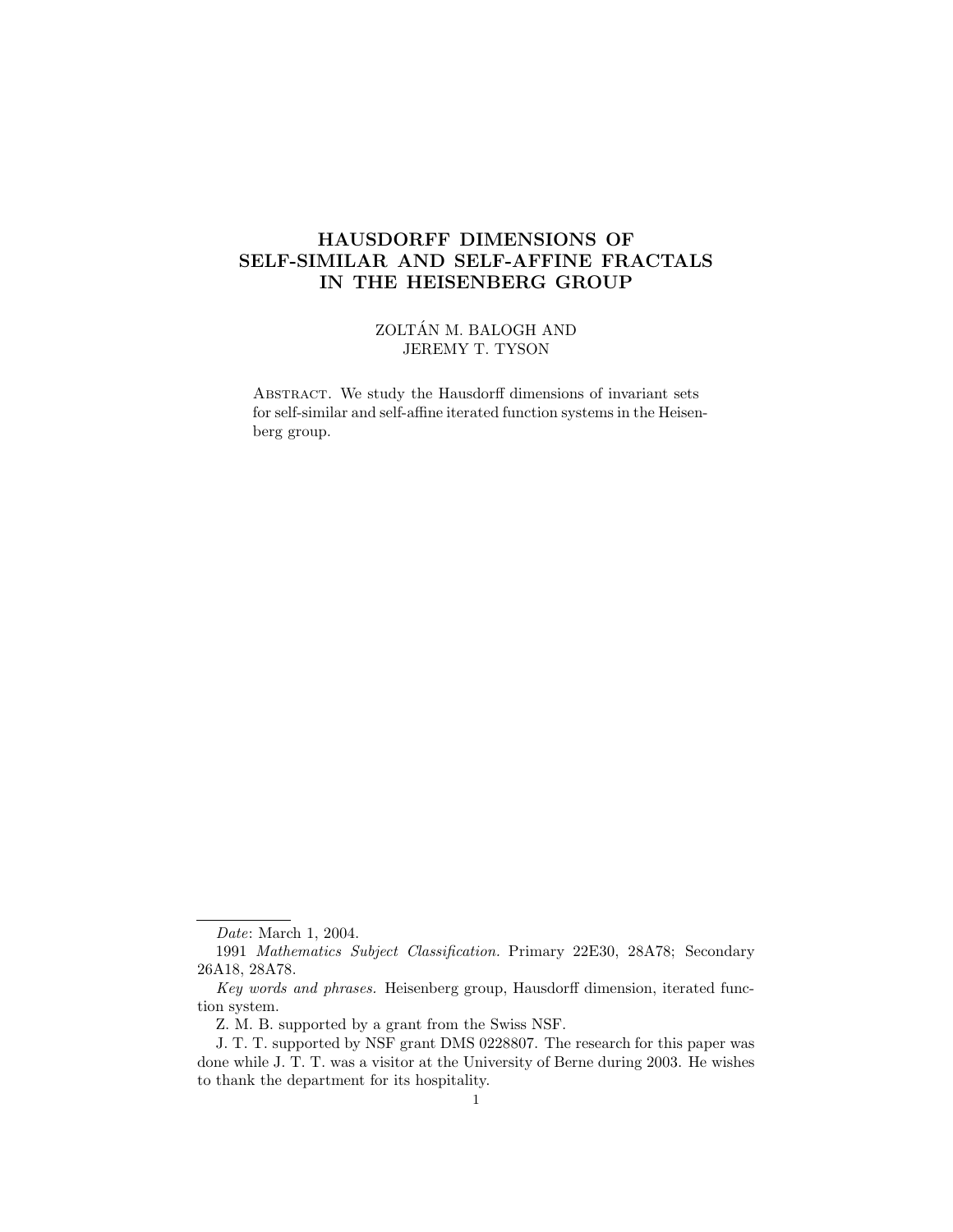### **CONTENTS**

|            | 1. Introduction                                      | $\mathcal{D}$ |
|------------|------------------------------------------------------|---------------|
|            | 2. Definitions, notation and preliminary results     | 10            |
|            | 3. The self-similar case                             | 13            |
|            | 4. Comparison of Euclidean and Heisenberg dimensions | 17            |
|            | 5. The self-affine case I                            | 18            |
|            | 6. The self-affine case II                           | 24            |
|            | 7. Appendix: eigenvalues of rank one perturbations   |               |
|            | of block diagonal matrices                           | 35            |
| References |                                                      | 37            |

#### 1. INTRODUCTION

Analysis on the Heisenberg group is motivated by its appearance in several complex variables and quantum mechanics. In addition, as the simplest non-abelian example, the Heisenberg group serves as a testing ground for questions and conjectures on more general Carnot groups and sub-Riemannian spaces. Geometric measure theory and rectifiability play an important role in these settings in connection with sub-elliptic PDE's and control theory. For recent results in the subject we refer to [3], [5], [12], [13], [15], [18].

This paper is part of a larger program [5], [4] for studying properties of fractal sets in the sub-Riemannian metric setting of the Heisenberg group. The results presented here concern the Hausdorff dimensions of invariant sets associated to self-similar and self-affine iterated function systems.

Let us recall that the (first) *Heisenberg group*  $\mathbb{H} = \mathbb{H}^1$  is the unique non-abelian Carnot group of rank two and dimension three. Explicitly,  $\mathbb{H} = \mathbb{R}^3$  with the group law

(1.1) 
$$
(x,t)*(x',t') = (x+x',t+t'+2\langle x,Jx'\rangle)
$$

where  $J : \mathbb{R}^2 \to \mathbb{R}^2$  denotes the map

$$
J(x_1, x_2) = (-x_2, x_1)
$$

and  $\langle \cdot, \cdot \rangle$  is the standard inner product in  $\mathbb{R}^2$ .

The sub-Riemannian nature of  $\mathbb H$  is reflected in the so-called *hori*zontal distribution HH, which is the distinguished subbundle of the full tangent bundle TH defined by

$$
H_p\mathbb{H}:=\text{span}\{X_p,Y_p\}.
$$

2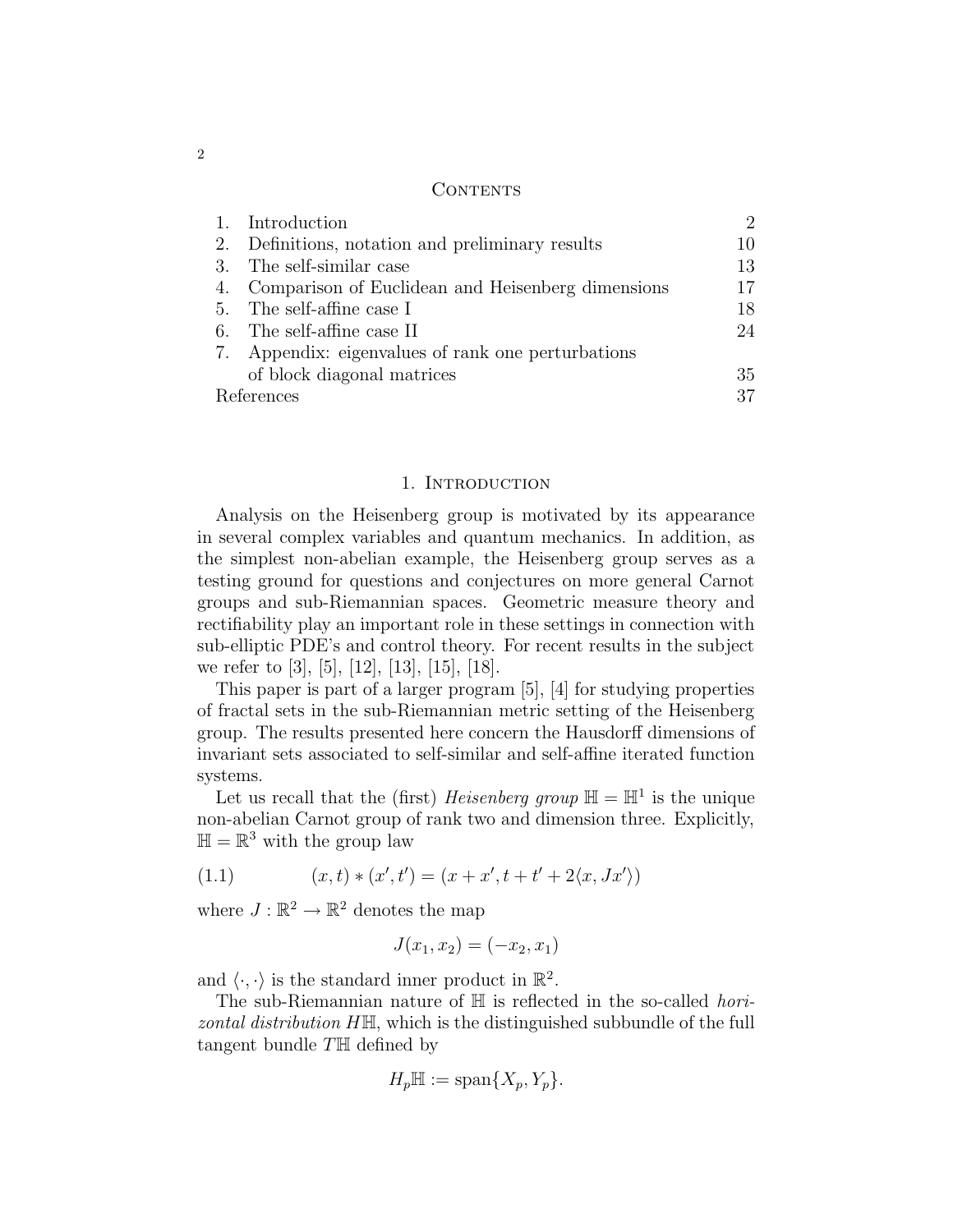Here X and Y denote the left-invariant vector fields in  $\mathbb H$  whose values at a point  $p = (x_1, x_2, t)$  are

$$
X_p = \partial_{x_1} + 2x_2 \partial_t, \qquad Y_p = \partial_{x_2} - 2x_1 \partial_t.
$$

Equivalently,  $H_pH$  can be characterized as the kernel of the canonical contact form  $d\tau = dt + 2x_1dx_2 - 2x_2dx_1$  on H at the point p.

The Heisenberg group is equipped with a non-Euclidean metric structure via the so-called *Heisenberg metric*. This is the left-invariant metric on H defined as follows:

(1.2) 
$$
d_H(p,q) = |p^{-1} * q|_H, \qquad p, q \in \mathbb{H},
$$

where  $*$  denotes the group law from (1.1) and  $|\cdot|_H$  denotes the Heisenberg norm given by

(1.3) 
$$
|(x,t)|_H = (|x|^4 + t^2)^{1/4}.
$$

Before passing to the main results of this paper, let us begin by describing an application which served as motivation for our studies.

The relationship between the Heisenberg and Euclidean geometry on  $\mathbb{H} = \mathbb{R}^3$  is rather intricate. For example, the Hausdorff dimension of  $(\mathbb{H}, d_H)$  is equal to 4; in fact balls in the metric  $d_H$  have measure proportional to the fourth power of their radius. This implies, for instance, that the Heisenberg metric  $d_H$  cannot be locally bi-Lipschitz equivalent with any Riemannian metric.

The following problem asks for an understanding of the relationship between the Hausdorff measures  $\mathcal{H}_E^{\alpha}$  and  $\mathcal{H}_H^{\beta}$  on  $\mathbb{H} = \mathbb{R}^3$  associated with the Heisenberg and Euclidean metrics  $d_H$  and  $d_E$ . A version of this question was posed by Gromov [15, 0.6.C].

**Problem 1.4.** For fixed  $\alpha \in [0,3]$ , what are the possible values of  $\beta = \dim_H S$  when S ranges over all subsets of H with  $\dim_E S = \alpha$ ?

Here we denote by  $\mathcal{H}_{H}^{s}$ , resp.  $\mathcal{H}_{E}^{s}$ , the s-dimensional Hausdorff measure associated with the relevant metric  $d_H$ , resp.  $d_E$ , and by  $\dim_H$ , resp. dim<sub>E</sub> the corresponding Hausdorff dimensions.

Problem 1.4 is a fundamental question for understanding properties of Hausdorff measures with respect to the Heisenberg metric. It asks which subsets of  $\mathbb H$  are "most nearly Euclidean" ( $\beta$  is smallest for fixed α) and which are "most nearly non-Euclidean" (β is largest for fixed  $\alpha$ ). Recently, a nearly complete answer to Problem 1.4 was obtained by Balogh–Rickly–Serra-Cassano [5]. We formulate a slightly different version of the original statement in [5].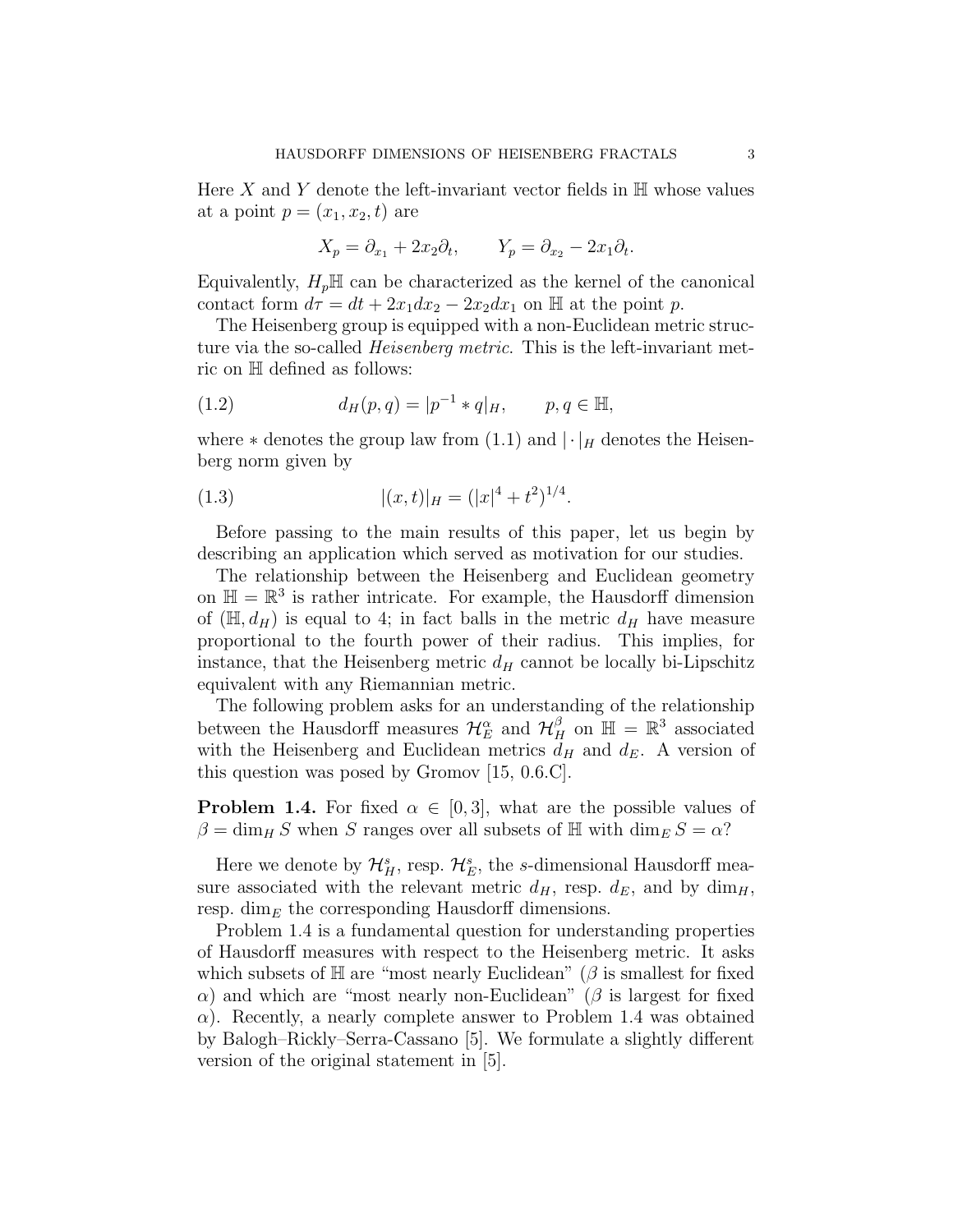Theorem 1.5 (Balogh–Rickly–Serra-Cassano [5], Theorems 1.1 and 1.2). Let  $S \subset \mathbb{H}$  with  $\dim_E S = \alpha \in [0,3]$  and  $\dim_H S = \beta \in [0,4]$ . Then

(1.6)  $\max{\alpha, 2\alpha - 2} =: \beta_{-\alpha} < \beta < \beta_{+\alpha} := \min\{2\alpha, \alpha + 1\}.$ 

Moreover,

- (i) for each  $\alpha \in [0,3]$  there exists a set  $S^{\alpha} \subset \mathbb{H}$  with  $\mathcal{H}_E^{\alpha}(S^{\alpha}) < \infty$ and  $\mathcal{H}_H^{\beta_+(\alpha)}(S^\alpha) > 0$ ,
- (ii) for each  $\alpha \in [0, 2) \cup \{3\}$  there is a set  $S_{\alpha} \subset \mathbb{H}$  with  $\mathcal{H}_E^{\alpha}(S_{\alpha}) > 0$ and  $\mathcal{H}_H^{\beta-(\alpha)}(S_\alpha) = \mathcal{H}_H^{\alpha}(S_\alpha) < \infty$ , and
- (ii) for each  $\alpha \in [2,3)$  and each  $\delta \in (0,1)$  there is a set  $S_{\alpha,\delta} \subset \mathbb{H}$ with  $\mathcal{H}_E^{\alpha-\delta}(S_{\alpha,\delta})>0$  and  $\mathcal{H}_H^{\beta-(\alpha)}(S_{\alpha,\delta})=\mathcal{H}_H^{2\alpha-2}(S_{\alpha,\delta})<\infty$ .

The techniques in [5] did not suffice to obtain examples showing the precise sharpness in the lower bound in (1.6) in the case  $2 \le \alpha < 3$ . In particular there were no examples of sets S with the property that

$$
\dim_E S = \dim_H S = 2.
$$

As a consequence of our main results (which we describe shortly) we are able to find such examples and complete the solution to Gromov's problem 1.4. More precisely, we may record the following theorem.

**Theorem 1.7.** For each  $\alpha \in [0,3]$  there exists  $S_{\alpha} \subset \mathbb{H}$  with  $\mathcal{H}_E^{\alpha}(S_{\alpha})$ 0 and  $\mathcal{H}_H^{\beta_-(\alpha)}(S_\alpha) < \infty$ , where  $\beta_-(\alpha) = \max{\alpha, 2\alpha - 2}.$ 

A case of special interest in the above statement is  $\alpha = \beta_-(\alpha) = 2$ The example which figures in this case in Theorem 1.7 is a self-similar set  $Q_H \subset \mathbb{H}$  which we term as the *Heisenberg square*. It is obtained as invariant set for a certain self-similar iterated function system. Such systems are the main objects of study in this paper. We describe this example in more detail later on in this introduction; here we give a few relevant facts which indicate how the proof of Theorem 1.7 goes. There is a 1-Lipschitz projection mapping  $\pi : \mathbb{H} \to \mathbb{R}^2$  given by  $\pi(x,t) = x$  which maps  $Q_H$  onto the closed unit square  $Q = [0,1]^2$ . Thus  $\mathcal{H}_E^2(Q_H) \geq \mathcal{H}_E^2(Q) = 1 > 0$ . On the other hand, the self-similar construction of  $Q_H$  gives rise to natural coverings by families of selfsimilar copies of  $Q_H$ , and using these covers to estimate the Heisenberg Hausdorff measure yields  $\mathcal{H}_H^2(Q_H) < \infty$ .

The case  $\alpha = 2$  is the key to establishing Theorem 1.7 in full generality. The examples for  $2 < \alpha < 3$  are constructed as certain "producttype" sets using the Heisenberg square  $Q_H$  together with vertical Cantor sets.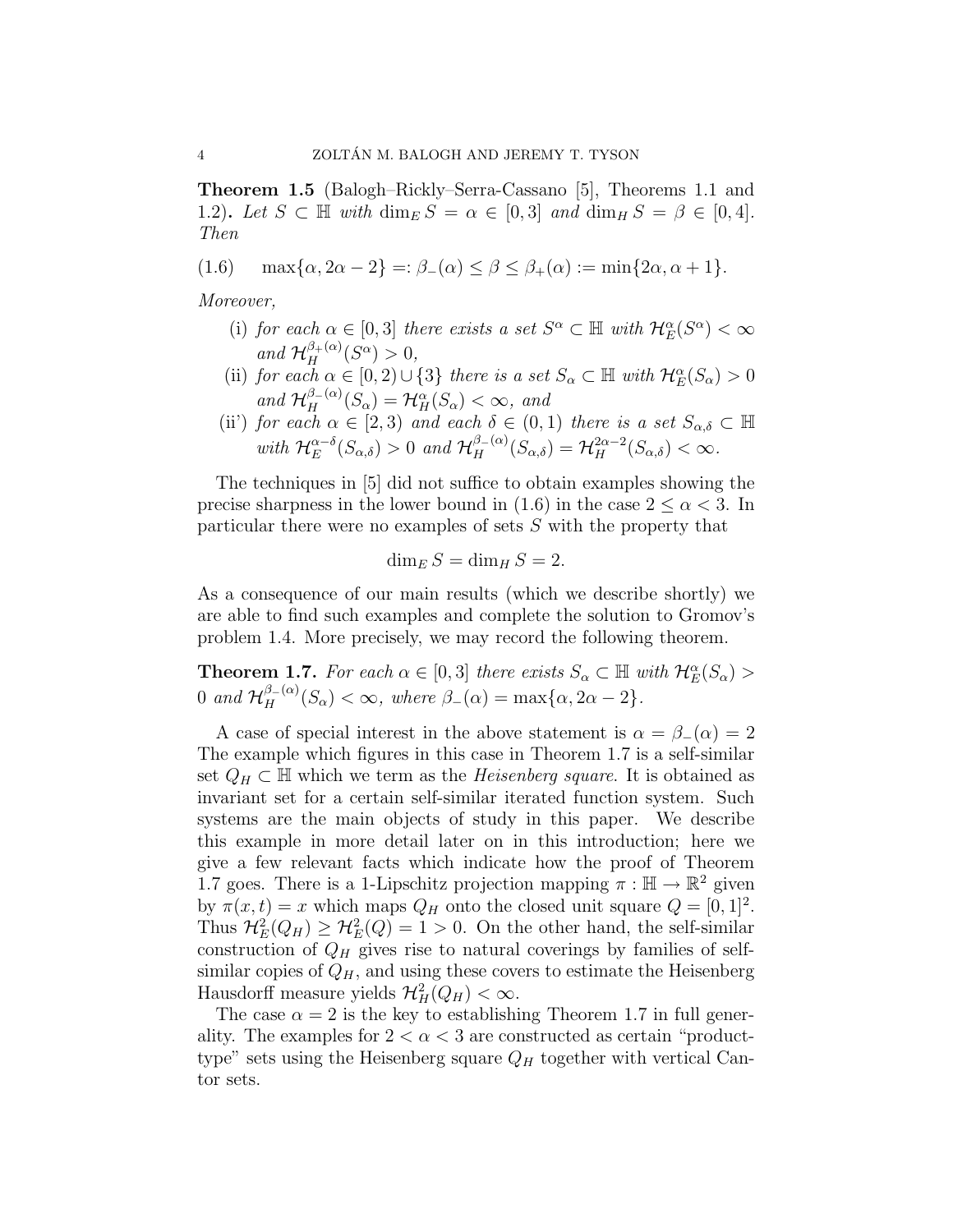With this motivation in mind we turn to the principal objects of study in this paper, namely, invariant sets for iterated function systems in  $(\mathbb{H}, d_H)$ . Recall that an *iterated function system* (for short, an *IFS*) on a complete metric space  $(X, d)$  is a finite collection

$$
\mathcal{F} = \{f_1, \ldots, f_M\}
$$

of contraction maps of  $(X, d)$  (i.e., Lipschitz maps with Lipschitz constant strictly less than one). The *invariant set* for  $\mathcal F$  is the unique nonempty compact set in  $X$  which is invariant under the action of the elements of  $\mathcal{F}$ .

In [4], we studied regularity and connectivity questions for invariant sets of Heisenberg iterated function systems. The present work is devoted to the study of the dimensions of such invariant sets.

Throughout this paper, we restrict our attention to the case of *affine* iterated function systems (AIFS). That is, we assume that each IFS consists entirely of affine maps. Moreover, we are interested in affine contractions of  $\mathbb H$  that arise as lifts of affine mappings of  $\mathbb R^2$  as follows.

Let  $f : \mathbb{R}^2 \to \mathbb{R}^2$ . A map  $F : \mathbb{H} \to \mathbb{H}$  is called a *lift* of f if

$$
\pi \circ F = f \circ \pi,
$$

where  $\pi : \mathbb{H} \to \mathbb{R}^2$  is the projection map defined above. It is an important observation that each affine map of H which is Lipschitz with respect to the Heisenberg metric  $d_H$  arises as a lift of an affine map of  $\mathbb{R}^2$ . Conversely, each affine map of  $\mathbb{R}^2$  lifts to affine Lipschitz maps of H. See Proposition 2.2 of [4] and section 2 of this paper. Such lifts are not unique, but any two lifts of a given map of  $\mathbb{R}^2$  differ only by the addition of a vertical constant.

Each AIFS  $\{F_1, \ldots, F_M\}$  on  $\mathbb H$  therefore arises as a lift of an AIFS  ${f_1, \ldots, f_M}$  on  $\mathbb{R}^2$ , and conversely, each AIFS on  $\mathbb{R}^2$  can be lifted to AIFS's on H. The space of all AIFS's  $\mathcal{F}_H$  on H which arise as lifts of a given AIFS  $\mathcal F$  on  $\mathbb R^2$  is naturally parameterized by an Mdimensional Euclidean space, corresponding to the ambiguity in the vertical constants mentioned above.

We call the invariant sets for Heisenberg AIFS's *(self-affine) horizon*tal fractals. This terminology comes from the fact that these objects are in some sense tangent to the horizontal distribution HH. In this paper, we study the Hausdorff dimensions of horizontal fractals with respect to the metrics  $d_H$  and  $d_E$  on  $\mathbb{H} = \mathbb{R}^3$ .

To give a more concrete feeling for what is going on we describe in detail our basic example, the so-called *Heisenberg square*  $Q_H$ . By this name we denote the invariant set for any horizontal lift of the standard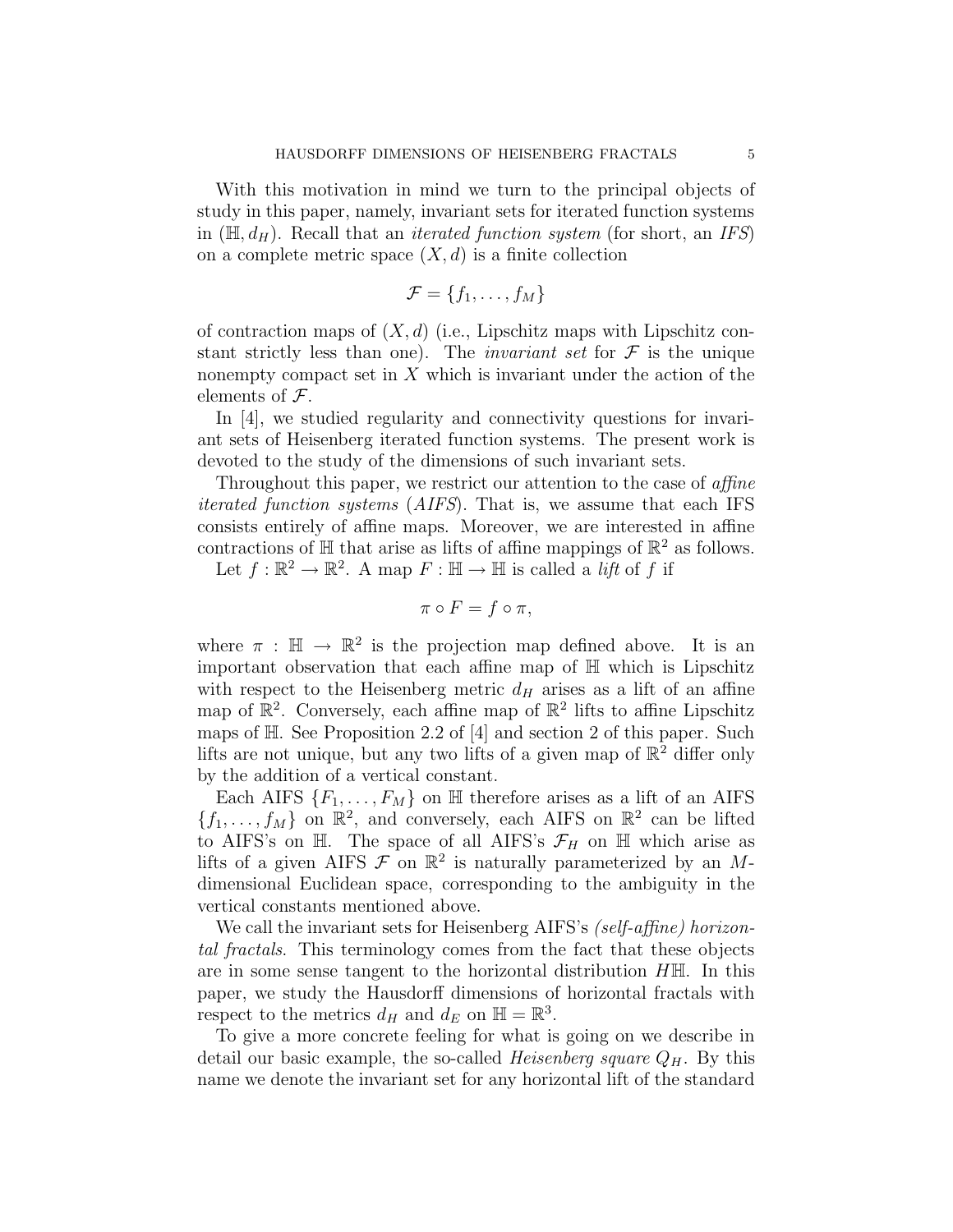planar IFS

(1.8) 
$$
\mathcal{F} = \{f_0, f_1, f_2, f_3\},\
$$

where

$$
f_0(x) = \frac{1}{2}x, \quad f_1(x) = \frac{1}{2}(x + e_1),
$$
  

$$
f_2(x) = \frac{1}{2}(x + e_2), \quad f_3(x) = \frac{1}{2}(x + e_1 + e_2).
$$

Here  $e_1 = (1,0)$  and  $e_2 = (0,1)$  are the standard basis vectors in  $\mathbb{R}^2$ . Figure 1.1 shows several versions of the Heisenberg square, corresponding to different lifts  $\mathcal{F}_H$  of the IFS  $\mathcal F$  from (1.8).



FIGURE 1.1. Heisenberg squares: horizontal lifts of  $Q = [0, 1]^2$ .

As indicated above, our first result gives the dimensions of Heisenberg squares.

**Theorem 1.9.** Let F be the IFS in (1.8) and let  $\mathcal{F}_H$  be any horizontal lift of F. Denote by  $Q = [0,1]^2$ , resp.  $Q_H$ , the invariant set for F, resp.  $\mathcal{F}_H$ . Then

$$
\dim_H Q_H = \dim_E Q_H = \dim_E Q = 2.
$$

In fact we have

$$
0 < 1 = \mathcal{H}_E^2(Q) \le \mathcal{H}_E^2(Q_H) \quad \text{and} \quad \mathcal{H}_H^2(Q_H) < \infty.
$$

The Heisenberg squares have been considered previously. Strichartz [24] used  $Q_H$  (and versions of this object in more general Carnot groups) to construct "dyadic-type" Carnot tilings. See also [25]. Part of Theorem 1.9, namely the equality  $\dim_H Q_H = 2$  can be found in [24]. However, Strichartz obtained  $Q_H$  in a different way as the graph of an  $L^{\infty}$  function and not as a horizontal lift. Due to our different approach we obtain a more complete statement and a much simpler proof of Theorem 1.9. In fact, we describe a significantly more general result from which Theorem 1.9 arises as an easy corollary.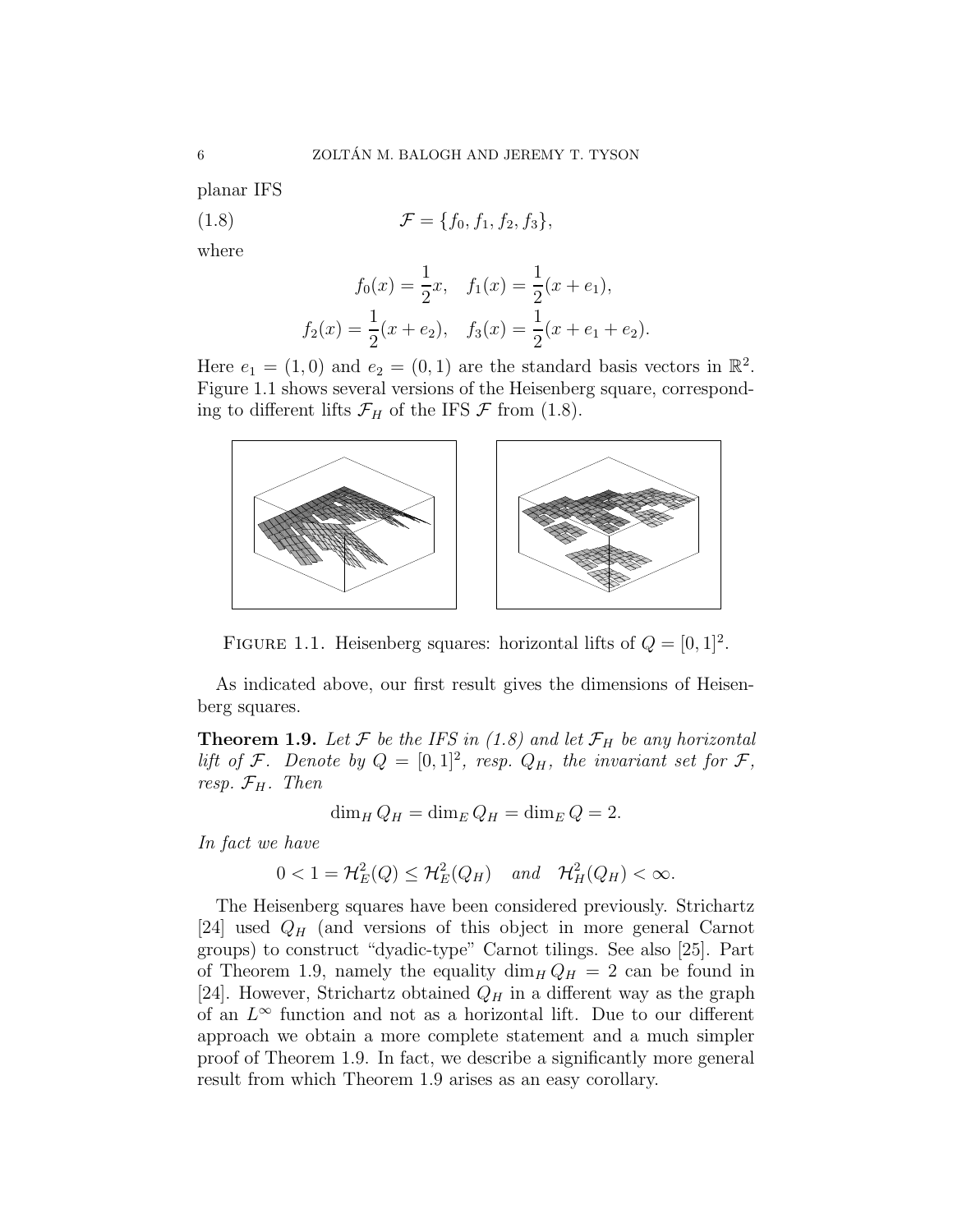Let us mention that the Heisenberg square  $Q_H$  is also interesting for another reason. In [4], we prove the following result: there exists a horizontal lift  $\mathcal{F}_H$  of the IFS  $\mathcal F$  from (1.8), so that each selection  $\beta$ :  $Q \to \mathbb{H}, \ \beta(x) = (x, g(x)),$  of the set-valued map  $\alpha(x) = \pi^{-1}(x) \cap Q_H$ , is a function of bounded variation. Combining this result and Theorem 1.9, we see that there exists a surface  $S = g(Q^o)$  in H with

$$
(1.10)\t\t 0 < \mathcal{H}^2_H(S) < \infty
$$

and  $g$  a function of bounded variation. This contrasts with a recent result of Ambrosio and Kirchheim [1]. According to Theorem 7.2 of [1], there are no surfaces  $S = g(\Omega)$  in  $\overline{\mathbb{H}}$ , where  $\Omega$  is a domain in  $\mathbb{R}^2$  and  $\beta = (id, g)$  is a Lipschitz map from  $\Omega$  to  $(\mathbb{H}, d_H)$ , which satisfy (1.10).

As mentioned above, Theorem 1.9 is a special case of more general results concerning the dimensions of self-similar and self-affine horizontal fractals in H. The results in question are Heisenberg analogs of theorems of Falconer [10] and Solomyak [23] on the generic dimensions of invariant sets. To set the stage we recall in brief some results from [10] and [23]. A more detailed description will appear in section 5.

To a finite collection  $\mathcal A$  of contractive linear maps of  $\mathbb R^n$ , Falconer [10] associates a *critical exponent*  $s_E(\mathcal{A})$ . In the case when each element of A is in the conformal group  $CO(n) = \mathbb{R}_+ \times O(n)$ , the critical exponent of  $A$  is equal to the *similarity dimension* of  $A$ , i.e., the unique value s satisfying the equation

$$
\sum_{A \in \mathcal{A}} ||A||^s = 1,
$$

where  $|| \cdot ||$  denotes the operator norm. (It is not required that the elements of  $A$  be distinct.)

In the case of when a self-similar IFS satisfies the open set condition (cf. section 2) we have the following remarkable equality of dimensions:

**Theorem 1.12.** Let  $\mathcal F$  be a self-similar iterated function system in the plane which satisfies the open set condition and let  $\mathcal{F}_H$  be a lift of  $\mathcal F$  to the Heisenberg group. Then

 $\dim_E K = \dim_E K_H = \dim_H K_H = s,$ 

where s denotes the similarity dimension for the associated family of conformal matrices. Moreover,

$$
0 < \mathcal{H}_E^s(K) \leq \mathcal{H}_E^s(K_H) \quad and \quad \mathcal{H}_H^s(K_H) < \infty.
$$

Since the IFS  $\mathcal F$  from (1.8) which generates the square in  $\mathbb{R}^2$  satisfies the open set condition, Theorem 1.9 follows from Theorem 1.12.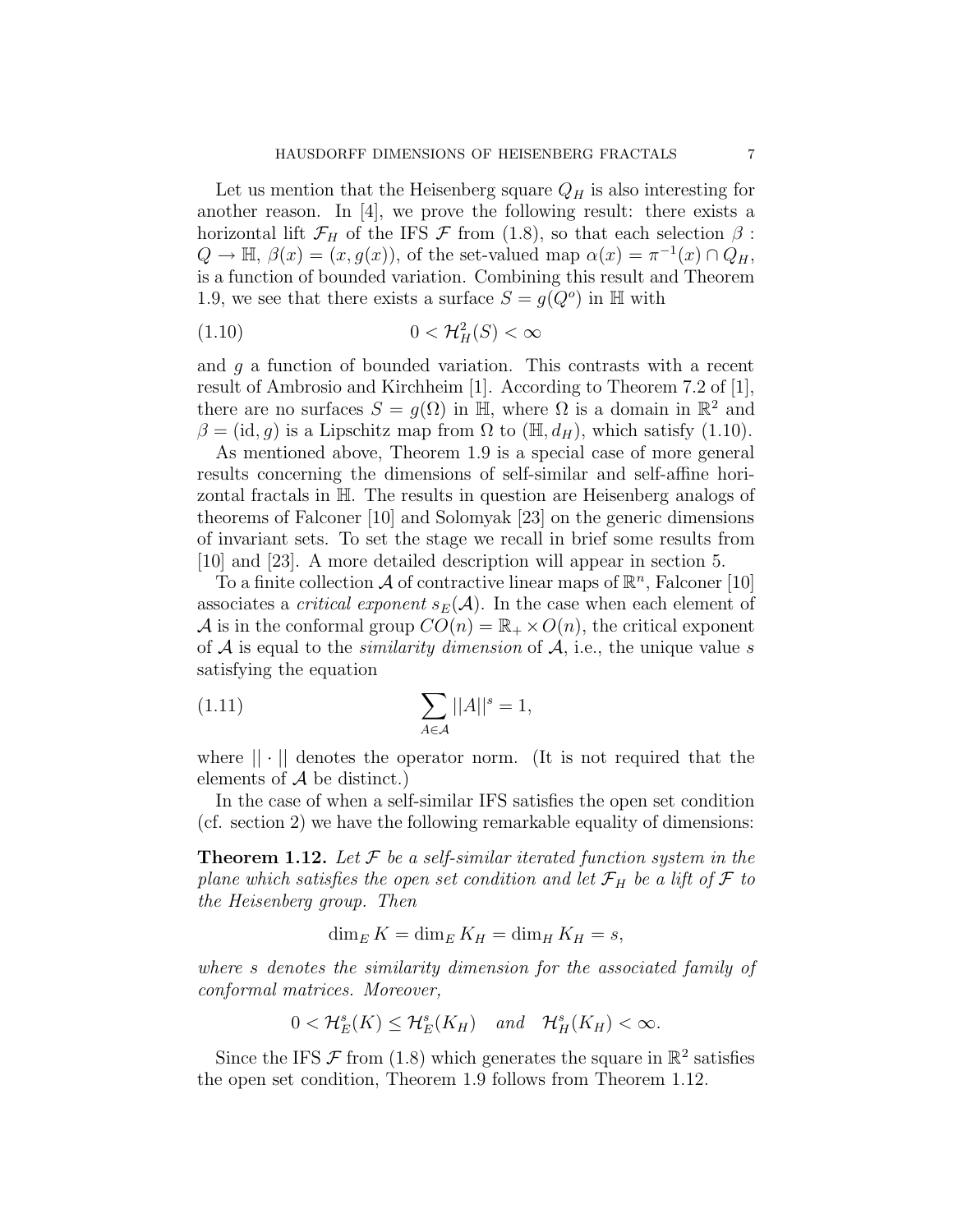The major question adressed in this paper is what happens in the absence of the open set condition in the more general setting of affine maps. The definition of the critical exponent  $s_E(\mathcal{A})$  from [10] is more complicated and will be recalled in section 5. By results of Falconer and Solomyak in the Euclidean case one still has a dimension formula which holds in a generic sense. To recall this statement fix a collection  $\mathcal{A} = \{A_1, \ldots, A_M\}$  as above. For each  $b = (b_1, \ldots, b_M)$  in  $\mathbb{R}^{nM}$ , define an AIFS  $\mathcal{F}(b) = \{f_1, \ldots, f_M\}$  on  $\mathbb{R}^n$ , where  $f_i(x) = A_i x + b_i$ ,  $i =$  $1, \ldots, M$ . Let  $K(b)$  be the invariant set for  $\mathcal{F}(b)$ .

**Theorem 1.13** (Falconer, Solomyak). Let  $A$  and  $K(b)$  be as above. Then

- (i) dim<sub>E</sub>  $K(b) \leq s_E(\mathcal{A})$  for all  $b \in \mathbb{R}^{nM}$ ; and
- (ii) if  $||A_i|| < 1/2$  for each i, then  $\dim_E K(b) = \min\{n, s_E(\mathcal{A})\}$  for  $a.e. b \in \mathbb{R}^{nM}.$

Falconer proved this result first with 1/2 replaced by 1/3 [10, Proposition 5.1 and Theorem 5.3]. Solomyak [23, Proposition 3.1] observed that the hypotheses could be weakened as indicated. The constant 1/2 is sharp for generic statements of this type, as was observed by Edgar in [8]. See also the proof of Proposition 3.1 in [23].

Each lift of an affine map  $f(x) = Ax + b$  of  $\mathbb{R}^2$  to the Heisenberg group is an affine map  $F(x,t) = \tilde{A}_b(x,t) + \tilde{b}$ , where  $\tilde{A}_b$  is a certain blocklower triangular matrix defined in terms of A and b and  $\tilde{b} = (b, \tau)$ ,  $\tau$  and arbitrary real parameter. See (2.1). For a given  $b \in \mathbb{R}^{2M}$  and an AIFS  $\mathcal{F}(b)$  on  $\mathbb{R}^2$ , denote by  $\mathcal{F}_H(b,\tau)$  the lifted IFS on H corresponding to a specific choice of  $\tau \in \mathbb{R}^M$  and by  $K_H(b, \tau)$  its invariant set. Also, denote by  $\tilde{s}_E(b; A)$  the critical exponent for the family  $\{\tilde{A}_{1,b_1}, \ldots, \tilde{A}_{M,b_M}\}.$ 

From Theorem 1.13 we immediately deduce that

(1.14) 
$$
\dim_E K_H(b, \tau) \leq \tilde{s}_E(b; \mathcal{A})
$$

for all b and  $\tau$ . However, the upper bound in (1.14) is not the correct value for dim<sub>E</sub>  $K_H(b, \tau)$ . In fact, we will prove the following result.

**Theorem 1.15.** Let  $\mathcal{F}(b)$ ,  $b \in \mathbb{R}^{2M}$ , be an IFS of contractive, affine maps in  $\mathbb{R}^2$  and let  $\mathcal{F}_H(b,\tau)$ ,  $\tau \in \mathbb{R}^M$ , be any horizontal lift to  $\mathbb H$  as above. Then

- (i)  $\dim_E K_H(b, \tau) \leq \tilde{s}_E(\mathcal{A}) := \tilde{s}_E(0; \mathcal{A})$  for all  $b \in \mathbb{R}^{2M}$  and  $\tau \in$  $\mathbb{R}^M$ ; and
- (ii) if  $||A_i|| < 1/2$  for all i, then  $\dim_E K_H(b, \tau) = \min\{3, \tilde{s}_E(\mathcal{A})\}$ for a.e.  $b \in \mathbb{R}^{2M}$  and  $\tau \in \mathbb{R}^M$ .

Observe that there is no contradiction between the almost sure results of Theorems 1.15(ii) and 1.13(ii) since the matrices  $\tilde{A}_{i,b_i}$  depend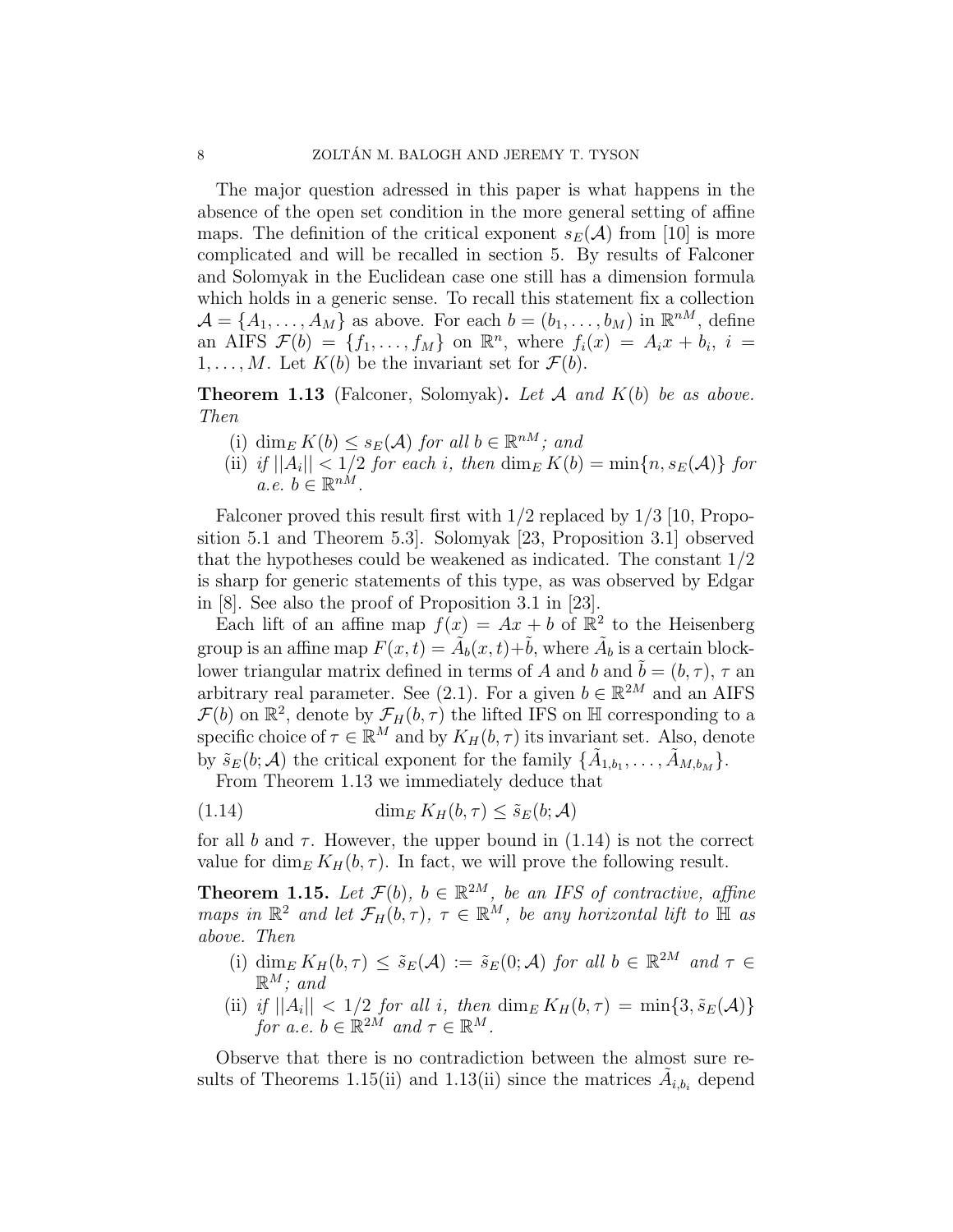on the auxiliary parameter  $b \in \mathbb{R}^{2M}$ . Thus it cannot be guaranteed that the almost sure conclusion in Theorem 1.13 is applicable for any particular choice of the lift  $K_H(b, \tau)$  in Theorem 1.15(ii).

To study the Heisenberg dimensions of  $K_H(b, \tau)$  we introduce a Heisenberg critical exponent  $\tilde{s}_H(\mathcal{A})$  (see section 5) associated with a family  $\mathcal A$  of contractive linear maps of  $\mathbb R^2$ . This quantity differs substantially from its Euclidean counterpart and represents a major conceptual novelty of this paper. We then have the following

**Theorem 1.16.** Let  $\mathcal{F}(b)$ ,  $b \in \mathbb{R}^{2M}$ , be an IFS of contractive, affine maps in  $\mathbb{R}^2$  and let  $\mathcal{F}_H(b,\tau)$ ,  $\tau \in \mathbb{R}^M$ , be any horizontal lift to  $\mathbb H$  as above. Then

- (i) dim<sub>H</sub>  $K_H(b, \tau) \leq \tilde{s}_H(\mathcal{A})$  for all  $b \in \mathbb{R}^{2M}$  and  $\tau \in \mathbb{R}^M$ ; and
- (ii) if  $||A_i|| < 1/2$  for each i, then  $\dim_H K_H(b, \tau) = \min\{4, \tilde{s}_H(\mathcal{A})\}$ for a.e.  $b \in \mathbb{R}^{2M}$  and  $\tau \in \mathbb{R}^{M}$ .

From the definitions of  $s_E$ ,  $\tilde{s}_E$ ,  $\tilde{s}_H$  (cf. section 5) it is straightforward to verify that

$$
\min\{2, s_E(\mathcal{A})\} \le \min\{3, \tilde{s}_E(\mathcal{A})\} \le \min\{4, \tilde{s}_H(\mathcal{A})\}.
$$

Furthermore, if  $0 \leq s_E(\mathcal{A}) \leq 1$  then  $s_E(\mathcal{A}) = \tilde{s}_E(\mathcal{A}) = \tilde{s}_H(\mathcal{A})$  and if  $1 \leq s_E(\mathcal{A}) \leq 2$  then  $s_E(\mathcal{A}) = \tilde{s}_E(\mathcal{A})$ .

In the self-similar case, the critical exponents  $s_E(\mathcal{A})$ ,  $\tilde{s}_E(\mathcal{A})$  and  $\tilde{s}_H(\mathcal{A})$  all agree and are equal to the similarity dimension of A. Denoting this common value by s, we have

$$
\dim_E(K(b)) = \min\{2, s\},\
$$
  

$$
\dim_E(K_H(b, \tau)) = \min\{3, s\},\
$$

and

$$
\dim_H(K_H(b,\tau)) = \min\{4, s\}
$$

for almost every b and  $\tau$ . In particular, if  $s \leq 2$  then

$$
(1.17) \qquad \dim_E K(b) = \dim_E K_H(b, \tau) = \dim_H K_H(b, \tau) = s
$$

for a.e.  $b, \tau$ .

Overview. The structure of this paper is as follows. In section 2 we collect some additional definitions and recall background material. We also fix notation which will be in force for the rest of the paper.

Section 3 is devoted to the self-similar case. We prove Theorems 1.15 and 1.16 in this special setting first, in preparation for the general case. We also discuss the open set condition for horizontal lifts, and give the proof of Theorem 1.12.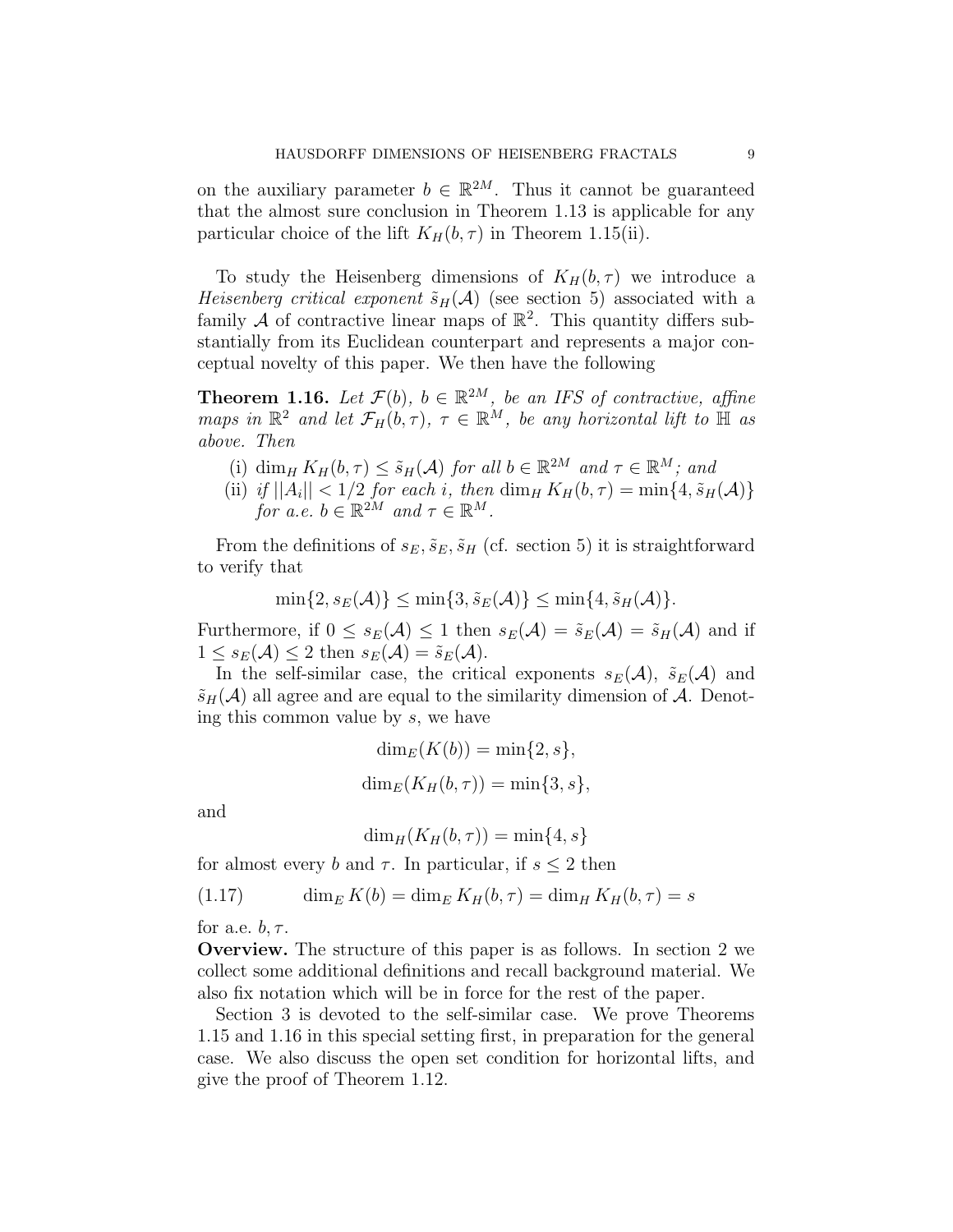In section 4 we discuss Gromov's question on the relationship between dim<sub>E</sub> and dim<sub>H</sub>.

The various critical exponents for a general affine family and its horizontal lifts are defined and discussed in section 5. Section 6 is devoted to the proofs of Theorems 1.15 and 1.16 in full generality.

In an appendix (section 7), we sketch the proof of an interesting fact from linear algebra which arises in connection with inequalities between the various critical exponents associated with a family of contractive linear maps.

Acknowledgements. We are grateful to Regula Hofer-Isenegger for the Maple code which produced the image of the Heisenberg square in Figure 1.1.

#### 2. Definitions, notation and preliminary results

**Affine maps on**  $\mathbb{H}$ **.** We start by recalling the following relation between Lipschitz affine maps of H and horizontal lifts of affine maps of  $\mathbb{R}^2$ . See Proposition 2.2 of [4]. Let  $F : \mathbb{R}^3 \to \mathbb{R}^3$  be an affine map of the form

$$
F(x,t) = (Ax + t \cdot a + b, \langle d, x \rangle + ct + \tau),
$$

where A is a real  $2 \times 2$  matrix,  $a, b, d \in \mathbb{R}^2$  and  $c, \tau \in \mathbb{R}$ . Then F is Lipschitz with respect to the metric  $d_H$  if and only if the relations

$$
a = 0, \quad d = -2A^T Jb, \quad c = \det A
$$

hold. Thus every Lipschitz affine map  $F\mathbb{H} \to \mathbb{H}$  arises as horizontal lift of the affine map  $f(x) = Ax + b$  to  $\mathbb H$  and is given by

$$
F(x,t) = \tilde{A}_b \begin{pmatrix} x \\ t \end{pmatrix} + \tilde{b},
$$

where

(2.1) 
$$
\tilde{A}_b = \begin{pmatrix} A & 0 \\ -2(Jb)^T A & \det A \end{pmatrix}, \qquad \tilde{b} = \begin{pmatrix} b \\ \tau \end{pmatrix},
$$

and  $\tau$  is a real constant. The Lipschitz constant of F as a self-map of  $(\mathbb{H}, d_H)$  is equal to the Lipschitz constant of f as a self-map of  $(\mathbb{R}^2, d_E)$ . Furthermore, F is a similarity with respect to  $d_H$  if and only if the above relations hold and  $A \in CO(2)$  is a conformal matrix; in this case the Lipschitz constant agrees with the operator norm of the linear part of  $f$ .

For example, choose  $A = rI$ ,  $r > 0$  (where I denotes the  $2 \times 2$  identity matrix) and  $b = 0$ . The lift of  $f(x) = rx$  corresponding to  $\tau = 0$  is the Heisenberg dilation  $F(x,t) = (rx, r^2t)$ . Similarly, choose  $A = I$  and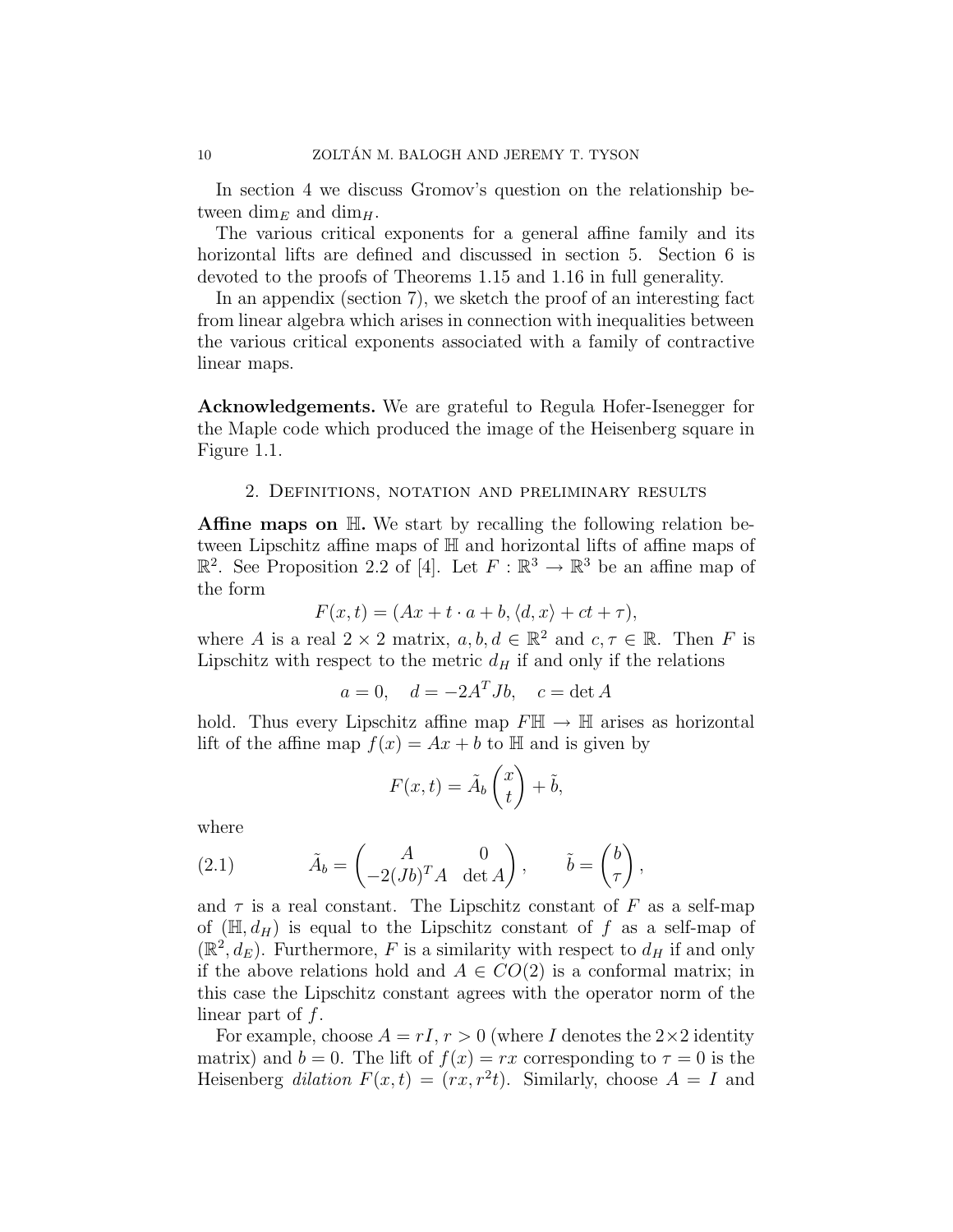$b \in \mathbb{R}^2$  arbitrary. Then the lift of  $f(x) = x + b$  corresponding to  $\tau \in \mathbb{R}$ is the *left translation* by  $(b, \tau)$ :

$$
F(x,t) = (b, \tau) * (x, t) = (x + b, t + \tau - 2\langle Jb, x \rangle).
$$

Affine iterated function systems. Let X be either  $\mathbb{R}^n, n = 2, 3$  or  $\mathbb H$ . Recall that an *affine iterated function system (AIFS)* is a finite collection  $\mathcal F$  of contracting affine maps of X. The *invariant set* for  $\mathcal F$ is the unique nonempty compact set  $K \subset X$  which is fully invariant under the action of  $\mathcal{F}$ :  $\mathbf{r}$ 

$$
K = \bigcup_{f \in \mathcal{F}} f(K).
$$

The existence of invariant sets for iterated function systems follows from the completeness of the space of compact subsets of  $X$  with the Hausdorff metric. See, for example, [19, 4.13] or [17, Theorem 1.1.4].

It follows from the previous paragraph that, to each AIFS

$$
\mathcal{F}(b) = \{f_1, \ldots, f_M\}
$$

in  $\mathbb{R}^2$ , where  $b = (b_1, \ldots, b_M) \in \mathbb{R}^{2M}$  and  $f_i(x) = A_i x + b_i$ , there correspond horizontally lifted IFS's on  $\mathbb H$  given by

$$
\mathcal{F}_H(b,\tau)=\{F_1,\ldots,F_M\},\qquad \tau=(\tau_1,\ldots,\tau_M)\in\mathbb{R}^M,
$$

where

(2.2) 
$$
F_i(x,t) = \tilde{A}_{i,b_i}\begin{pmatrix} x \\ t \end{pmatrix} + \tilde{b}_i,
$$

and  $\tilde{A}_{i,b_i}$  and  $\tilde{b}_i$  are given by (2.1). The space of all lifts  $\mathcal{F}_H(b,\tau)$ corresponding to a fixed AIFS  $\mathcal{F}(b)$  depends on the M real parameters  $\tau_1, \ldots, \tau_M.$ 

Recall that the similarity dimension of  $\mathcal{A} = \{A_1, \ldots, A_M\}$  is the unique positive solution s to the equation  $(1.11)$ . It follows from remarks made in the previous paragraph that the Heisenberg similarity dimension of the family  $\{\tilde{A}_{1,b_1},\ldots,\tilde{A}_{M,b_M}\}$  is equal to the same value s, regardless of the choice of  $b_1, \ldots, b_M$ .

Symbolic dynamics. The dynamical attributes of an iterated function system are encoded via its representation as a quotient of the standard sequence space. Let A be an alphabet consisting of the letters  $1, \ldots, \hat{M}$ . Let  $\hat{W}_m = A^m$ ,  $m \ge 1$ , (resp.  $\Sigma = A^{\mathbb{N}}$ ) denote the space of words of length  $m$  (resp. words of infinite length) with letters drawn from A. We denote elements of these spaces by concatenation of letters, i.e.,  $w = w_1w_2\cdots w_m \in W_m$  or  $w = w_1w_2\cdots \in \Sigma$ , where  $w_j \in A$ for each j. Let  $W = \bigcup_{m>1} W_m$  be the collection of all words of finite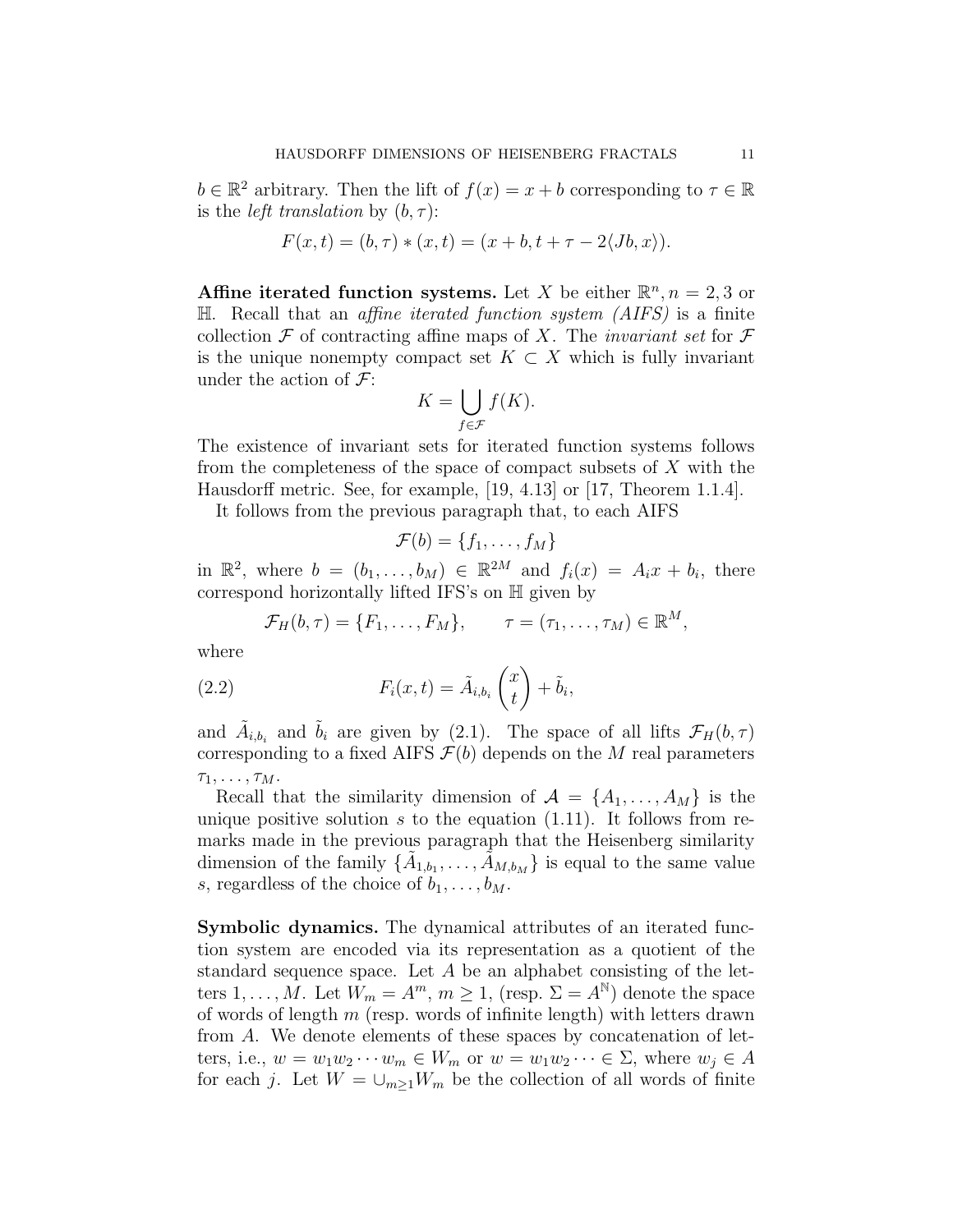length. For  $w \in W$  we write  $\Sigma_w$  for the set of words in  $\Sigma$  which begin with w;  $\Sigma_w$  is called the *cylinder set* with label w.

Assume now that  $\mathcal{F} = \{f_i\}_{i \in A}$  is an IFS in a complete metric space  $(X, d)$  with invariant set K. For each finite word  $w = w_1 \cdots w_m$  let  $f_w = f_{w_1} \circ \cdots \circ f_{w_m}$  and  $K_w = f_w(K)$ . Then  $K = \bigcup_{w \in W_m} K_w$  for each m and  $\max_{w \in W_m} \text{diam } K_w \to 0$  as  $m \to \infty$ . We also define  $K_w$  for infinite words  $w = w_1w_2\cdots$  by setting  $K_w = \cap_m K_{w_1\cdots w_m}$ . In this case  $K_w$  consists of a single point in K.

We consider on  $\Sigma$  the product topology induced by the discrete topology on A and we define a map  $p = p<sub>\mathcal{F}</sub>: \Sigma \to K$  by setting  $p(w)$  equal to the unique point in  $K_w$ . Then p is a continuous surjection between compact sets [17, Theorem 1.2.3]. Observe that

(2.3) 
$$
p(w) = \lim_{m \to \infty} f_{w_1 \cdots w_m}(x_0), \qquad w = w_1 w_2 \cdots \in \Sigma,
$$

where  $x_0$  is an arbitrarily chosen point in X.

**Hausdorff measure and dimension.** Let  $X = (X, d)$  be a metric space. For  $\alpha \geq 0$  we denote by  $\mathcal{H}_d^{\alpha}$  the  $\alpha$ -dimensional Hausdorff measure on  $X$ , defined as

$$
\mathcal{H}_d^{\alpha}(A) := \lim_{\delta \searrow 0} \inf \sum_n \text{diam}(A_n)^{\alpha},
$$

where the infimum is taken over all countable covers of  $A$  by sets  $A_1, A_2, \ldots$  satisfying diam  $A_n < \delta$ . Then the Hausdorff dimension of  $A \subset X$  is

$$
\dim_d(A) = \inf \{ \alpha : \mathcal{H}_d^{\alpha}(A) = 0 \} = \sup \{ \alpha : \mathcal{H}_d^{\alpha}(A) = \infty \}.
$$

We will use these concepts only in the cases  $(X, d) = (\mathbb{R}^2, d_E)$ ,  $(X, d) =$  $(\mathbb{R}^3, d_E)$ , and  $(X, d) = (\mathbb{H}, d_H)$ . We write  $\mathcal{H}_E^{\alpha}$  and dim<sub>E</sub> for the Hausdorff measures and dimension in  $\mathbb{R}^2$  and  $\mathbb{R}^3$  and  $\mathcal{H}_H^{\alpha}$  and dim<sub>H</sub> for the corresponding objects in H.

Since  $d_E$  is locally bounded by  $d_H$  on  $\mathbb{H} = \mathbb{R}^3$  [5, Lemma 2.1], we have the absolute continuity relation

$$
\mathcal{H}_E^\alpha\ll\mathcal{H}_H^\alpha
$$

for the  $\alpha$ -Hausdorff measures on H for any  $\alpha \geq 0$  [5, Proposition 3.2(i)]. Thus

$$
(2.4) \t\dim_E A \le \dim_H A
$$

for any set  $A \subset \mathbb{H}$ .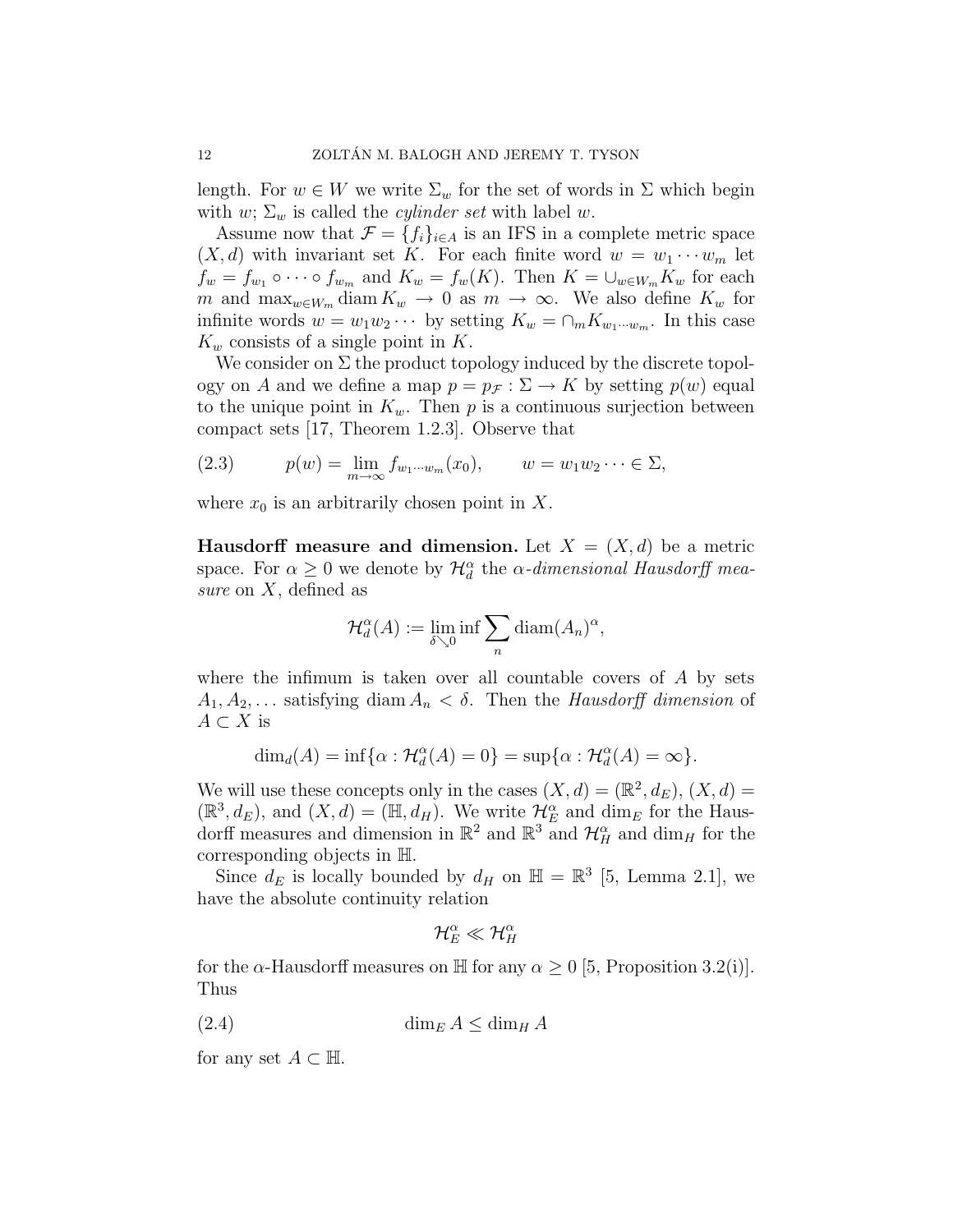The open set condition. An iterated function system  $\mathcal F$  on a complete metric space  $X$  is said to satisfy the *open set condition* if there exists a bounded open set  $O \subset X$  so that  $f(O) \subset O$  for all  $f \in \mathcal{F}$  and  $f(O) \cap g(O) = \emptyset$  for all  $f, g \in \mathcal{F}, f \neq g$ .

The relevance of this condition for the computation of the Hausdorff dimensions of self-similar sets derives from the following result, which was proved by Moran [20] in 1946 and rediscovered by Hutchinson [16] in the 1980's.

**Proposition 2.5.** Let  $\mathcal{F}$  be a self-similar IFS in  $\mathbb{R}^n$  which satisfies the open set condition. Let K be the invariant set of  $\mathcal{F}$ . Let A denote the collection of conformal matrices which arise as the linear parts of elements of  $F$  (counted with multiplicity).

Then the Hausdorff dimension of K is equal to the similarity dimension s of A. Moreover,

$$
0<\mathcal{H}_E^s(K)<\infty.
$$

Schief [22], building on ideas of Bandt–Graf [7], proved the following (somewhat suprising) converse to Proposition 2.5:

**Proposition 2.6.** Let  $\mathcal F$  be a self-similar IFS in  $\mathbb R^n$  whose invariant set K satisfies  $\mathcal{H}_E^s(K) > 0$ , where A is defined as in Proposition 2.5. Then  $\mathcal F$  satisfies the open set condition.

### 3. The self-similar case

In this section, we discuss relations between the Euclidean dimension of a planar self-similar invariant set and the Heisenberg dimensions of its horizontal lifts. In particular, we prove Theorem 1.12 on the equality of dimensions in the presence of the open set condition. The principal theorem of this section (Theorem 3.9) states that the Heisenberg and Euclidean dimensions agree generically. It is a special case of Theorems 1.15 and 1.16.

Throughout this section, we assume that  $\mathcal F$  is an IFS consisting of similarity maps of the plane, and that  $\mathcal{F}_H$  is a horizontal lift of  $\mathcal F$  to H. We denote by K, resp.  $K_H$ , the invariant sets of  $\mathcal{F}$ , resp.  $\mathcal{F}_H$ .

Since  $\pi$  is a 1-Lipschitz map from  $(\mathbb{R}^3, d_E)$  to  $(\mathbb{R}^2, d_E)$  and  $\pi(K_H) =$ K, we have the following a priori inequality:

(3.1) 
$$
\dim_E K \leq \dim_E K_H \leq \dim_H K_H.
$$

Observe that the second inequality follows from (2.4).

The following example shows that we need not always have equality throughout (3.1). In this example it is the first equality which is strict.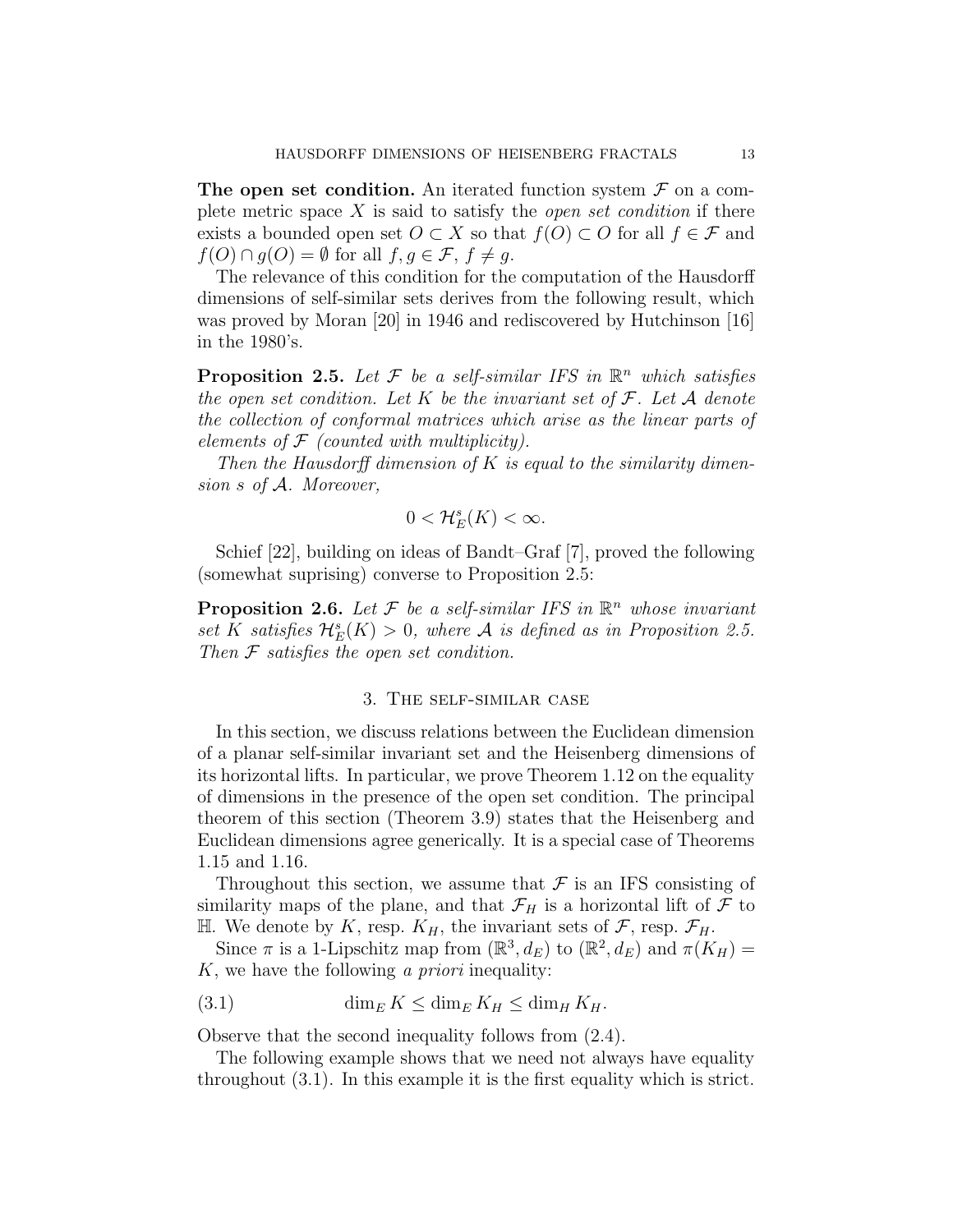Example 3.2. Fix  $r \in (\frac{1}{2})$  $\frac{1}{2}, \frac{1}{\sqrt{2}}$  $\frac{1}{2}$  and let  $f_1(x) = rx$  and  $f_2(x) = e_1 +$  $r(x-e_1)$ , where  $e_1 = (1,0)$ . The invariant set for  $\mathcal{F} = \{f_1, f_2\}$  is [0, 1]. The formula in (2.2) gives the horizontal lifts  $F_i$ ,  $i = 1, 2$ , as

$$
F_1(x,t) = (rx, r^2t + \tau_1),
$$
  
\n
$$
F_2(x,t) = (e_1 + r(x - e_1), r^2t - 2r(1 - r)x_2 + \tau_2),
$$

where  $x = (x_1, x_2)$  and  $\tau_1, \tau_2 \in \mathbb{R}$ . Choose  $\tau_1 = 0$  and

$$
\tau_2 > \frac{2r(1-r)}{1-2r^2}.
$$

It is straightforward to show that the open set  $U = B(0, 1) \times (0, 2\tau_2)$ verifies the open set condition for  $\mathcal{F}_H = \{F_1, F_2\}$ . The maps  $F_1$  and  $F_2$  are similarities of H with contraction ratio r. By Proposition 3.3 below,

$$
\dim_H K_H = \frac{\log 2}{\log 1/r} > 1 = \dim_E K.
$$

In fact, the Euclidean dimension of  $K_H$  is also equal to  $\log 2/\log 1/r$ . The proof of this latter fact requires Falconer's theory of dimensions of self-affine fractals which will be recalled in section 5.

In the above example we made use of the following proposition, which extends the Moran–Hutchinson result to the Heisenberg setting.

**Proposition 3.3.** Let  $\mathcal{F}_H$  be a self-similar iterated function system in  $\mathbb H$  which satisfies the open set condition. Assume that  $\mathcal F_H$  is a lift of  $F$ , and define  $A$  as in Proposition 2.5. Then the Heisenberg dimension of  $K_H$  is equal to the similarity dimension of  $A$ .

Kigami [17, Proposition 1.5.8] gave a new proof of the theorem of Moran–Hutchinson. His proof extends to the Heisenberg setting, as we now demonstrate.

Kigami's proof uses the following more general result, which is Theorem  $1.5.7$  of  $|17|$ .

**Theorem 3.4.** Let  $\mathcal{F} = \{f_1, \ldots, f_M\}$  be an iterated function system in a complete metric space X. Let K be the invariant set of  $\mathcal F$ . Assume that there exist  $r_1, \ldots, r_M \in (0,1)$  and positive constants  $C_1, C_2, M$ and  $r_0$  so that the following two conditions hold:

- (i) diam  $f_w(K) \leq C_1 r_w$  for each  $w \in W$ , and
- (ii) for any  $p \in K$  and any  $0 \leq r \leq r_0$ , the number of words  $w = w_1 \cdots w_m \in W$  satisfying the conditions

$$
(3.5) \t\t\t r_{w_1} \cdots r_{w_{m-1}} > r \ge r_{w_1} \cdots r_{w_m}
$$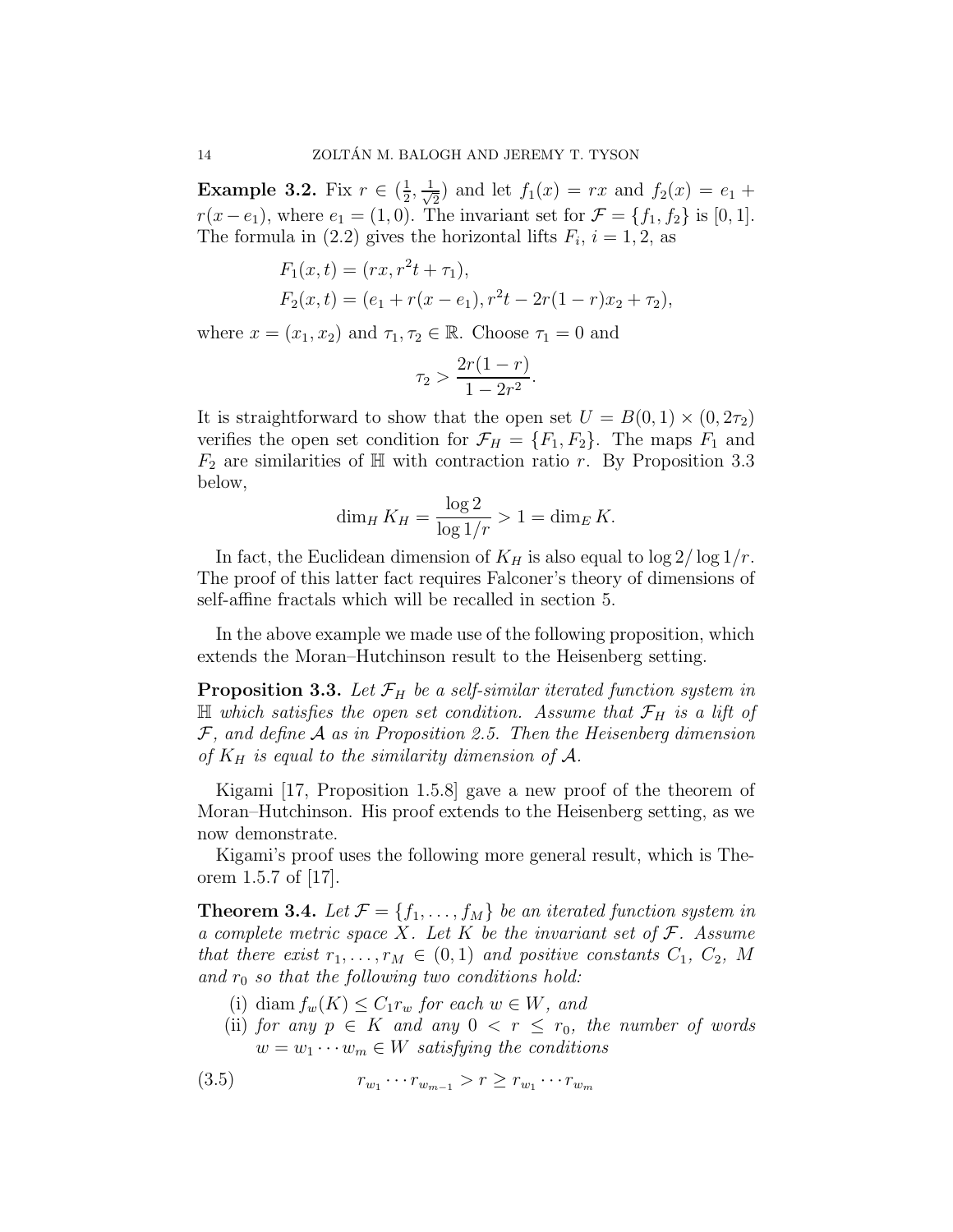and

$$
(3.6) \qquad \qquad \text{dist}(p, f_w(K)) \le C_2 r
$$

is at most M.

Then the Hausdorff dimension of  $K$  is given by the unique positive solution s to the equation

(3.7) 
$$
\sum_{i=1}^{M} r_i^s = 1.
$$

Moreover,  $0 < H^s(K) < \infty$ .

Proof of Proposition 3.3. We verify the assumptions of Theorem 3.4 with  $r_i$  equal to the Lipschitz constant of  $F_i \in \mathcal{F}_H$ .

Let U be a bounded open set in  $\mathbb H$  which verifies the OSC for  $\mathcal F_H$ . Without loss of generality diam<sub>H</sub>  $\overline{U} = 1$ ; since  $K_H \subset \overline{U}$  by Exercise 1.2 of [17], we conclude that diam<sub>H</sub>  $K_H \leq 1$ .

By the choice of  $r_i$ , we have  $\text{diam}_H F_w(K_H) \leq r_w$  for all words w. This establishes Theorem 3.4(i) with  $C_1 = 1$ .

Next fix  $p = (x,t) \in K_H$  and  $0 < r \le 1$ , and consider a word w satisfying (3.5) and (3.6) with  $C_2 = 1$ . Then  $F_w(U) \subset B_H(p, 2r)$ , where  $B_H(p,r)$  denotes the ball in the Heisenberg metric about p of radius r. Since the sets  $F_w(U)$  are pairwise disjoint for such words w,

$$
\sum_{w} |F_w(U)| \le |B_H(p, 2r)| = 16r^4|B_H(0, 1)|,
$$

where the sum is taken over all words w satisfying  $(3.5)$  and  $(3.6)$ . Here |U| denotes the three-dimensional Lebesgue measure of a set  $U \subset \mathbb{H}$ . From (3.5) we see that  $|F_w(U)| \geq r_{\min}^4 r^4|U|$  and so the number of words  $w$  is bounded by

$$
M := \frac{16|B_H(0,1)|}{r_{\min}^4|U|}.
$$

Since the open set condition passes to horizontal lifts (see Proposition 3.14 of [4]), we may record the following corollary stated as Theorem 1.12 to Proposition 3.3.

**Corollary 3.8.** Let  $\mathcal F$  be a self-similar iterated function system in the plane which satisfies the open set condition and let  $\mathcal{F}_H$  be a lift of  $\mathcal F$  to the Heisenberg group. Then

$$
\dim_E K = \dim_E K_H = \dim_H K_H = s,
$$

 $\Box$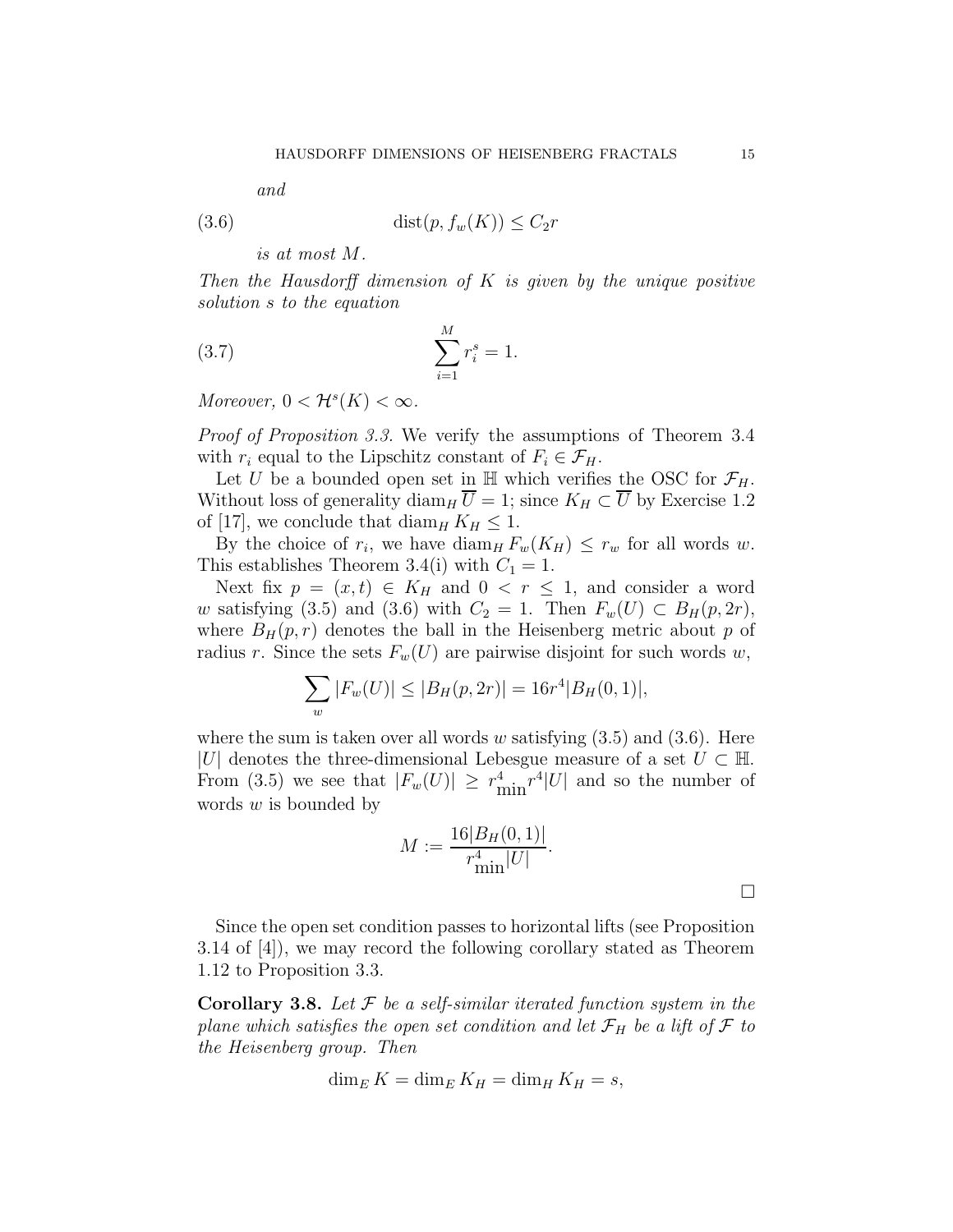where s denotes the similarity dimension for the associated family of conformal matrices. Moreover,

$$
0 < \mathcal{H}_E^s(K) \leq \mathcal{H}_E^s(K_H) \quad \text{and} \quad \mathcal{H}_H^s(K_H) < \infty.
$$

Generic equality of dimensions for self-similar fractals. In this subsection, we show that equality holds throughout (3.1) in a generic sense even in the absence of the open set condition.

Consider a family  $\mathcal{A} = \{A_1, \ldots, A_M\}$  of  $2 \times 2$  conformal matrices. For each  $b = (b_1, \ldots, b_M) \in \mathbb{R}^{2M}$ , consider the AIFS  $\mathcal{F}(b) = \{f_1, \ldots, f_M\}$ , where  $f_i(x) = A_i x + b_i$ ,  $i = 1, ..., M$ . We view the matrices  $A_1, ..., A_M$ as fixed and  $b_i, \ldots, b_M$  as varying.

The following theorem gives an upper bound for the Hausdorff dimensions of self-similar lifts. In conjunction with Theorem 1.13, it implies the generic equality of Heisenberg and Euclidean dimensions.

**Theorem 3.9.** Let  $\mathcal{F}(b)$  be a self-similar IFS in  $\mathbb{R}^2$  as above and let  $\mathcal{F}_H(b,\tau), \tau \in \mathbb{R}^M$ , be any horizontal lift to  $\mathbb{H}$ . Then

 $\mathcal{H}^s_H(K_H(b,\tau)) < \infty,$ 

where  $s$  is the similarity dimension of  $A$ . In particular,

 $\dim_H K_H(b, \tau) \leq s.$ 

Corollary 3.10. If  $||A_i|| < \frac{1}{2}$  $\frac{1}{2}$  for each i and  $s \leq 2$ , then

 $\dim_E K(b) = \dim_E K_H(b, \tau) = \dim_H K_H(b, \tau) = s$ 

for a.e.  $b \in \mathbb{R}^{2M}$  and all  $\tau \in \mathbb{R}^{M}$ .

Proof of Theorem 3.9. Without loss of generality assume that the Heisenberg diameter of  $K_H(b)$  is one.

Since  $\mathcal{F}(b)$  consists of similarities of  $\mathbb{R}^2$ ,  $\mathcal{F}_H(b,\tau)$  consists of similarities of H. The value  $r_i := ||A_i||$  is the common contraction ratio for  $f_i \in \mathcal{F}(b)$  and its lift  $F_i \in \mathcal{F}_H(b, \tau)$ .

Given  $\delta > 0$ , choose m so that  $r_{\max}^m < \delta$ . The sets  $A_w := F_w(K_H(b, \tau)),$  $w \in W_m$ , cover  $K_H(b, \tau)$  and  $\text{diam}_H A_w = r_w < \delta$ . Thus

$$
\mathcal{H}_{H,\delta}^s(K_H(b,\tau)) \le \sum_{w \in W_m} (\operatorname{diam}_H A_w)^s
$$
  
= 
$$
\sum_{w \in W_m} r_w^s = \left(\sum_{i=1}^M r_i^s\right)^m = 1.
$$

Hence  $\mathcal{H}^s_H(K_H(b,\tau)) \leq 1$  and  $\dim_H K_H(b,\tau) \leq s$ .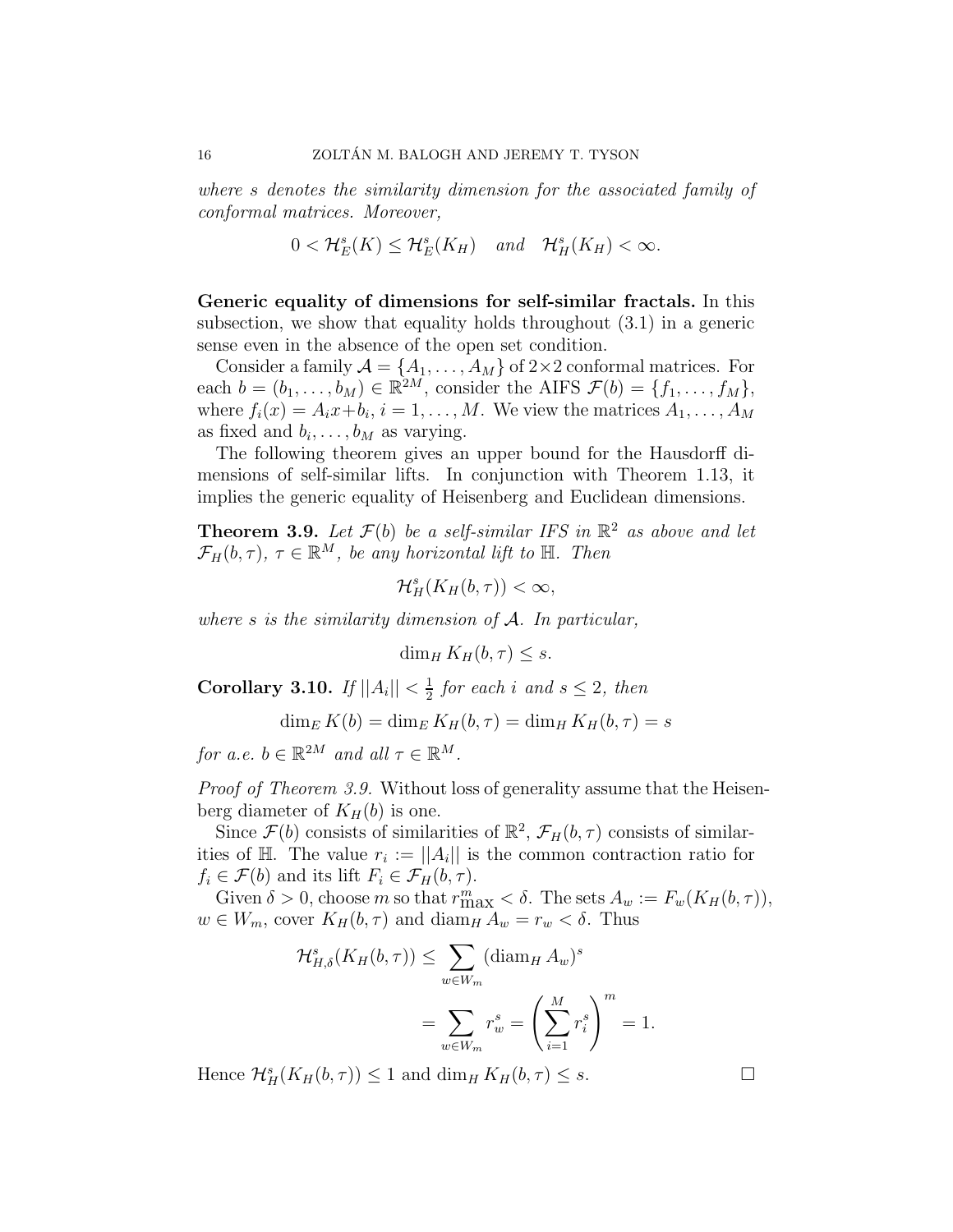Remark 3.11. The theory developed by Falconer in [10] and recalled in section 5 applies to self-affine systems in arbitrary Euclidean spaces  $\mathbb{R}^n$ . Each self-similar IFS in  $\mathbb{R}^2$  lifts to self-similar IFS's in  $(\mathbb{H}, d_H)$ which are self-affine when viewed as IFS's on  $(\mathbb{R}^3, d_E)$ . It is an interesting exercise to use Theorem 1.13 to verify that the Euclidean dimension of the lifted fractal agrees with the similarity dimension.

#### 4. Comparison of Euclidean and Heisenberg dimensions

In this section we discuss the application of Theorem 1.9 to the problem of Gromov. In particular, we will prove Theorem 1.7, whose statement we now recall:

**Theorem 4.1.** For each  $\alpha \in [0,3]$  there exists  $S_{\alpha} \subset \mathbb{H}$  with

$$
\mathcal{H}_E^{\alpha}(S_{\alpha}) > 0 \text{ and } \mathcal{H}_H^{\max{\{\alpha,2\alpha-2\}}}(S_{\alpha}) < \infty.
$$

Let us also recall that relevant examples for the cases  $0 \leq \alpha < 2$  and  $\alpha = 3$  of Theorem 4.1 were previously given by Balogh–Rickly–Serra-Cassano [5]; see Theorem 1.5.

*Proof of Theorem 4.1.* By Theorem 1.9, each horizontal lift  $Q_H$  of the unit square serves as the desired example  $S_2$  in Theorem 4.1 in the case  $\alpha = 2$ . Indeed  $\mathcal{H}_H^2(S_2) < \infty$  while  $\mathcal{H}_E^2(S_2) \geq \mathcal{H}_E^2(Q) = 1$ .

To treat the case  $2 < \alpha < 3$ , we construct certain product-type sets over  $Q_H$ . Let  $p = \alpha - 2$  and consider a Cantor set  $C_p$  in the t-axis with  $0<\mathcal{H}^p_E$  $E(E_p) < \infty$  and  $0 < H_H^{2p}(C_p) < \infty$ . The construction of such a set is standard, see e.g. [3, p. 300] or [5,  $\S4$ ]. To wit, choosing  $s < 1$  so that

$$
2s^p=1,
$$

we view  $C_p$  as the invariant set associated with the system  $\mathcal{G}_H$  =  ${G_1, G_2}$ , where  $G_1$  and  $G_2$  are the  $\sqrt{s}$ -Lipschitz maps of  $(\mathbb{H}, d_H)$  defined by  $G_1(x,t) = (\sqrt{s}x, st)$  and  $G_2(x,t) = (\sqrt{s}x, 1 + s(t-1)).$ 

The set  $S_{\alpha}$  is defined as the following product of  $Q_H$  with  $C_p$ :

$$
S_{\alpha} := \{ (x, t + t') : (x, t) \in Q_H, (0, t') \in C_p \}.
$$

The estimate  $\mathcal{H}_E^{\alpha}(S_{\alpha}) = \mathcal{H}_E^{2+p}$  $E^{2+p}(S_{\alpha}) > 0$  is a consequence of the Euclidean product structure of  $S_{\alpha}$ , as follows. For  $x \in Q$  define

$$
t_x = \max\{t : (x, t) \in Q_H\}
$$

and  $\Phi: Q \times C_n \to S_\alpha$ ,

$$
\Phi(x,(0,t))=(x,t_x+t).
$$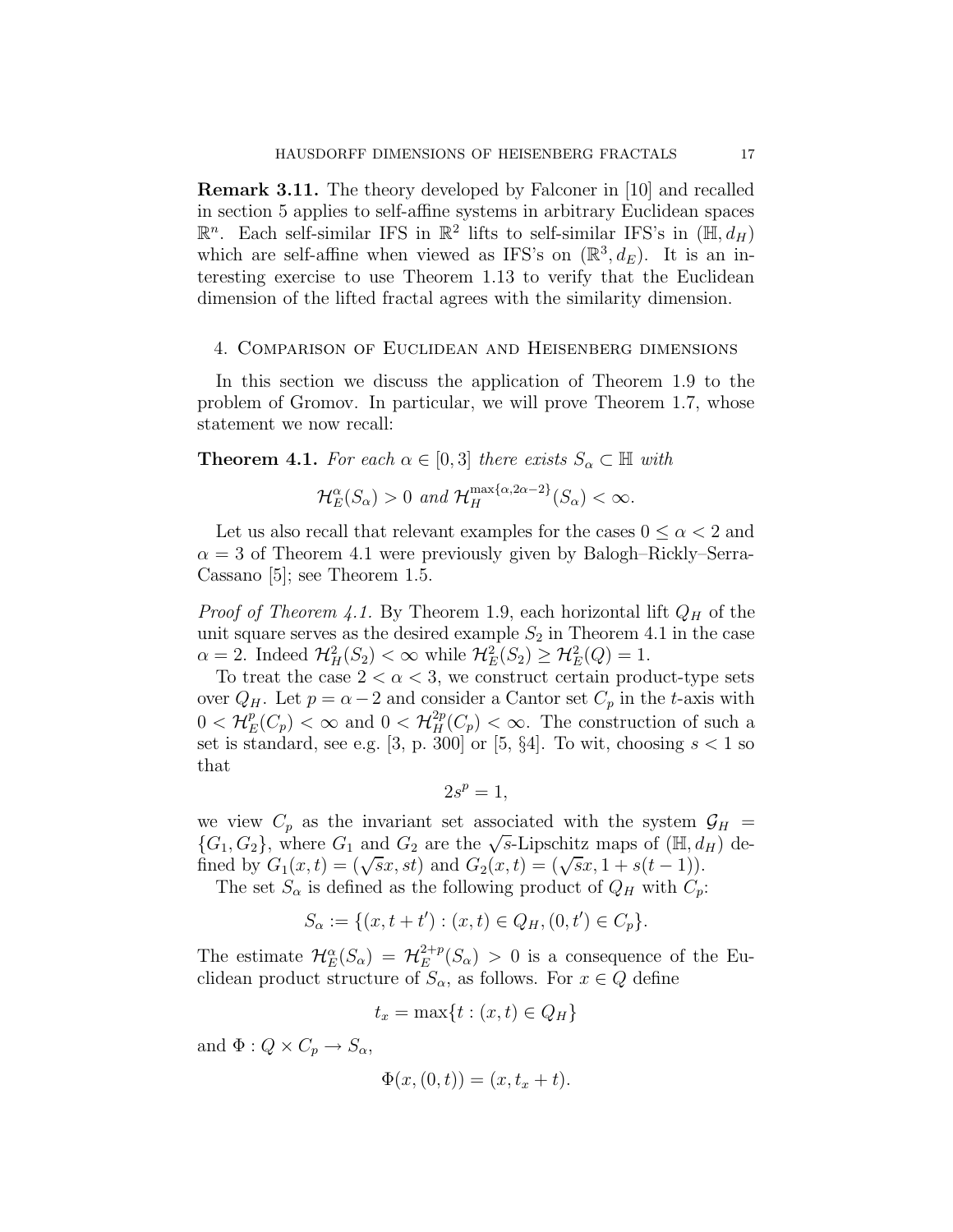It is easy to see that  $\Phi$  is a bi-Lipschitz embedding of  $Q \times C_p$  into  $S_\alpha$ . Thus it suffices to show that

$$
\mathcal{H}_E^{\alpha}(Q \times C_p) = \mathcal{H}_E^{2+p}(Q \times C_p) > 0.
$$

This follows from [19, Theorem 8.10], since  $\mathcal{H}_E^2(Q) = 1$  and  $\mathcal{H}_E^p$  $_{E}^{p}(C_{p})$  > 0.

To show the estimate  $\mathcal{H}^{2\alpha-2}_H(S_\alpha) = \mathcal{H}^{2+2p}_H(S_\alpha) < \infty$  we use the obvious covering of  $S_{\alpha}$  by similarity images of Q and  $C_p$ . Fix  $\delta > 0$ and choose

$$
m > \frac{1}{4} + \frac{1}{2p} + \frac{\log 1/\delta}{\log 2}.
$$

Set  $n = [2pm]$ , where  $[x]$  denotes the greatest integer less than or equal to x, and consider the covering of  $S_\alpha$  with the sets

$$
S_{vw} := \{(x, t + t'): (x, t) \in F_w(Q_H), (0, t') \in G_v(C_p)\},\
$$

where w and v range over the sets  $W_m = \{1, 2, 3, 4\}^m$  and  $V_n = \{1, 2\}^n$ respectively.

To estimate  $\text{diam}_H(S_{vw})$ , choose  $(x, t+t')$  and  $(\tilde{x}, \tilde{t} + \tilde{t}')$  in  $S_{vw}$  with

$$
diam_H(S_{vw}) = d_H((x, t + t'), (\tilde{x}, \tilde{t} + \tilde{t}'))
$$

and compute

$$
\begin{aligned} \text{diam}_H(S_{vw})^4 &= |\tilde{x} - x|^4 + (\tilde{t} - t + \tilde{t}' - t' - 2\langle x, J\tilde{x} \rangle)^2 \\ &\le 2\left( |\tilde{x} - x|^4 + (\tilde{t} - t - 2\langle x, J\tilde{x} \rangle)^2 + (\tilde{t}' - t')^2 \right) \\ &\le 2\left( \left( \frac{1}{2} \right)^{4m} + \alpha^{2n} \right) < \delta^4. \end{aligned}
$$

Thus

$$
\mathcal{H}_{H,\delta}^{2+2p}(S_{\alpha}) \le \sum_{w \in W_m} \sum_{v \in V_n} \text{diam}_H(S_{vw})^{2+2p}
$$
  
\n
$$
\le 2^{1/4} \cdot 4^m \cdot 2^n \cdot \left( \left(\frac{1}{2}\right)^{4m} + \alpha^{2n} \right)^{(1+p)/2}
$$
  
\n
$$
\le C(p) 2^{2m(1+p)} \left( \left(\frac{1}{2}\right)^{2m(1+p)} + \alpha^{2m(1+p)p} \right) = 2C(p) < \infty
$$

as desired.

### 5. The self-affine case I

In this section, we collect some preliminary material on the Euclidean and Heisenberg critical exponents for a family of linear maps, and Hausdorff-type measures on sequence space defined using these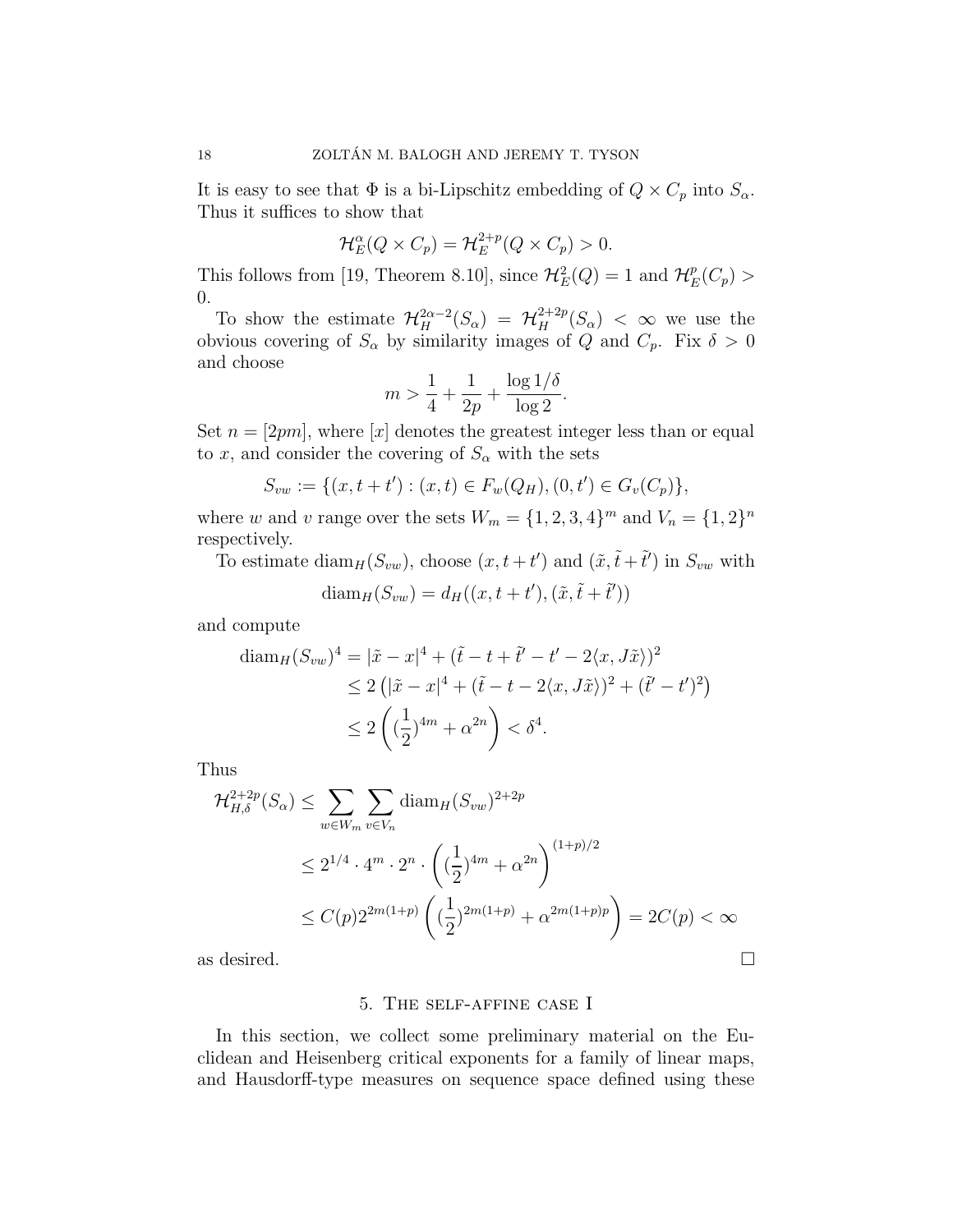quantities. We also give an example of an AIFS in H whose dimension can be estimated using our theorems.

Singular value functions and critical exponents. Let  $n \geq 2$  be an integer. For a contracting linear map  $A: \mathbb{R}^n \to \mathbb{R}^n$  denote by  $1 > \alpha_1 \geq \cdots \geq \alpha_n > 0$  the *singular values* of A, defined as the lengths of the principal semi-axes of the ellipsoid  $A(B<sup>n</sup>(0,1))$ , or equivalently as the positive square roots of the eigenvalues of  $A<sup>T</sup>A$ . The *singular value function*  $\varphi^{s}(A)$  is defined for  $s \geq 0$  as

(5.1) 
$$
\varphi^s(A) = \alpha_1 \alpha_2 \cdots \alpha_{m-1} \alpha_m^{s-m+1}, \qquad 0 < s \leq n,
$$

where m is the integer such that  $m - 1 < s \le m$ ,

$$
\varphi^0(A) = 1,
$$

and

$$
\varphi^s(A) = (\alpha_1 \cdots \alpha_n)^{s/n}, \quad s > n.
$$

Given a collection  $\mathcal{A} = \{A_1, \ldots, A_M\}$  of linear maps in  $\mathbb{R}^n$ , define the *critical exponent*  $s_E(\mathcal{A})$  as the unique nonnegative solution s to the equation

(5.2) 
$$
\lim_{m \to \infty} \left( \sum_{w \in W_m} \varphi^s(A_w) \right)^{1/m} = 1,
$$

where  $A_w = A_{w_1} \cdots A_{w_m}$  and  $w = w_1 \cdots w_m \in W_m := \{1, \ldots, M\}^m$ . This critical exponent is the value which appears in the theorem of Falconer and Solomyak from the introduction. If each element of  $A$  is conformal,  $s_E(\mathcal{A})$  is equal to the similarity dimension of  $\mathcal{A}$ .

Recall that each lift of an affine map  $f(x) = Ax + b$  of  $\mathbb{R}^2$  to  $\mathbb{H}$  is an affine map  $F(x,t) = \tilde{A}_b(x,t) + \tilde{b}$ , where  $\tilde{A}_b$  and  $\tilde{b} = (b, \tau), \tau \in \mathbb{R}$ , are defined as in (2.1). For fixed  $b \in \mathbb{R}^{2M}$  and an AIFS  $\mathcal{F}(b)$  on  $\mathbb{R}^2$ , we denote by  $\mathcal{F}_H(b,\tau)$  the lifted IFS on H corresponding to a specific choice of  $\tau \in \mathbb{R}^M$  and by  $K_H(b, \tau)$  its invariant set. Also, denote by  $\tilde{s}_E(b; \mathcal{A})$  the critical exponent for the family  $\{\tilde{A}_{1,b_1}, \ldots, \tilde{A}_{M,b_M}\},$  as defined above, and abbreviate  $\tilde{s}_E(\mathcal{A}) := \tilde{s}_E(0; \mathcal{A})$ .

We now recall the statement of Theorem 1.15 from the introduction.

**Theorem 5.3.** Let  $\mathcal{F}(b)$ ,  $b \in \mathbb{R}^{2M}$ , be an IFS of affine maps in  $\mathbb{R}^2$  and let  $\mathcal{F}_H(b,\tau)$ ,  $\tau \in \mathbb{R}^M$ , be any horizontal lift to  $\mathbb H$  as above. Then

- (i)  $\dim_E K_H(b, \tau) \leq \tilde{s}_E(\mathcal{A})$  for all  $b \in \mathbb{R}^{2M}$  and  $\tau \in \mathbb{R}^M$ ; and
- (ii) if  $||A_i|| < 1/2$  for all i, then  $\dim_E K_H(b, \tau) = \min\{3, \tilde{s}_E(\mathcal{A})\}$ for a.e.  $b \in \mathbb{R}^{2M}$  and  $\tau \in \mathbb{R}^M$ .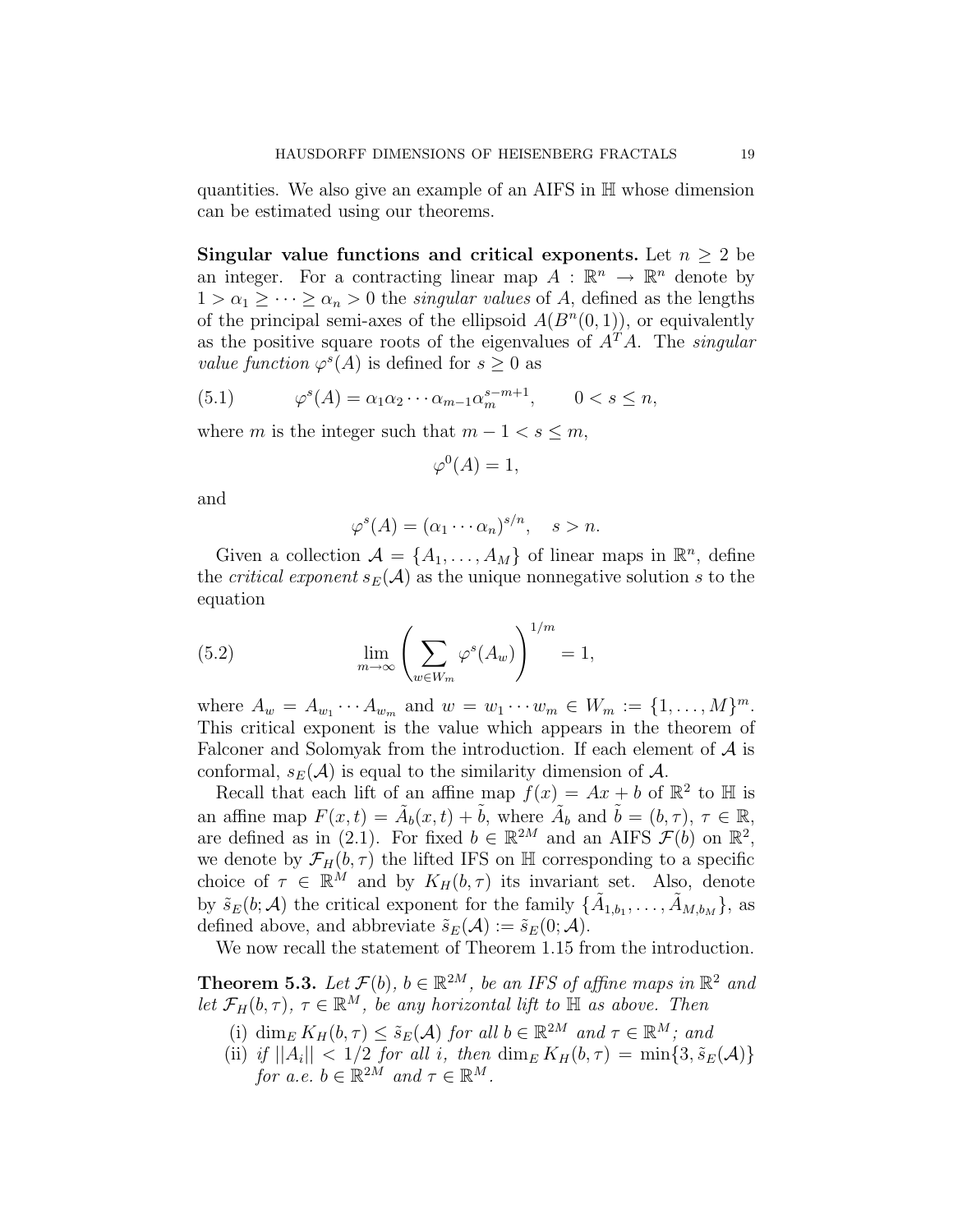If  $\alpha_1, \alpha_2$  are the singular values of A then the singular values of the  $3 \times 3$  matrix  $\tilde{A}_0$  are  $\alpha_1$ ,  $\alpha_2$  and  $\alpha_1 \alpha_2$ , as can easily be seen from (2.1). It follows that  $\tilde{s}_E(\mathcal{A})$  is the unique nonnegative solution s to the equation

(5.4) 
$$
\lim_{m \to \infty} \left( \sum_{w \in W_m} \tilde{\varphi}^s(A_w) \right)^{1/m} = 1,
$$

where  $\tilde{\varphi}^s$  is the modified singular value function

(5.5) 
$$
\tilde{\varphi}^{s}(A) = \begin{cases} \alpha_1^{s}, & 0 < s \le 1, \\ \alpha_1 \alpha_2^{s-1}, & 1 < s \le 2, \\ \alpha_1^{s-1} \alpha_2^{s-1}, & 2 < s \le 3, \\ \alpha_1^{2s/3} \alpha_2^{2s/3}, & 3 < s, \end{cases}
$$

and  $\tilde{\varphi}^0(A) = 1$ . Note that  $\varphi^s = \tilde{\varphi}^s$  for  $0 \le s \le 2$ . For  $\tilde{s}_E(\mathcal{A}) \leq 3$ , the estimate

(5.6) 
$$
\tilde{s}_E(\mathcal{A}) \leq \tilde{s}_E(b; \mathcal{A}),
$$

clearly follows from (1.14) and Theorem 5.3(ii) for a.e.  $b \in \mathbb{R}^{2M}$ . In fact, (5.6) holds without restriction. This is a purely linear algebraic fact, which can be proved using a minor adaptation of a theorem of Golub [14] on singular values of rank one perturbations of diagonal matrices. For further details, see the appendix.

Next, for a contracting linear map  $\tilde{A}$  of  $\mathbb{R}^2$  as above with singular values  $1 > \alpha_1 \geq \alpha_2 > 0$ , define the *Heisenberg singular value function*  $\psi^s(A)$ ,  $0 \le s \le 4$ , as

(5.7) 
$$
\psi^{s}(A) = \begin{cases} \alpha_1^{s}, & 0 < s \le 1, \\ \alpha_1^{(s+1)/2} \alpha_2^{(s-1)/2}, & 1 < s \le 3, \\ \alpha_1^{2} \alpha_2^{s-2}, & 3 < s \le 4, \end{cases}
$$

and  $\psi^0(A) = 1$ . Note that  $\varphi^s = \psi^s$  for  $0 \le s \le 1$  and  $\tilde{\varphi}^s \le \psi^s$  for all  $0 \leq s \leq 3$ .

Given a family of linear maps  $A = \{A_1, \ldots, A_M\}$  on  $\mathbb{R}^2$ , we define the *Heisenberg critical exponent*  $\tilde{s}_H(\mathcal{A})$  as the unique nonnegative solution s to the equation

(5.8) 
$$
\lim_{m \to \infty} \left( \sum_{w \in W_m} \psi^s(A_w) \right)^{1/m} = 1.
$$

We now restate Theorem 1.16 from the introduction.

**Theorem 5.9.** Let  $\mathcal{F}(b)$ ,  $b \in \mathbb{R}^{2M}$ , be an IFS of affine maps in  $\mathbb{R}^2$  and let  $\mathcal{F}_H(b,\tau)$ ,  $\tau \in \mathbb{R}^M$ , be any horizontal lift to  $\mathbb H$  as above. Then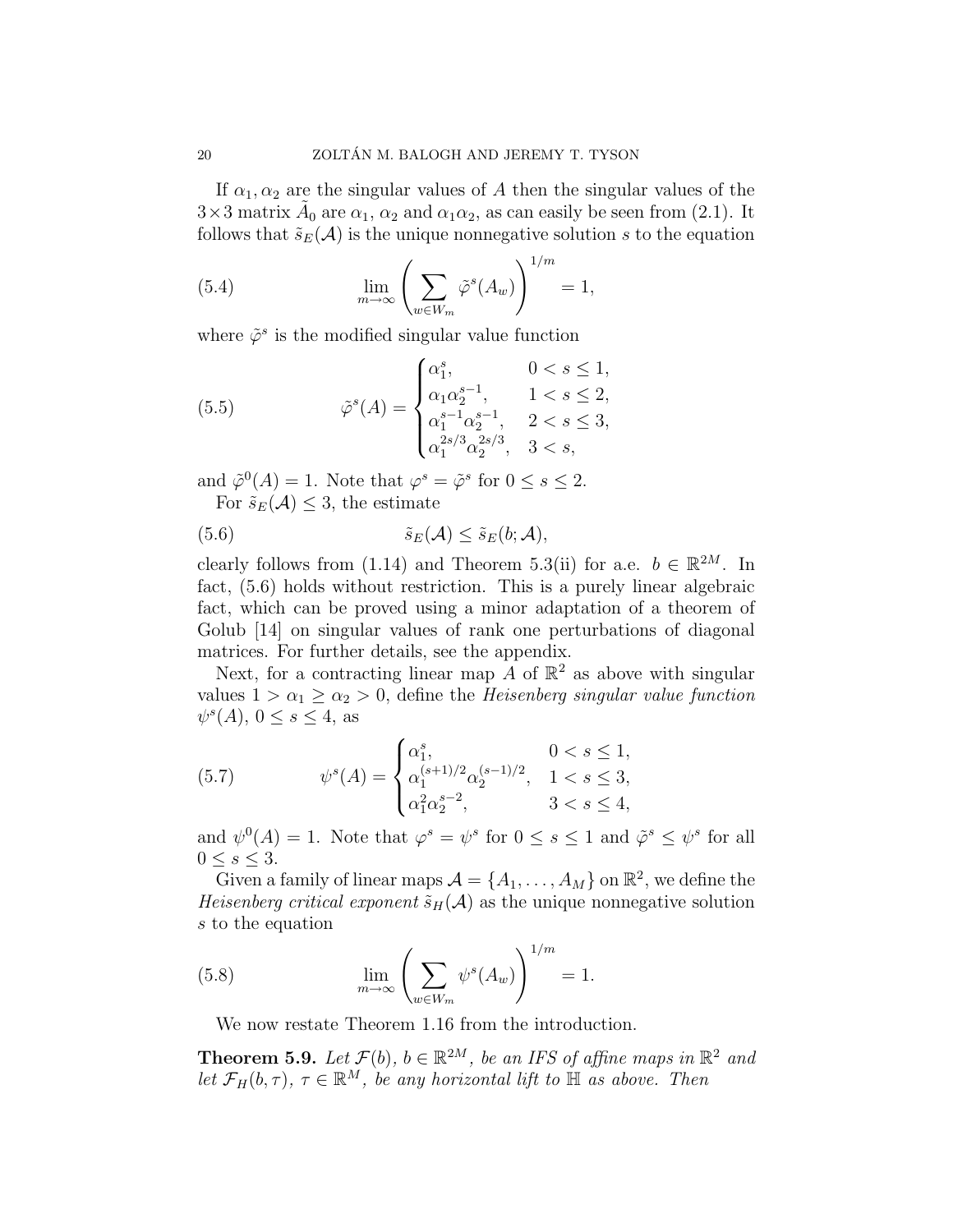- (i) dim<sub>H</sub>  $K_H(b, \tau) \leq \tilde{s}_H(\mathcal{A})$  for all  $b \in \mathbb{R}^{2M}$  and  $\tau \in \mathbb{R}^M$ ; and
- (ii) if  $||A_i|| < 1/2$  for each i, then  $\dim_H K_H(b, \tau) = \min\{4, \tilde{s}_H(A)\}\$ for a.e.  $b \in \mathbb{R}^{2M}$  and  $\tau \in \mathbb{R}^M$ .

The singular value functions defined in (5.1) and (5.7) should be interpreted as follows. In the Euclidean case, the image of a cube Q of side length 1 in  $\mathbb{R}^n$  under A is a rectilinear parallelpiped with sides of length  $\alpha_1, \ldots, \alpha_n$ . The singular value function

$$
\varphi^s(A) = \frac{\alpha_1}{\alpha_m} \cdots \frac{\alpha_{m-1}}{\alpha_m} \cdot \alpha_m^s
$$

has the following interpretation: the term  $(\alpha_1/\alpha_m)\cdots(\alpha_{m-1}/\alpha_m)$  counts (roughly) the number of cubes  $Q'$  of side length  $\alpha_m$  needed to cover  $A(Q)$  and the term  $\alpha_m^s$  represents the sth power of the diameter of such a cube  $Q'$ .

In the Heisenberg case, the image of  $Q \subset \mathbb{R}^3 = \mathbb{H}$  under a lift  $\tilde{A}$  of A is a (skewed) parallelpiped, whose base is a rectangle with sides of length  $\alpha_1$  and  $\alpha_2$  and which has Euclidean height  $\alpha_1 \alpha_2$  and Heisenberg height  $\sqrt{\alpha_1 \alpha_2}$ . In this case, the singular value function

$$
\psi^s(A) = \begin{cases} 1 \cdot \alpha_1^s, & 0 < s \le 1, \\ \frac{\alpha_1}{\sqrt{\alpha_1 \alpha_2}} (\sqrt{\alpha_1 \alpha_2})^s, & 1 < s \le 3, \\ (\frac{\alpha_1}{\alpha_2})^2 \alpha_2^s, & 3 < s \le 4, \end{cases}
$$

has a similar interpretation: the terms 1,  $\alpha_1/\sqrt{\alpha_1\alpha_2}$  and  $(\alpha_1/\alpha_2)^2$  count the number of Heisenberg cubes  $Q'$  of the appropriate size needed to cover  $\tilde{A}(Q)$  and the final term  $\alpha_1^s$ ,  $(\sqrt{\alpha_1 \alpha_2})^s$ , or  $\alpha_2^s$  represents the sth power of the (Heisenberg) diameter of such a cube  $Q'$ .

Measures of Hausdorff type on  $\Sigma$ . Fix  $s \geq 0$ . Following Falconer [10, Section 4], we define certain measures of Hausdorff type on symbolic space Σ. A collection  $\Lambda$  of finite words is called a *partition* of Σ if  $\Sigma$  is the disjoint union of the cylinder sets  $\Sigma_w$ ,  $w \in \Lambda$ .

Let A be a finite collection of linear maps in  $\mathbb{R}^n$ ,  $n = 2, 3$ . For  $m \in \mathbb{N}$ and  $S \subset \Sigma$  let

$$
\mathcal{M}_{E,m}^s(S) := \inf_{\Lambda} \sum_{\substack{w \in \Lambda \\ S \cap \Sigma_w \neq \emptyset}} \varphi^s(A_w),
$$

where the infimum is taken over all partitions  $\Lambda$  of  $\Sigma$  with words of length at least m. Next, let

$$
\mathcal{M}_E^s(S) = \lim_{m \to \infty} \mathcal{M}_{E,m}^s(S).
$$

Then  $\mathcal{M}_{E}^{s}$  is an outer measure on  $\Sigma$ . The Borel subsets of  $\Sigma$  are  $\mathcal{M}_{E}^{s}$ . measurable, so  $\mathcal{M}_E^s$  restricts to a Borel measure on  $\Sigma$ . The technical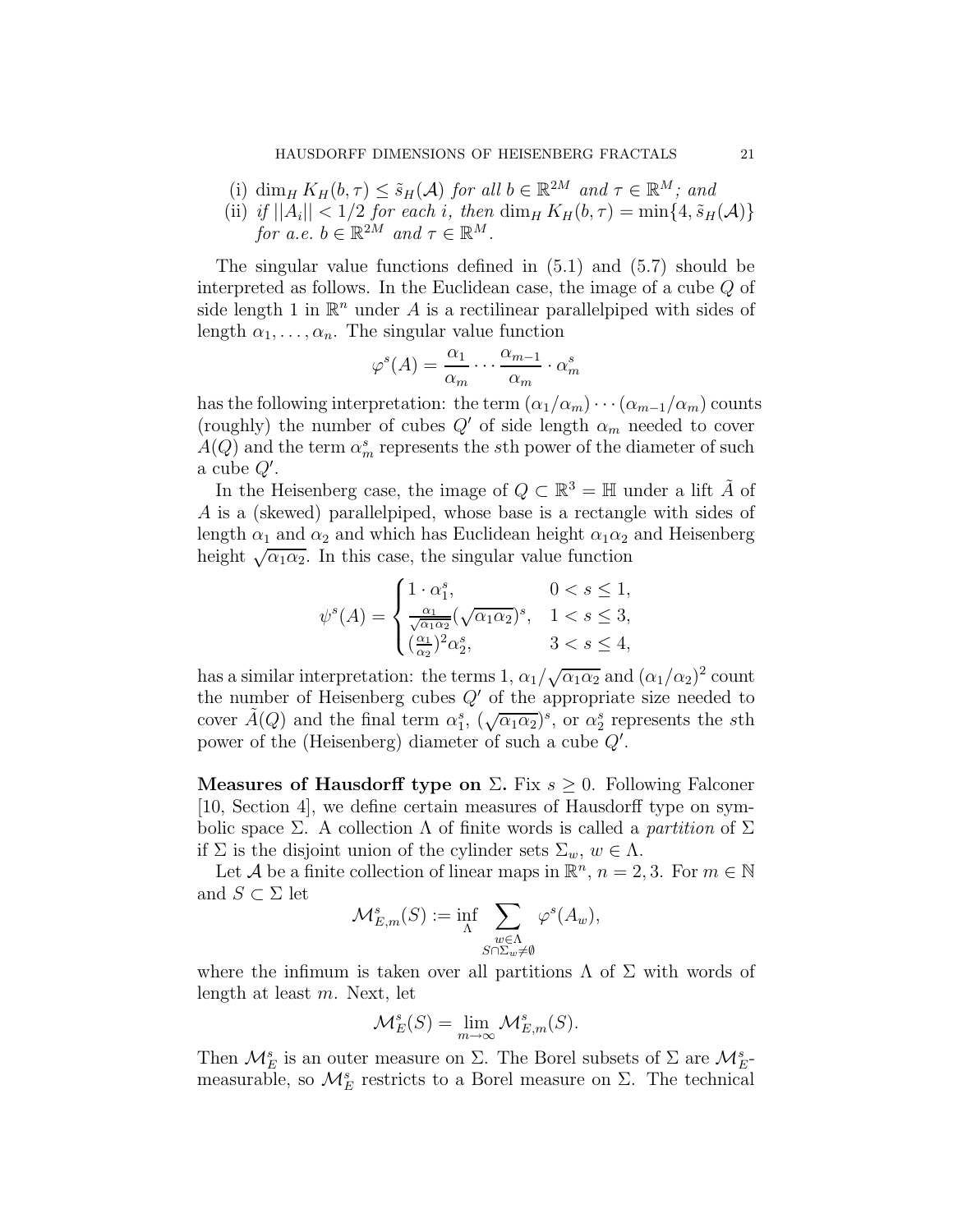term for  $\mathcal{M}_{E}^{s}$  is the *Method II measure* constructed from the premeasure  $\tau(\Sigma_w) = \varphi^s(A_w)$  on the net  $\{\Sigma_w : w \in W\}$ . See Rogers [21] for the relevant definitions and vocabulary.

In a similar manner, we define  $\mathcal{M}_{H,m}^s$  and  $\mathcal{M}_H^s$  by replacing  $\varphi^s$  in the above equation with  $\psi^s$ . Then  $\mathcal{M}_H^s$  is again a Method II Borel net measure on  $\Sigma$ .

By Proposition 4.1 of [10], the Euclidean critical exponent  $s_E(\mathcal{A})$ defined via (5.2) is also equal to

$$
\inf\{s:\mathcal{M}_E^s(\Sigma)=0\}=\sup\{s:\mathcal{M}_E^s(\Sigma)=\infty\}.
$$

In a similar manner, we show the following result.

**Proposition 5.10.** The Heisenberg critical exponent  $\tilde{s}_H(\mathcal{A})$  defined via  $(5.8)$  is equal to

$$
\inf\{s:\widetilde{\mathcal{M}}_H^s(\Sigma)=0\}=\sup\{s:\widetilde{\mathcal{M}}_H^s(\Sigma)=\infty\}.
$$

The proof is completely analogous to the proof of [10, Proposition 4.1] and will be omitted. The relevant features of the singular value function  $\psi^s$  which are necessary for the proof are:

- (i)  $\psi^s(A_w)$  is submultiplicative in w:  $\psi^s(A_{ww'}) \leq \psi^s(A_w)\psi^s(A_{w'}),$
- (ii)  $\psi^s(A_w)$  is decreasing in s.

These properties are easily proved using the definition of  $\psi^s$ .

The following technical result on Method II net measures will be used in the proof of Theorem 1.16. The case  $\mu = \mathcal{M}_{E}^s$ ,  $\tau(\Sigma_w) = \varphi^s(A_w)$  is Lemma 4.2 in [10], but the result holds for any Method II net measure  $\mu$  on  $\Sigma$  satisfying the assumptions. In particular, it holds for  $\mu = \mathcal{M}_{H}^{s}$ ,  $\tau(\Sigma_w) = \psi^s(A_w)$ . Compare Theorem 54 of [21].

**Lemma 5.11.** Let  $\mu = \sup_{\delta > 0} \mu_{\delta}$  be a nonatomic Method II net measure on  $\Sigma$  of infinite total mass, defined from a finite premeasure  $\tau$  on the cylinder sets  $\{\Sigma_w : w \in W\}$ . Assume that  $\mu_{\delta}(C_i) \to 0$  as  $j \to \infty$ for every  $\delta > 0$  and every sequence  $C_1 \supset C_2 \supset \cdots$  of compact subsets of  $\Sigma$  with  $\mu(\bigcap_i C_i) = 0$ .

Then there exists a compact subset  $C_0 \subset \Sigma$  so that  $0 < \mu(C_0) < \infty$ and there exists a constant  $C < \infty$  so that

(5.12) 
$$
\mu(C_0 \cap \Sigma_w) \leq C\tau(\Sigma_w)
$$

for all  $w \in W$ .

The following example shows that the second inequality could be strict in (3.1) for self-affine fractals.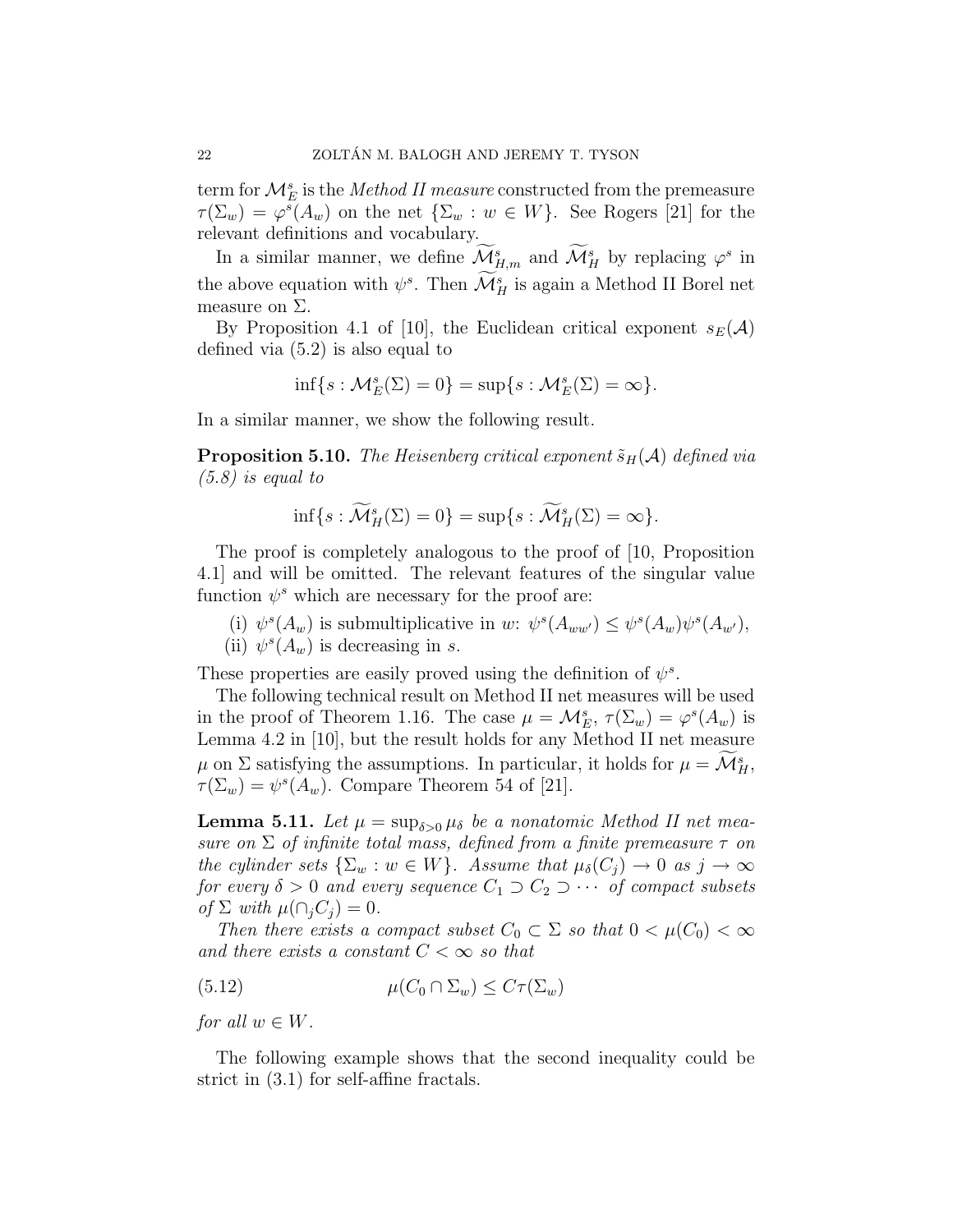**Example 5.13.** Fix integers  $n \geq p \geq 2$  and consider the planar AIFS  $\mathcal{F} = \{f_{11}, \ldots, f_{np}\},\$  where  $f_{ij}(x_1, x_2) = ((x_1 + i)/n, (x_2 + j)/p).$  The invariant set for  $\mathcal F$  is the unit square  $Q = [0, 1]^2$ , viewed as the selfaffine set obtained by gluing together  $np$  rectangles with sides of length  $1/n$  and  $1/p$ . In this case  $A_{ij} =$  $\begin{pmatrix} 1/n & 0 \\ 0 & 1/p \end{pmatrix}$  and  $b_{ij} =$  $\binom{i/n}{j/p}$ . For  $w \in W_m = \{1, \ldots, np\}^m$ , the singular values of  $A_w$  are  $p^{-m}$  and  $n^{-m}$ . Then

$$
\lim_{m \to \infty} \left( \sum_{w \in W_m} \psi^s(A_w) \right)^{1/m} = \begin{cases} np^{1-s}, & 0 \le s \le 1, \\ n^{(3-s)/2} p^{(1-s)/2}, & 1 \le s \le 3, \\ n^{3-s} p^{-1}, & 3 \le s \le 4. \end{cases}
$$

Thus

$$
\dim_H K_H(\tau) \leq \tilde{s}_H(\mathcal{A}) = 1 + \frac{2\log n}{\log(np)}
$$

for any Heisenberg lift  $\mathcal{F}_H(\tau)$  of  $\mathcal F$ . Note that  $\tilde{s}_H(\mathcal{A})=2$  only in the self-similar case  $n = p$ .

From (5.5) it easily follows that  $\tilde{s}_E(\mathcal{A}) = s_E(\mathcal{A}) = 2$ . Thus

$$
\dim_E K_H(\tau) = 2
$$

for all  $\tau$ .

Remark 5.14. In a subsequent paper [11], Falconer derived lower bounds for dim<sub>E</sub> K(b) which hold for every b. Let  $s_-=s_-(A_1,\ldots,A_M)$ be the unique nonnegative solution to the equation

(5.15) 
$$
\lim_{m \to \infty} \left( \sum_{w \in W_m} \varphi^s (A_w^{-1})^{-1} \right)^{1/m} = 1.
$$

Then [11, Proposition 2] reads as follows:

**Proposition 5.16.** If F satisfies the disjointness condition  $f_i(K(b)) \cap$  $f_i(K(b)) = \emptyset$  for every  $i \neq j$ , then

$$
(5.17) \qquad \qquad \dim_E K(b) \ge s_-.
$$

Note that the open set condition does not suffice to imply (5.17); see [11, Example 2] for an example of an AIFS  $\mathcal F$  in  $\mathbb R^2$  such that  $s_-\geq 0$ but  $K(b)$  is a single point.

The claim regarding the Euclidean dimension of the horizontal lift in Example 3.2 may be proved using Proposition 5.16.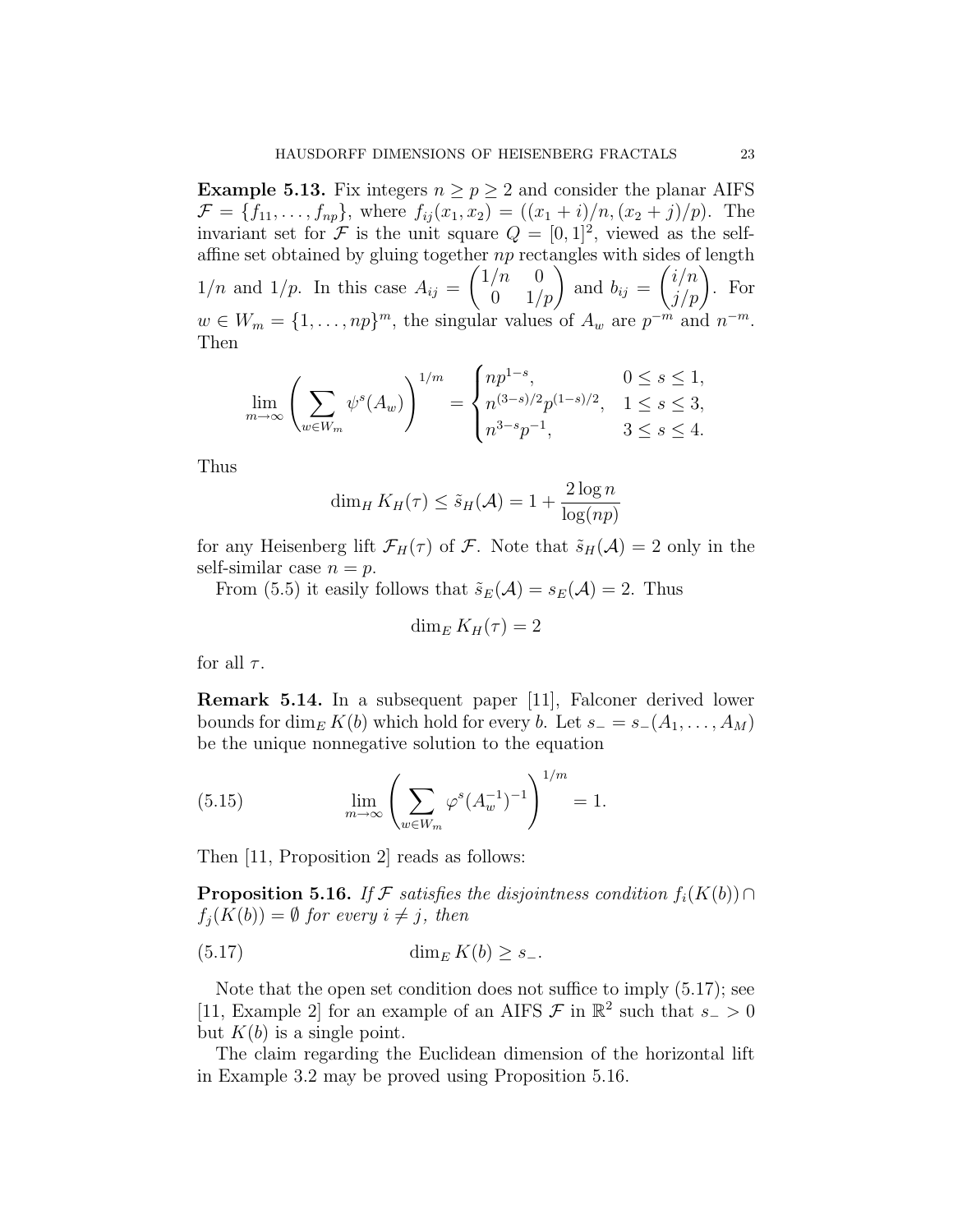### 6. The self-affine case II

In this section, we give the proofs of Theorems 1.15 and 1.16. To simplify the exposition, we will present the proofs of the first parts of both theorems together, followed by the proofs of the second parts. In each case, we present in detail the proof for the Heisenberg dimension (Theorem 1.16) and only sketch how this proof should be modified for the Euclidean dimension (Theorem 1.15).

*Proofs of the first parts in Theorems 1.15 and 1.16.* Fix  $b \in \mathbb{R}^{2M}$  and  $\tau \in \mathbb{R}^M$  and let  $s > \tilde{s}_H(\mathcal{A})$ . We will show that

(6.1) 
$$
\mathcal{H}^s_H(K_H(b,\tau)) \leq C\widetilde{\mathcal{M}}^s_H(\Sigma)
$$

for some absolute constant C. Since  $\mathcal{M}^s_H(\Sigma) = 0$  by Proposition 5.10, this suffices to complete the proof of Theorem 1.16(i).

Let  $0 < \alpha < 1$  be so that

$$
d_H(F_i(p), F_i(q)) < \alpha d_H(p, q)
$$

for  $p, q \in \mathbb{H}$  and  $i = 1, ..., M$ . Let  $B = B_H(0, R) \subset \mathbb{H}$  be a Heisenberg ball centered at the origin of radius R, chosen so large that  $F_i(B) \subset B$ for all *i*. Given  $\delta > 0$ , choose *m* so large that  $\alpha^m < \delta$ .

Let  $\Lambda$  be an arbitrary partition of  $\Sigma$  by words of length at least m. By the choice of m, diam<sub>H</sub>  $F_w(B) < \delta$  for all  $w \in \Lambda$ . For each  $w \in \Lambda$ , we may write  $F_w(x,t) = \tilde{A}_{w,b_w}(x,t) + \tilde{b}_w$ , where  $\tilde{A}_{w,b_w}$  and  $\tilde{b}_w$  are given by the formulas in (2.1). Denoting by  $\alpha_{i,1} \geq \alpha_{i,2}$  the singular values of  $A_i$ ,  $i = 1, ..., M$ , the singular values of  $A_w$  are  $\alpha_{w,1} \ge \alpha_{w,2}$ , where

$$
\alpha_{w,j} \le \prod_{i=1}^m \alpha_{w_i,j} \le \alpha^m
$$

for any word w of length  $m$ .

In what follows we fix a word  $w$  and write  $\alpha_j = \alpha_{w,j}, \, j=1,2.$  Let  $Q_w$ be a rectangle containing  $\pi(F_w(B)) = f_w(\pi(B))$  with sides of length  $3R\alpha_1$  and  $3R\alpha_2$ . Observe that  $b_w = f_w(0) \in Q_w$ . Then  $F_w(B) \subset \tilde{Q}_w$ , where

$$
\tilde{Q}_w = \left\{ (x, t) : \begin{aligned} x \in Q_w, \\ |t + 2\langle x, Jb_w \rangle - \tau_w| < R^2 \alpha_1 \alpha_2 \end{aligned} \right\}
$$

is a parallelpiped with base  $Q_w \in \mathbb{R}^2$  and (Euclidean) height  $2R^2\alpha_1\alpha_2$ . If  $(x, t)$  and  $(x', t')$  are elements of  $\tilde{Q}_w$ , then

(6.2) 
$$
|x'-x| \leq \operatorname{diam} Q_w \leq 3\sqrt{2}R\alpha_1
$$

and

(6.3) 
$$
|t'-t-2\langle x,Jx'\rangle| \leq 2R^2\alpha_1\alpha_2 + 2|\langle x'-x,J(b_w-x)\rangle|.
$$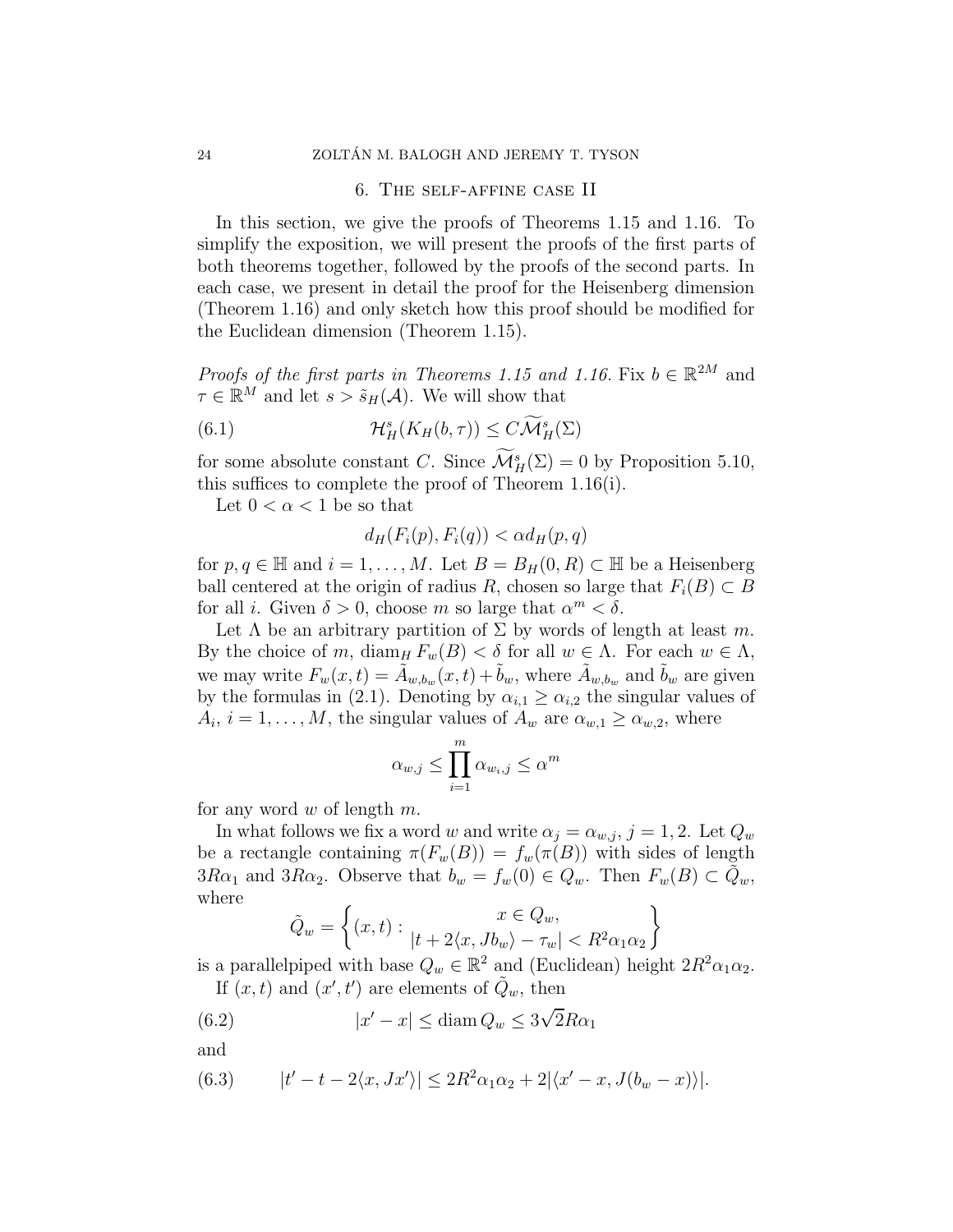We distinguish three cases according to the value of s.

**Case 1** ( $0 \leq s \leq 1$ ). From (6.2) we have that  $|x - x'| \leq CR\alpha_1$ . Since  $b_w \in Q_w$  we obtain likewise that  $|b_w - x| \leq CR\alpha_1$ . Using (6.3) we deduce

$$
|t'-t-2\langle x,Jx'\rangle| \leq CR^2\alpha_1^2.
$$

Using this and  $(6.2)$  in  $(1.2)$  we obtain

$$
\operatorname{diam}_H \tilde{Q}_w \leq CR\alpha_1.
$$

The sets  $\tilde{Q}_w, w \in \Lambda$ , cover  $K_H(b, \tau)$  and we obtain

$$
\mathcal{H}_{H,CR\delta}^s(K_H(b,\tau)) \le C(R,s) \sum_{w \in \Lambda} \alpha_1^s = C(R,s) \sum_{w \in \Lambda} \psi^s(A_w)
$$

by the choice of m.

Observe that in this estimate the dependence of b does not appear at all; this will also happen in the other cases.

**Case 2** ( $1 \leq s \leq 3$ ). In this case we divide  $\tilde{Q}_w$  into at most  $K :=$  $2\alpha_1/\sqrt{\alpha_1\alpha_2}$  smaller parallelpipeds  $\tilde{P}_j$  whose base is a rectangle  $P_j$  in  $\mathbb{R}^2$ with sides of length  $3R\sqrt{\alpha_1\alpha_2}$  and  $3R\alpha_2$  and whose (Euclidean) height is still  $2R^2\alpha_1\alpha_2$ .

Our task is to estimate the Heisenberg diameter of such a parallelpiped  $\tilde{P}_j$ . Let  $(x, t)$  and  $(x', t')$  be elements of  $\tilde{P}_j$ . Then

$$
|x'-x| \le 3\sqrt{2} \, R \sqrt{\alpha_1 \alpha_2}
$$

and (by (6.3))

$$
|t'-t-2\langle x,Jx'\rangle| \leq 2R^2\alpha_1\alpha_2 + 2|\langle x'-x,J(b_w-x)\rangle|.
$$

Observe that the expression  $|\langle x'-x, J(b_w-x)\rangle|$  equals twice the area of the planar triangle with vertices  $x', x, b_w$  which lies in  $Q_w$ . This yields

$$
|\langle x'-x, J(b_w-x)\rangle| \le 2\alpha_1\alpha_2,
$$

and so

$$
\operatorname{diam}_H \tilde{P}_j \leq C R \sqrt{\alpha_1 \alpha_2}
$$

using (1.2).

The sets  $\tilde{P}_j$ ,  $j = 1, ..., K$ , associated with each  $\tilde{Q}_w$ ,  $w \in \Lambda$ , cover  $K_H(b, \tau)$  and we obtain

$$
\mathcal{H}_{H,CR\delta}^s(K_H(b,\tau)) \le C(R,s) \sum_{w \in \Lambda} \sum_{j=1}^K (\sqrt{\alpha_1 \alpha_2})^s \le C(R,s) \sum_{w \in \Lambda} \psi^s(A_w)
$$

by the choices of  $m$  and  $K$ .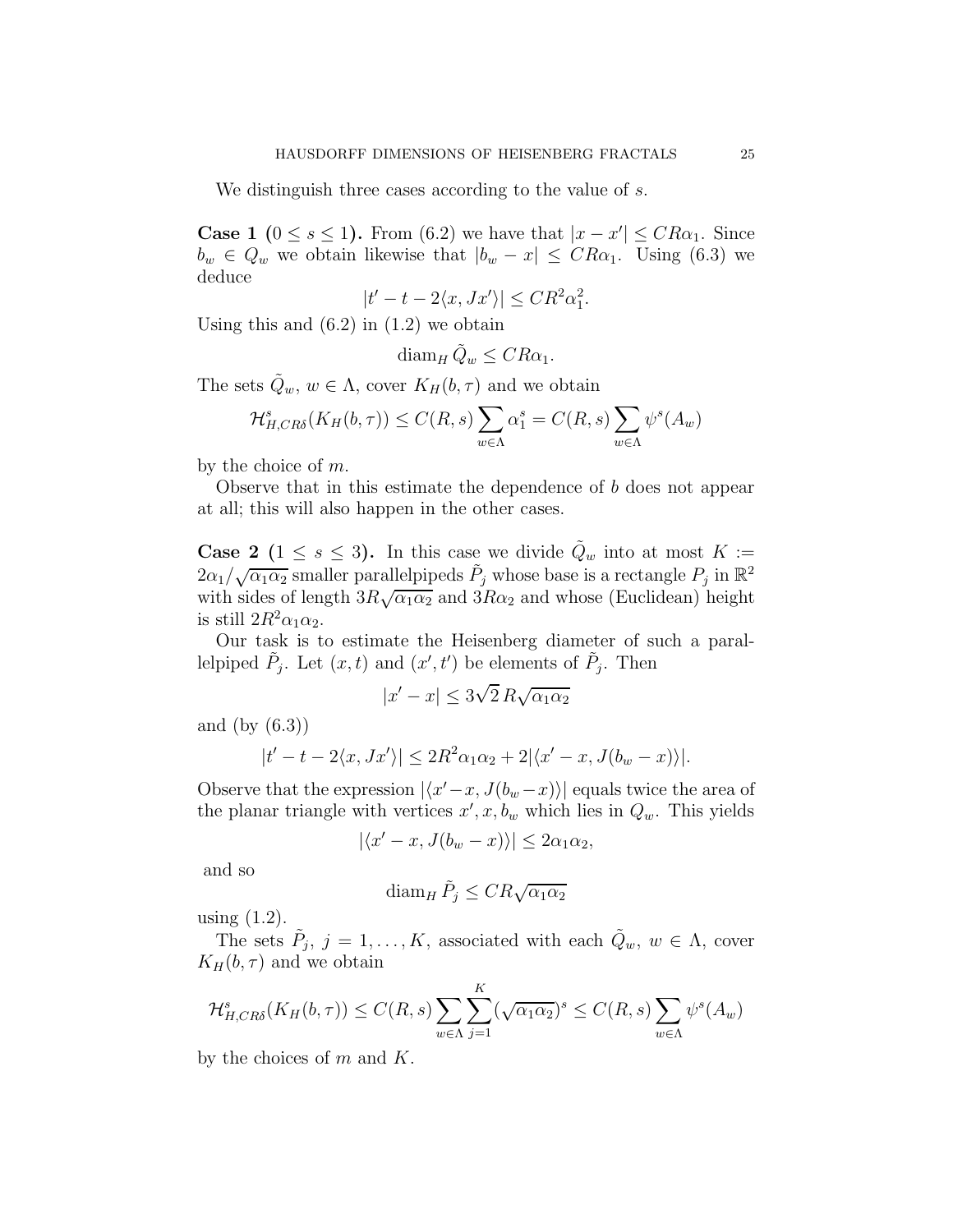**Case 3** ( $3 \leq s \leq 4$ ). As in the previous case we begin by dividing  $\tilde{Q}_w$  into at most  $N := 2\alpha_1/\alpha_2$  smaller parallelpipeds  $\tilde{P}_j$  whose base is a square  $P_j$  in  $\mathbb{R}^2$  with side length  $3R\alpha_2$  and whose (Euclidean) height is at most  $40R^2\alpha_1\alpha_2$ . Explicitly, let  $c_{wj}$  be the center of the square  $P_j$ and let  $\tilde{P}_j$  be the set of points  $(x,t) \in \tilde{Q}_w$  for which  $x \in P_j$  and

(6.4) 
$$
|t+2\langle x-b_w, Jc_{wj}\rangle - \tau_w| < 40R^2\alpha_1\alpha_2.
$$

Observe that

$$
\tilde{Q}_w \subset \bigcup_{j=1}^N \tilde{P}_j.
$$

Indeed,  $(x,t) \in \tilde{Q}_w$  and  $x \in P_j$  imply that  $|t + 2\langle x - b_w, Jc_{wj} \rangle - \tau_w| \leq |t + 2\langle x, Jb_w \rangle - \tau_w| + 2|\langle x - b_w, J(c_{wj} - x) \rangle|$  $\leq R^2\alpha_1\alpha_2 + 2(3\sqrt{2}R\alpha_1)(3\sqrt{2}R\alpha_2)$  $< 40R^2\alpha_1\alpha_2.$ 

Next we show that we can cover  $\tilde{P}_j$  by at most 2N Heisenberg balls of the form  $B_H(p_{jk}, CR\alpha_2)$  with centers

$$
p_{jk} = (c_{wj}, t_{jk}),
$$

where

(6.5) 
$$
t_{jk} = \tau_w + 2\langle b_w, Jc_{wj} \rangle + 20kR^2\alpha_2^2,
$$

for  $k = -N, \ldots, N$ .

Indeed, if  $(x, t) \in \tilde{P}_j$  then  $x \in P_j$  and so  $|x - c_{wj}| \leq CR\alpha_2$ . By (6.4) there exists an integer  $k \in [-N, N]$  such that

$$
20 \cdot (k-1)R^2 \alpha_2^2 \le t + 2\langle x - b_w, Jw_j \rangle - \tau_w \le 20 \cdot kR^2 \alpha_2^2.
$$

Using  $(6.5)$  this implies that for large enough  $C > 0$  we have

$$
|t - t_{jk} + 2\langle x - c_{wj}, Jc_{wj} \rangle| \leq CR^2 \alpha_2^2
$$

and so

$$
|t - t_{jk} + 2\langle x, Jc_{wj} \rangle| \leq CR^2 \alpha_2^2.
$$

From (1.2) we deduce

$$
d_H((x,t),(c_{wj},t_{jk})) \leq CR\alpha_2,
$$

as required.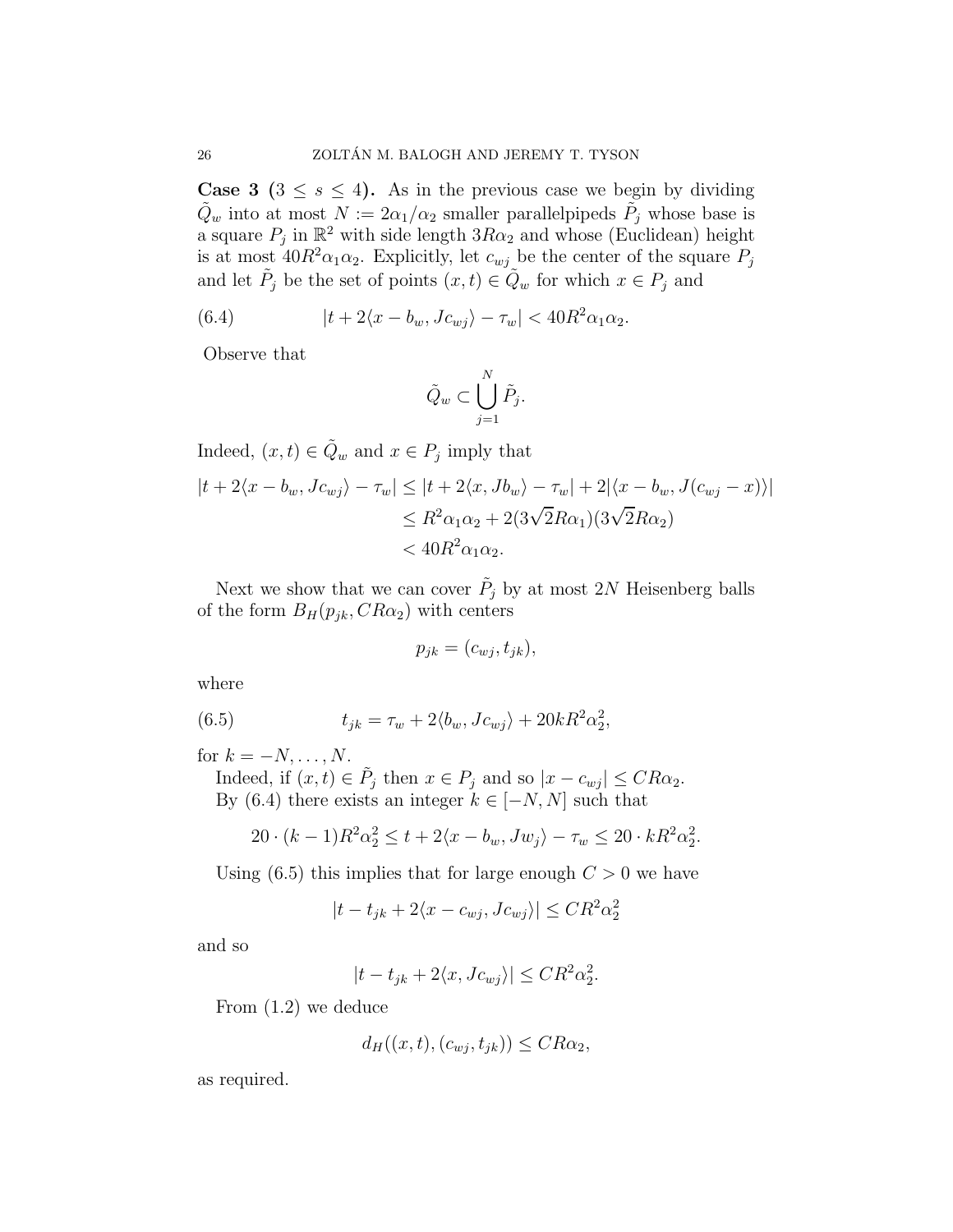The balls  $B_H(p_{jk}, CR\alpha_2)$ ,  $j = 1, \ldots, N$ ,  $k = -N, \ldots, N$ , associated with each  $\tilde{Q}_w$ ,  $w \in \Lambda$ , cover  $K_H(b, \tau)$  and we obtain

$$
\mathcal{H}_{H,CR\delta}^{s}(K_{H}(b,\tau)) \leq C(R,s) \sum_{w \in \Lambda} \sum_{j=1}^{N} \sum_{k=-N}^{N} \alpha_{2}^{s}
$$
  

$$
\leq C(R,s) \sum_{w \in \Lambda} \psi^{s}(A_{w})
$$

by the choices of  $m$  and  $N$ .

In all cases, we have shown that

$$
\mathcal{H}_{H,CR\delta}^s(K_H(b,\tau)) \leq C(R,s) \sum_{w \in \Lambda} \psi^s(A_w).
$$

Taking the infimum over partitions  $\Lambda$  followed by the limit as  $m \to \infty$ yields (6.1). This completes the proof of Theorem 1.16(i).

For Theorem 1.15(i) only a few modifications need to be made in the above reasoning. In case 1, the Euclidean diameter of  $\tilde{Q}_w$  is at most  $CR\alpha_1$  and so

$$
\mathcal{H}_{E,CR\delta}^s(K_H(b,\tau)) \leq C(R,s) \sum_{w \in \Lambda} \alpha_1^s \leq C(R,s) \sum_{w \in \Lambda} \varphi^s(\tilde{A}_{w,b_w}).
$$

Case 2 must be split into two subcases: either  $1 \leq s \leq 2$  or  $2 \leq s \leq 3$ . In the former case we divide  $\tilde{Q}_w$  into at most  $N = 2\alpha_1/\alpha_2$  parallelpipeds whose base is a square of side length  $3R\alpha_2$  and estimate

$$
\mathcal{H}_{E,CR\delta}^s(K_H(b,\tau)) \leq C(R,s) \sum_{w \in \Lambda} \sum_{j=1}^N \alpha_2^s \leq C(R,s) \sum_{w \in \Lambda} \varphi^s(\tilde{A}_{w,b_w}).
$$

In the latter case we divide  $\tilde{Q}_w$  into at most  $P = 2/\alpha_1 \alpha_2$  parallelpipeds whose base is a square of side length  $3R\alpha_1\alpha_2$  and estimate

$$
\mathcal{H}_{E,CR\delta}^s(K_H(b,\tau)) \leq C(R,s) \sum_{w \in \Lambda} \sum_{j=1}^P (\alpha_1 \alpha_2)^s \leq C(R,s) \sum_{w \in \Lambda} \varphi^s(\tilde{A}_{w,b_w}).
$$

As before, these estimates suffice to complete the proof of Theorem  $1.15(i)$ .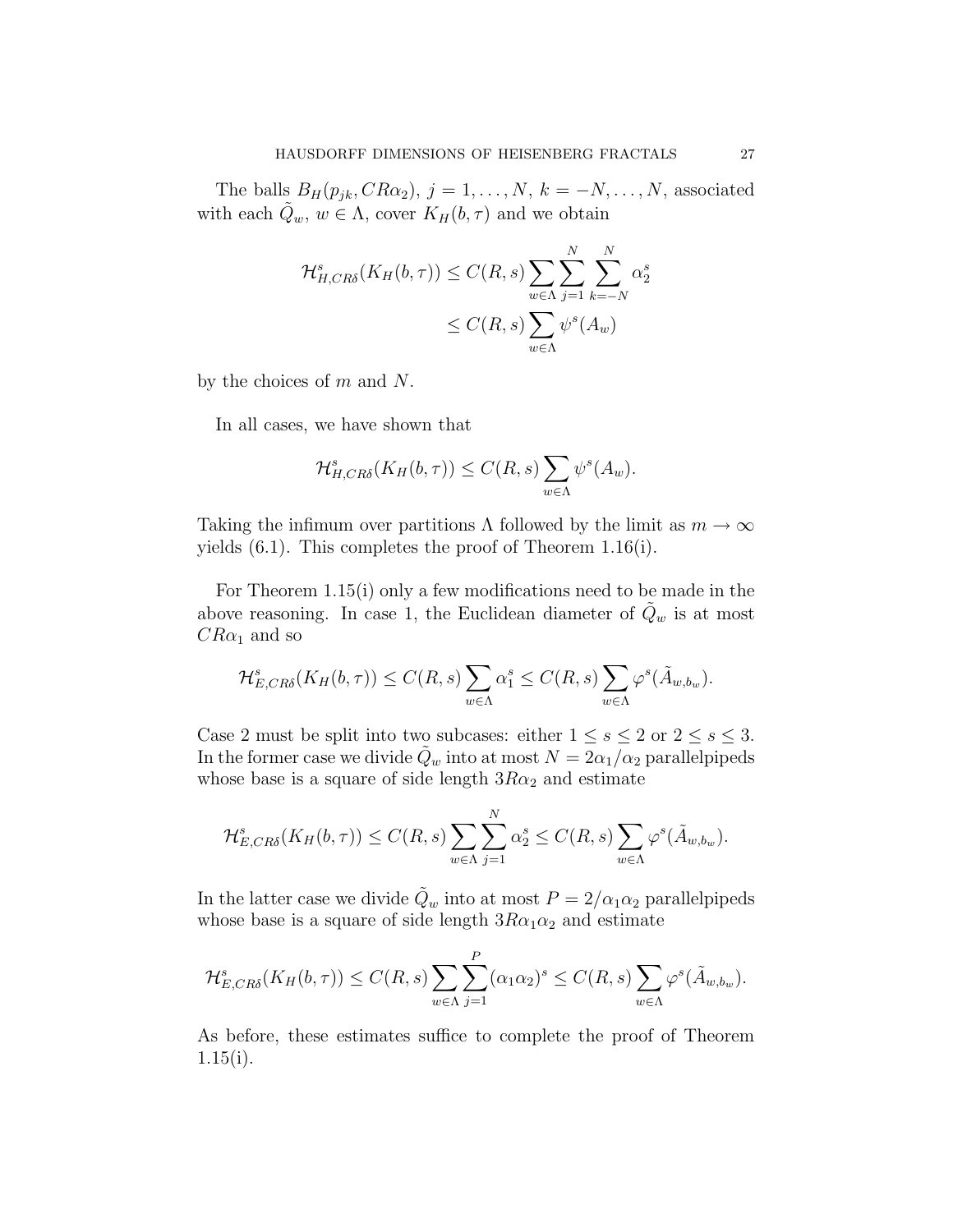Proofs of the second parts in Theorems 1.15 and 1.16. As is typical with problems involving the computation of Hausdorff dimension, obtaining lower bounds is the more difficult case. Following the technique employed by Falconer in the Euclidean case (Theorem 1.13), we use potential-theoretic arguments to obtain almost sure lower bounds.

We begin with a simple lemma which illustrates a geometric interpretation of the Heisenberg singular value function. Compare Lemma 2.2 of [10].

**Lemma 6.6.** Let  $0 < s < 4$ ,  $s \neq 1, 3$ . For each  $R > 0$  there exists a constant C depending only on R and s so that

(6.7) 
$$
\int_{B_H(0,R)} \frac{dp}{|\tilde{A}_b(p)|_H^s} \leq \frac{C}{\psi^s(A)},
$$

where, for  $p \in \mathbb{H}$ ,  $B_H(p,r)$  denotes the ball in the Heisenberg metric  $d_H$  of radius r and  $|p|_H = d_H(p, 0)$ .

In the proof of Lemma 6.6 the following fact (whose proof is an easy exercise) will be used several times.

**Lemma 6.8.** Let  $F : \mathbb{R} \to \mathbb{R}$  be an even function which is decreasing for  $\tau > 0$ . Let  $c \in \mathbb{R}$  and  $h > 0$ . Then  $\int_{c-h}^{c+h} F(\tau) d\tau \leq \int_{-\infty}^{h}$  $\int_{-h}^{h} F(\tau) d\tau.$ 

*Proof of Lemma 6.6.* From the expression for  $\tilde{A}_b$  in (2.1) we observe that the integrand in (6.7) equals

(6.9) 
$$
\left(|Ax|^4 + (t \det A - 2\langle Ax, Jb\rangle)^2\right)^{-s/4},
$$

where  $p = (x, t)$ . Choose coordinates in the base space  $\mathbb{R}^2$  so that  $|Ax|^2 = \alpha_1^2 x_1^2 + \alpha_2^2 x_2^2$ . Writing  $b = (p, q)$  in these coordinates, we express (6.9) in the form

$$
((\alpha_1^2 x_1^2 + \alpha_2^2 x_2^2)^2 + (\alpha_1 \alpha_2 t + 2 \alpha_1 x_1 q - 2 \alpha_2 x_2 p)^2)^{-s/4}.
$$

Make the change of variables  $y_i = \alpha_i x_i / R$ ,  $i = 1, 2$  and

$$
\tau = \frac{\alpha_1 \alpha_2 t + 2\alpha_1 x_1 q - 2\alpha_2 x_2 p}{R^2}
$$

in the integral in (6.7) to obtain

(6.10) 
$$
\frac{R^{4-s}}{\alpha_1^2 \alpha_2^2} \int_E \int_{I_y} \frac{d\tau \, dy}{(|y|^4 + \tau^2)^{s/4}},
$$

where  $E = \{y : (y_1/\alpha_1)^2 + (y_2/\alpha_2)^2 < 1\},\$  $I_y = \{\tau : |\tau + uy_2 - vy_1| < \alpha_1 \alpha_2\}$ 

and  $(u, v) = (2/R)(p, q)$ .

As before we distinguish three cases according to the value of s.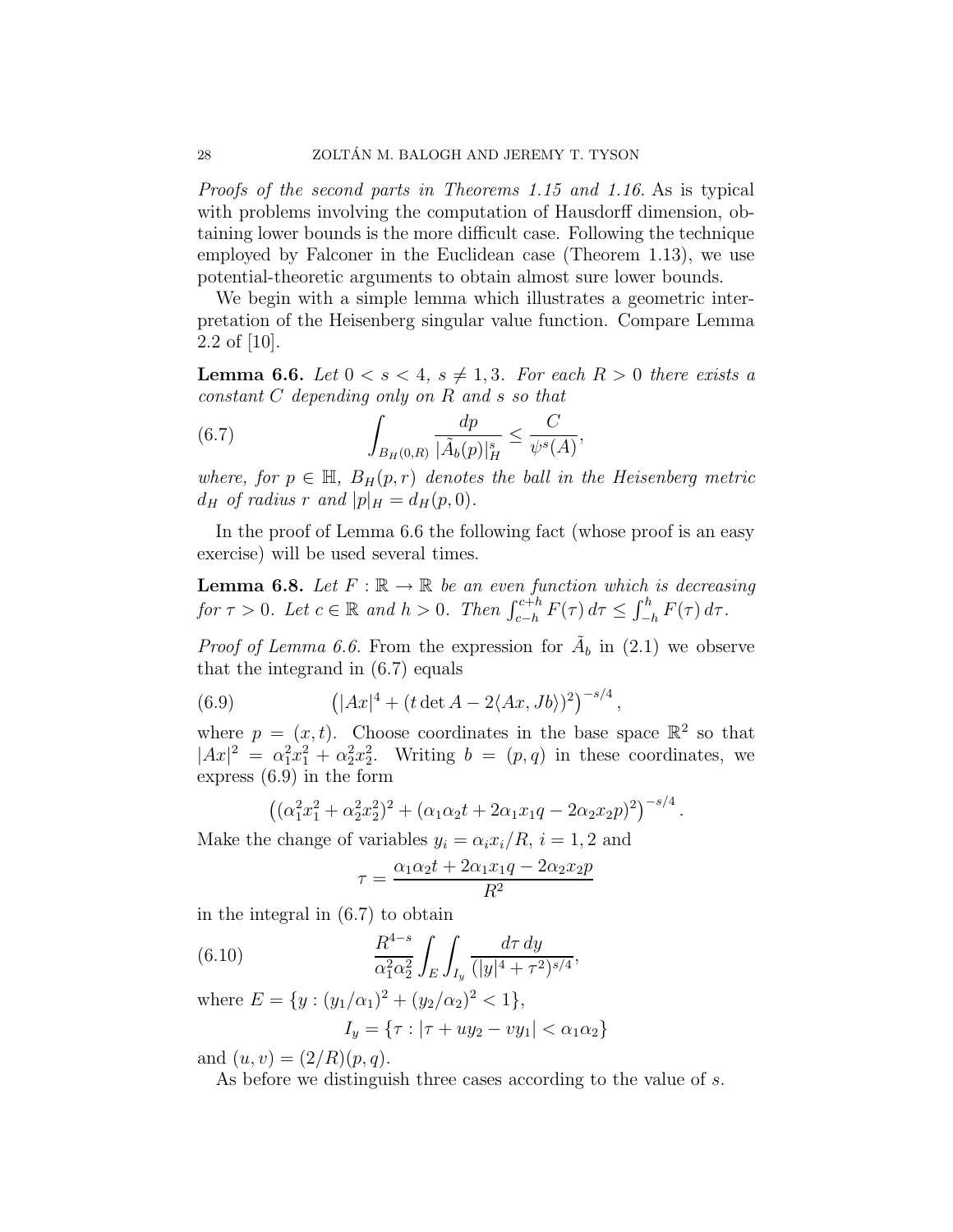**Case 1** ( $0 < s < 1$ ). The integral in (6.10) may be estimated from above by

$$
\frac{C(R,s)}{\alpha_1^2 \alpha_2^2}(\alpha_2)(\alpha_1 \alpha_2) \int_0^{\alpha_1} \frac{dy_1}{y_1^s} = \frac{C(R,s)}{\psi^s(A)}.
$$

**Case 2** ( $1 < s < 3$ ). The region of integration in (6.10) may be written as  $\bigcup_{y\in E} I_y = P_1 \cup P_2$ , where

$$
P_1 = \{(y, \tau) \in \bigcup_{y \in E} I_y : y_1^4 + (\tau + uy_2 - vy_1)^2 \le 2\alpha_1^2 \alpha_2^2\}
$$

and

$$
P_2 = \{(y, \tau) \in \bigcup_{y \in E} I_y : y_1 > \sqrt{\alpha_1 \alpha_2} \}.
$$

Write the integral in (6.10) in the form  $(R^{4-s}\alpha_1^{-2}\alpha_2^{-2}) (I_1 + I_2)$ , where

$$
I_j = \int_{P_j} (|y|^4 + \tau^2)^{-s/4} dy d\tau , \ j = 1, 2 .
$$

For the first term, we use Lemma 6.8 to estimate

$$
I_1 \leq \int_{-2\sqrt{\alpha_1 \alpha_2}}^{2\sqrt{\alpha_1 \alpha_2}} dy_1 \int_{-\alpha_2}^{\alpha_2} dy_2 \int_{-\alpha_1 \alpha_2}^{\alpha_1 \alpha_2} d\tau (y_1^4 + \tau^2)^{-s/4}
$$
  

$$
\leq C \alpha_2 \int_0^{2\sqrt{\alpha_1 \alpha_2}} dy_1 \int_0^{\alpha_1 \alpha_2} d\tau (y_1^4 + \tau^2)^{-s/4}.
$$

(Note that  $|y_1| \leq 2\sqrt{\alpha_1 \alpha_2}$  for any  $(y, \tau) \in P_1$ .)

Making the following Heisenberg change of variables  $y_1 = r\sqrt{\cos \phi}$ ,  $\tau = r^2 \sin \phi$  (cf. the polar coordinates in [6]) we find

$$
I_1 \leq C\alpha_2 \int_0^{2\sqrt{\alpha_1\alpha_2}} r^{2-s} dr = C\alpha_1^{(3-s)/2} \alpha_2^{(5-s)/2}.
$$

Similarly, we obtain the estimate

$$
I_2 \leq C \alpha_2(\alpha_1 \alpha_2) \int_{\sqrt{\alpha_1 \alpha_2}}^{\infty} y_1^{-s} dy_1 = C \alpha_1^{(3-s)/2} \alpha_2^{(5-s)/2}.
$$

Returning to (6.10) we see that

$$
\frac{R^{4-s}}{\alpha_1^2 \alpha_2^2} \int_E \int_{I_y} \frac{d\tau \, dy}{(|y|^4 + \tau^2)^{s/4}} \le \frac{C(R, s)}{\psi^s(A)}
$$

as desired.

**Case 3**  $(3 < s < 4)$ . This is similar to the previous case. We write  $\bigcup_{y\in E}I_y=P_1\cup P_2$ , where

$$
P_1 = \{(y, \tau) \in \bigcup_{y \in E} I_y : |y|^4 + (\tau + uy_2 - vy_1)^2 \le 4\alpha_2^4\}
$$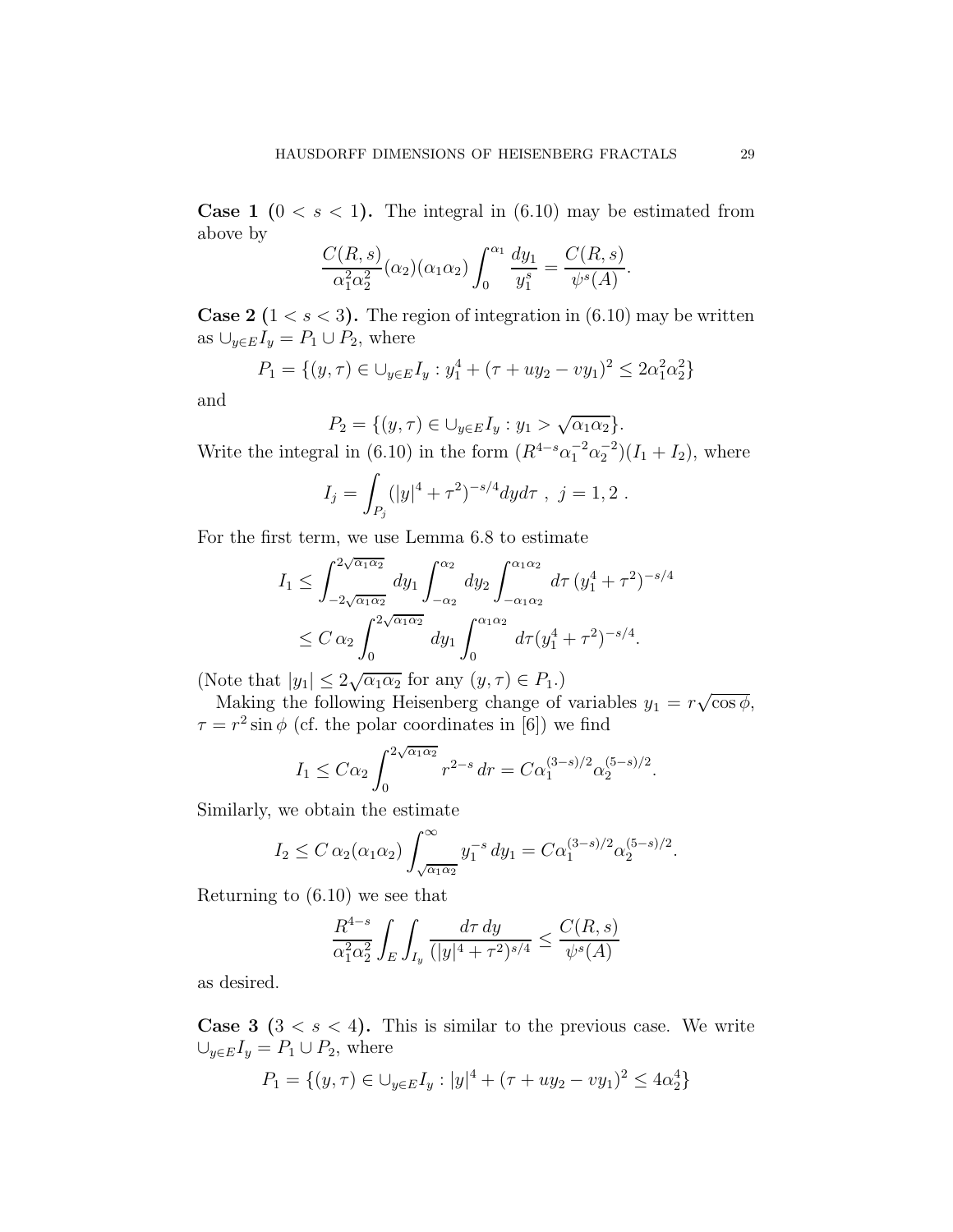and

$$
P_2 = \{(y, \tau) \in \bigcup_{y \in E} I_y : y_1^4 + (\tau + uy_2 - vy_1)^2 > \alpha_2^4\},\
$$

and decompose the integral in  $(6.10)$  as before into  $I_1$  and  $I_2$  terms. In this case, another application of Lemma 6.8 gives

$$
I_1 \leq \int_{-2\alpha_2}^{2\alpha_2} dy_1 \int_{-2\alpha_2}^{2\alpha_2} dy_2 \int_{-2\alpha_2}^{2\alpha_2} d\tau (|y|^4 + \tau^2)^{-s/4},
$$

and making the change of variables for integration in Heisenberg polar coordinates  $y_1 = r\sqrt{\cos\phi} \cos\theta$ ,  $y_2 = r\sqrt{\cos\phi} \sin\theta$ ,  $\tau = r^2 \sin\phi$  yields

$$
I_1 \le C \int_0^{2\alpha_2} r^{3-s} dr = C\alpha_2^{4-s}.
$$

In a similar manner we obtain the estimate

$$
I_2 \le C \alpha_2 \int_{\alpha_2}^{\infty} r^{2-s} dr = C \alpha_2^{4-s}
$$

and hence

$$
\frac{R^{4-s}}{\alpha_1^2 \alpha_2^2} \int_E \int_{I_y} \frac{dy \, d\tau}{(|y|^4 + \tau^2)^{s/4}} \le \frac{C(R, s)}{\psi^s(A)}
$$
 as desired.

Next, we consider products of matrices indexed by words in  $\Sigma$ . We use the following notation: for an IFS  $\mathcal{F}(b)$  in  $\mathbb{R}^2$  with horizontal lift  $\mathcal{F}_H(\tilde{b})$  we write

$$
p_H(\tilde{b}) : \Sigma \to K_H(\tilde{b})
$$

and

$$
p_E(b): \Sigma \to K(b)
$$

for the canonical surjections from  $\Sigma$  to the invariant sets. Thus

$$
p_H(\tilde{b}, w) = \bigcap_{m=1}^{\infty} F_{w_1} \circ \cdots \circ F_{w_m}(K_H(\tilde{b}))
$$

and

$$
p_E(b, w) = \bigcap_{m=1}^{\infty} f_{w_1} \circ \cdots \circ f_{w_m}(K(b)),
$$

where  $w = w_1 w_2 \cdots \in \Sigma$  and  $f_i(x) = A_i x + b_i$ ,  $F_i(x,t) = \tilde{A}_{i,b_i}(x,t) + \tilde{b}_i$ . Observe that

$$
(6.11) \quad p_H(\tilde{b}, w) = \tilde{b}_{w_1} + \tilde{A}_{w_1, b_{w_1}} \cdot \tilde{b}_{w_2} + \tilde{A}_{w_1, b_{w_1}} \cdot \tilde{A}_{w_2, b_{w_2}} \cdot \tilde{b}_{w_3} + \cdots
$$

For w and w' in  $\Sigma$  denote by  $w \wedge w'$  the maximal finite word which is a subword of both  $w$  and  $w'$ .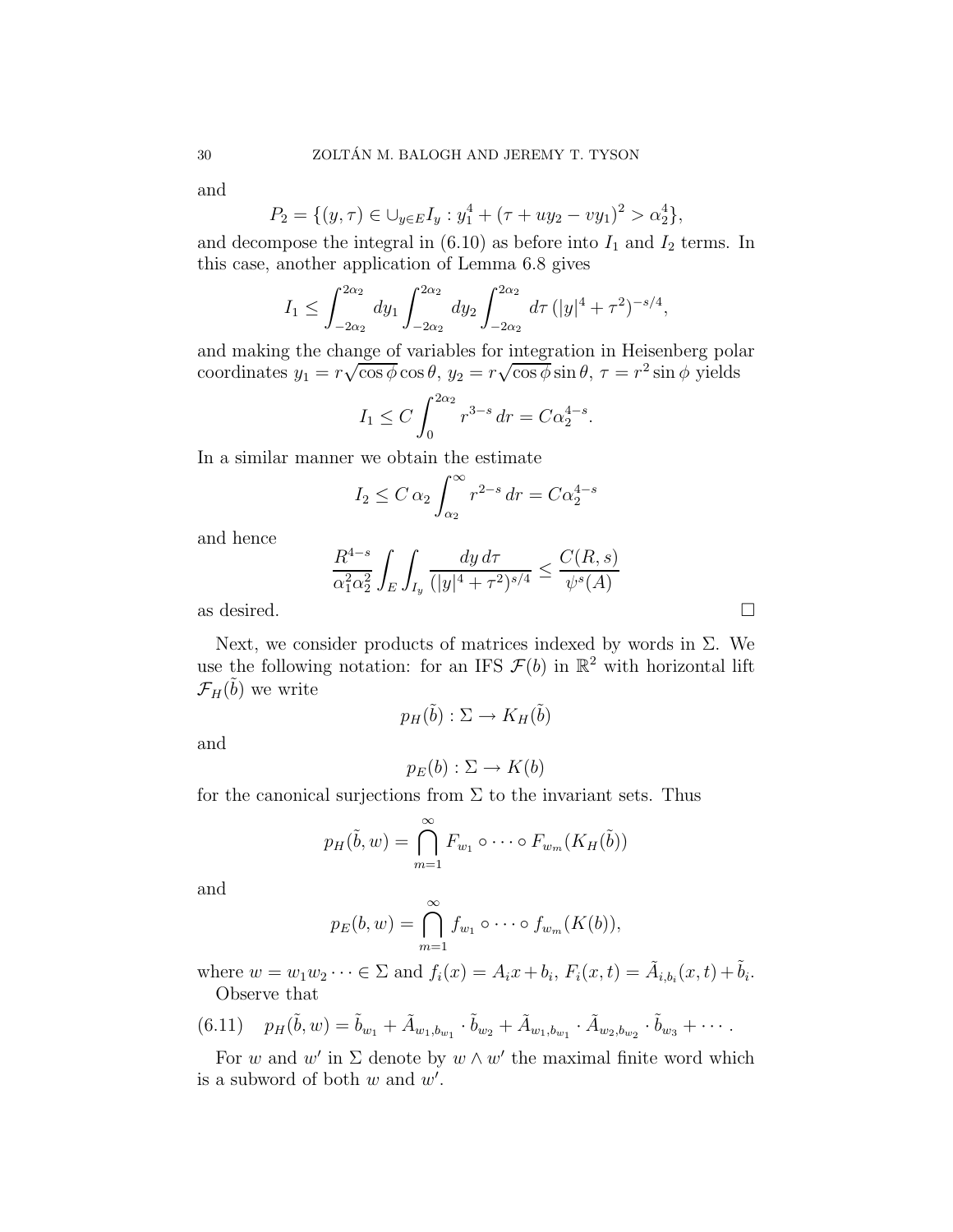**Lemma 6.12.** Assume that  $||A_i|| < 1/2$  for each i. For  $0 < s < 4$ ,  $s \neq 1, 3$ , and  $R > 0$  there exists a constant  $C = C(R, s)$  so that

$$
\int_{B_H(0,R)^M} \frac{d\tilde{b}}{d_H(p_H(\tilde{b},w), p_H(\tilde{b},w'))^s} \leq \frac{C}{\psi^s(A_{w \wedge w'})}
$$

for all  $w, w' \in \Sigma$ . Here  $B_H(0, R)^M = B_H(0, R) \times \ldots \times B_H(0, R) \subseteq \mathbb{R}^{3M}$ and  $\tilde{b} = \tilde{b}_1, \ldots, \tilde{b}_2 \in \mathbb{R}^{3M}$ .

*Proof.* Write  $w \wedge w' = \alpha \in W$  and set  $w = \alpha v$  and  $w' = \alpha v'$ ,  $v, v' \in \Sigma$ . Then

(6.13) 
$$
\int_{B_H(0,R)^M} \frac{d\tilde{b}}{d_H(p_H(\tilde{b}, w), p_H(\tilde{b}, w'))^s} = \int_{B_H(0,R)^M} \frac{d\tilde{b}}{|\tilde{A}_{\alpha, b_\alpha}(p_H(\tilde{b}, v)^{-1} * p_H(\tilde{b}, v'))|_H^s}.
$$

By the choice of  $\alpha, v_1 \neq v'_1$ . Without loss of generality we may assume  $v_1 = 2$  and  $v'_1 = 1$ .

With (6.11) in mind we make the change of variable

(6.14) 
$$
q = p_H(\tilde{b}, v)^{-1} * p_H(\tilde{b}, v') = \begin{pmatrix} b_1 - b_2 + E(b) \\ \tau_1 - \tau_2 + F(\tau) + G(b) \end{pmatrix},
$$

$$
\tilde{b}_2 = \tilde{b}_2,
$$

$$
\vdots
$$

$$
\tilde{b}_M = \tilde{b}_M
$$

where  $E: \mathbb{R}^{2M} \to \mathbb{R}^2$ ,  $E(b) = E_1(b_1) + \cdots + E_M(b_M)$  and  $F: \mathbb{R}^M \to \mathbb{R}$ are linear maps and  $G : \mathbb{R}^{2M} \to \mathbb{R}$  is a quadratic map.

We claim that

$$
||E_{\nu}||<1
$$

for some  $\nu = 1, 2$  and

$$
||F|| < 1.
$$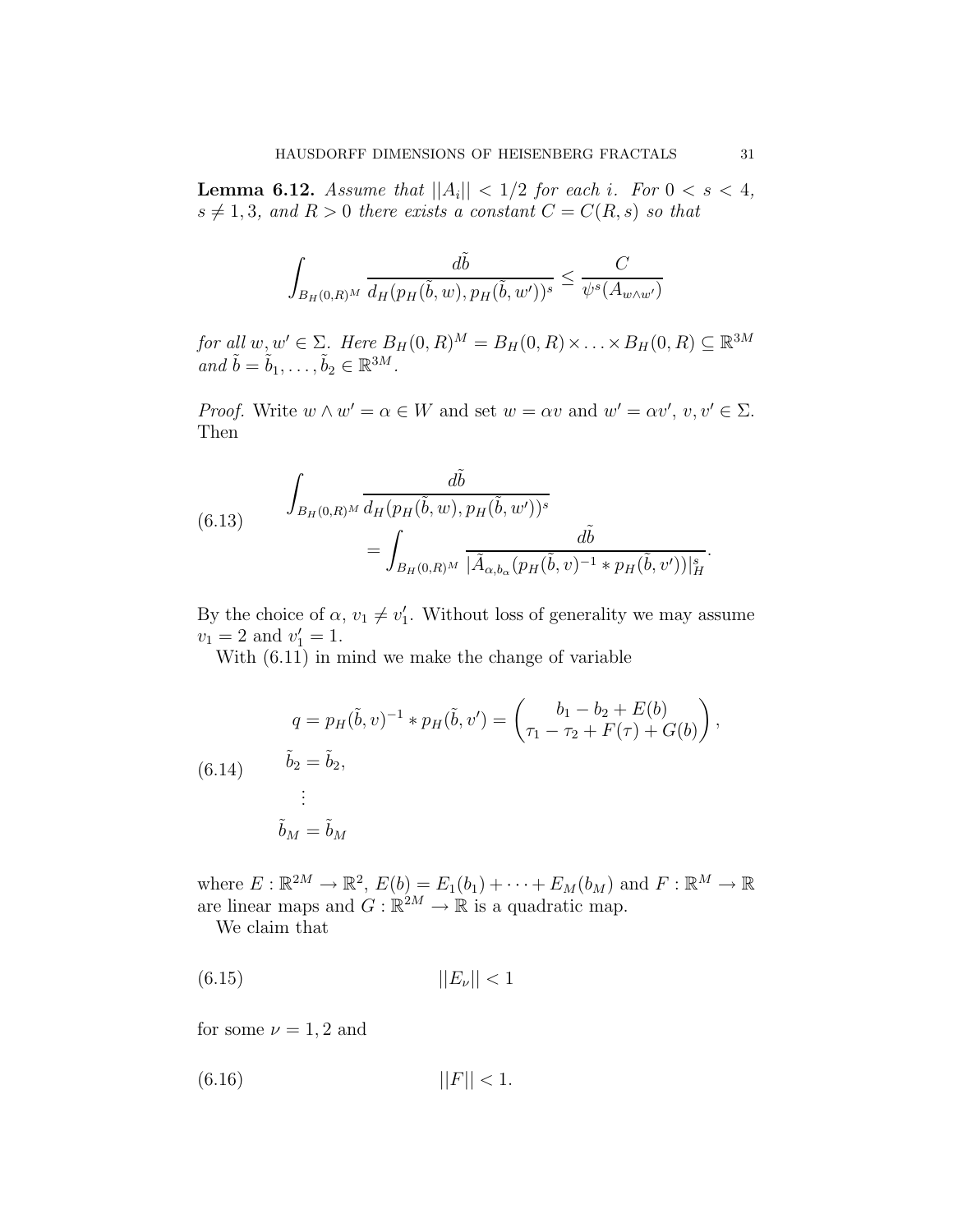Taking (6.15) and (6.16) for granted observe that the preceding change of variables is invertible. Consequently we obtain

$$
\int_{B_H(0,R)^M} \frac{d\tilde{b}}{d_H(p_H(\tilde{b}, w), p_H(\tilde{b}, w'))^s} \leq C \int_{B_H(0,(2+M)R)} dq \int_{B_H(0,R)^{M-1}} d\tilde{b}_2 \cdots d\tilde{b}_M \frac{1}{|\tilde{A}_{\alpha,b_\alpha}(q)|_H^s} \leq \frac{C(R,s)}{\psi^s(A_\alpha)}
$$

by Lemma 6.6.

It remains to describe the maps  $E, F, G$  explicitly and show (6.15) and (6.16).

Using (6.11) a direct computation yields

$$
p_H(\tilde{b}, v)^{-1} * p_H(\tilde{b}, v') = \begin{pmatrix} X \\ T \end{pmatrix},
$$

where

(6.17)

$$
X = p_E(b, v') - p_E(b, v)
$$
  
=  $b_{v'_1} - b_{v_1} + (A_{v'_1}b_{v'_2} - A_{v_1}b_{v_2} + A_{v'_1}A_{v'_2}b_{v'_3} - A_{v_1}A_{v_2}b_{v_3} + \cdots)$ 

(see equation (3.7) in [10]) and

$$
(6.18) \nT = (\tau_{v'_1} - \tau_{v_1}) + (\lambda_{v'_1}\tau_{v'_2} - \lambda_{v_1}\tau_{v_2}) + (\lambda_{v'_1}\lambda_{v'_2}\tau_{v'_3} - \lambda_{v_1}\lambda_{v_2}\tau_{v_3}) + \cdots \n- 2 (\langle A_{v'_1}b_{v'_2}, Jb_{v'_1} \rangle - \langle A_{v_1}b_{v_2}, Jb_{v_1} \rangle + \cdots) \n- 2 (\langle b_{v'_1}, Jb_{v_1} \rangle + \langle A_{v'_1}b_{v'_2}, Jb_{v_1} \rangle + \langle b_{v'_1}, JA_{v_1}b_{v_2} \rangle + \cdots),
$$

where  $\lambda_{v_i} = \det A_i$ . Observe that the last term in equation (6.18) is the contribution to T from the term  $-2\langle p_E(\tilde{b}, v), Jp_E(\tilde{b}, v')\rangle$ .

We may choose  $\nu$  equal to either 1 or 2 and an index  $2 \le m \le \infty$  so that the following conditions hold: (i) for each  $k < m$ , both  $v_k$  and  $v'_k$ are not equal to  $\nu$ , and (ii) if  $m < \infty$ , then  $v_m \neq \nu$  and  $v'_m \neq \nu$ .

From  $(6.17)$  and  $(6.18)$  we have

$$
X = b_1 - b_2 + E(b) = b_1 - b_2 + E_1(b_1) + \cdots E_M(b_M)
$$

and

$$
T = \tau_1 - \tau_2 + F(\tau) + G(b),
$$

where the  $E_i$  are linear maps on  $\mathbb{R}^{2M}$  with values in  $\mathbb{R}^2$ , F is a realvalued linear map on  $\mathbb{R}^M$ , and G is a real-valued quadratic map on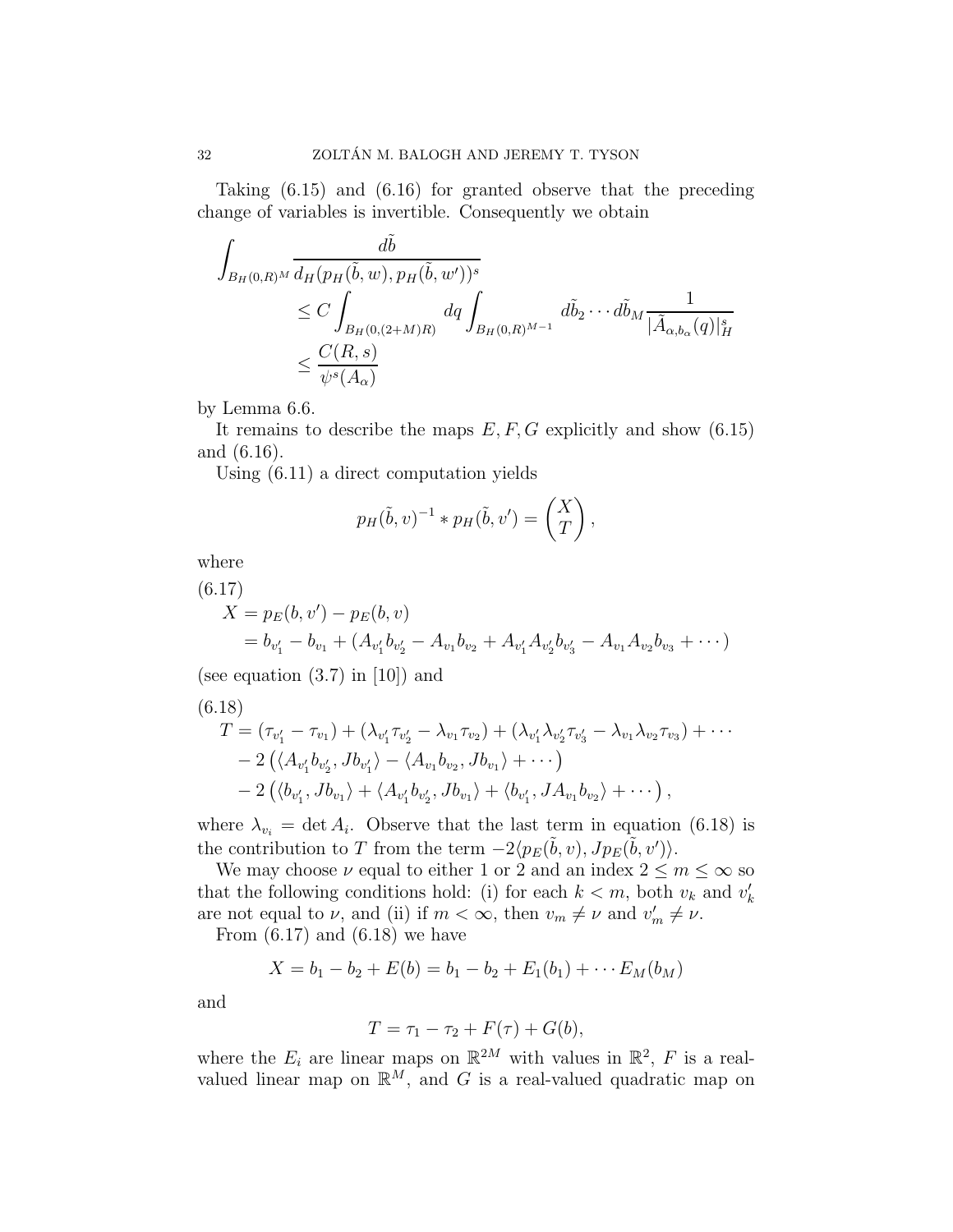$\mathbb{R}^{2M}$ . With the choice  $\eta = \max_{i=1,\dots,M} ||A_i||$  we find

$$
||E_{\nu}|| \le \sum_{k=2}^{m-1} \eta^{k-1} + \sum_{k=m+1}^{\infty} 2\eta^{k-1} \le \frac{\eta}{1-\eta}
$$

and

$$
||F|| \le \sum_{k=1}^{\infty} 2\eta^{2k} = \frac{2\eta^2}{1 - \eta^2}.
$$

(Observe that it is only necessary to ensure the invertibility of E and F in order to perform the change of variables  $(6.14)$  in  $(6.13)$ . No restriction on G is needed.) The restriction  $\eta < 1/2$  guarantees (6.15) and  $(6.16)$  and completes the proof of the lemma.

To obtain the lower bounds for the dimension in Theorems 1.15(ii) and 1.16(ii) we use the following well-known connection between Hausdorff dimension and measures with finite energy:

> If A is a subset of a complete metric space  $X = (X, d)$ which supports a Borel measure  $\nu$  with  $0 < \nu(A) < \infty$ whose s-energy  $\int \int d(x,y)^{-s} d\nu(x) d\nu(y)$  is finite, then  $\dim A \geq s$ .

For the case  $X = \mathbb{R}^n$  see e.g. [19, Theorem 8.7] or [9, Corollary 6.6]. The general case is similar.

The following lemma is the Heisenberg version of Lemma 5.2 in [10]. Its proof is entirely analogous to the proof of the result from [10] and will be omitted.

**Lemma 6.19.** Let  $\mu$  be a Borel measure on  $\Sigma$  with  $0 < \mu(\Sigma) < \infty$  for which

$$
\int_{\Sigma} \int_{\Sigma} \int_{B_H(0,R)^M} \frac{d\tilde{b} d\mu(w) d\mu(w')}{d_H(p_H(\tilde{b},w), p_H(\tilde{b},w'))^t} < \infty
$$

for some  $t < 4$  and some  $R < \infty$ . Then

$$
\dim_H K_H(b,\tau) \geq t
$$

for almost every  $\tilde{b} = (b, \tau) \in B_H (0, R)^M \subset \mathbb{H}^M$ .

*Proof of Theorem 1.15(ii).* Fix  $R > 0$ . Let t be a real number so that  $0 < t < \min\{4, \tilde{s}_H(\mathcal{A})\}, t \neq 1, 3$ . We will verify the assumptions of Lemma  $6.19$  for such choice of  $t$ .

Fix s so that  $t < s < \min\{4, \tilde{s}_H(A)\}\$ . Then  $\mathcal{M}_H^s(\Sigma) = \infty$ . By Lemma 5.11, there is a compact set  $C_0 \subset \Sigma$  and a constant  $C < \infty$  so that  $0 < \mathcal{M}_H^s(C_0) < \infty$  and

(6.20) 
$$
\mu(\Sigma_w) \le C\psi^s(A_w), \quad w \in W,
$$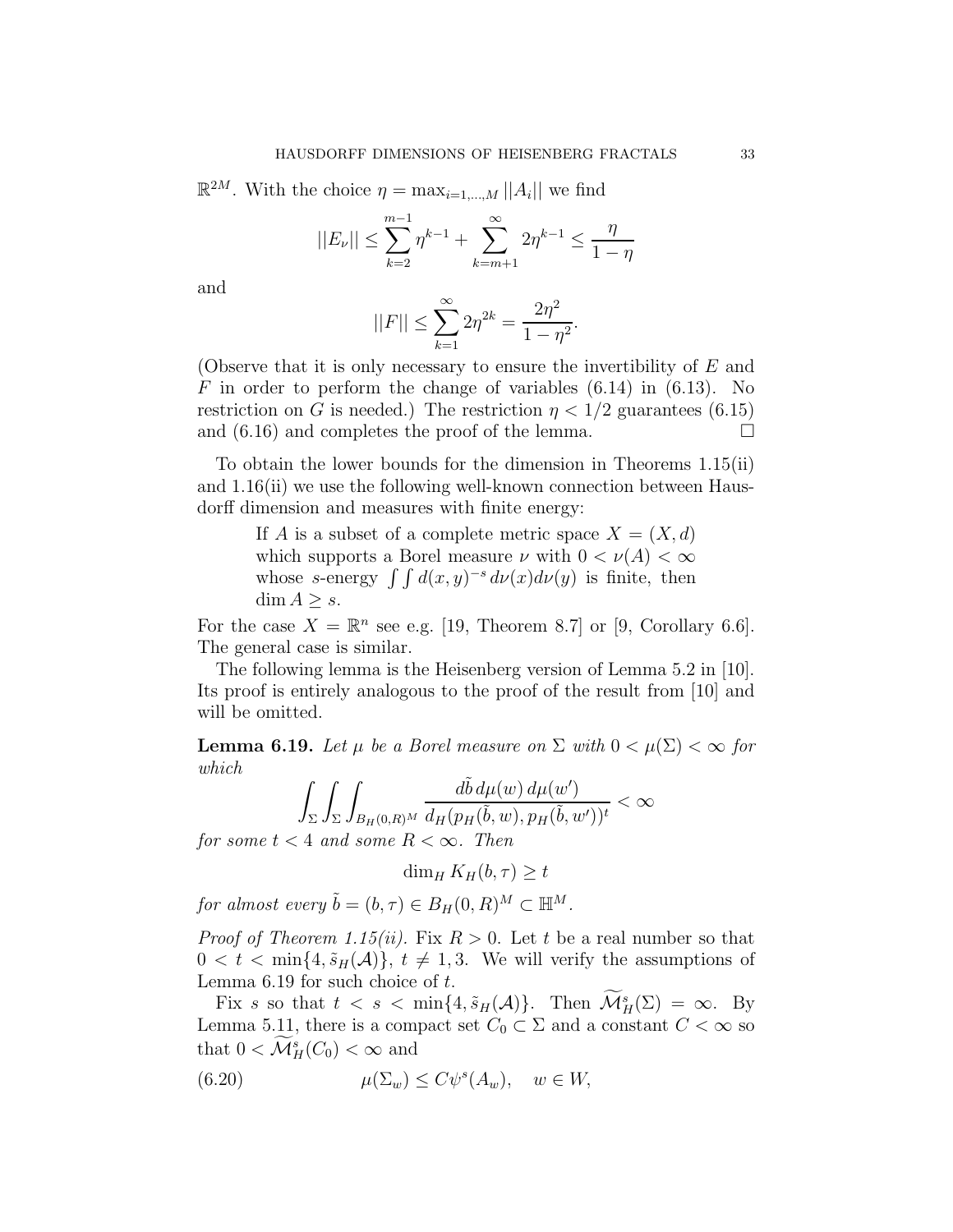where  $\mu$  is the Borel measure on  $\Sigma$  given by  $\mu(A) := \mathcal{M}^s_H(C_0 \cap A)$ . By Lemma 6.12,

$$
I := \int_{\Sigma} \int_{\Sigma} \int_{B_H(0,R)^M} \frac{d\tilde{b} d\mu(w) d\mu(w')}{d_H(p_H(\tilde{b}, w), p_H(\tilde{b}, w'))^t}
$$
  
 
$$
\leq C \int_{\Sigma} \int_{\Sigma} \frac{d\mu(w) d\mu(w')}{\psi^t(A_{w \wedge w'})},
$$

and by the definition of the cylinder sets  $\Sigma_w$  and (6.20) we obtain

$$
I \leq C \sum_{\alpha \in W} \sum_{i \neq j} \frac{\mu(\Sigma_{\alpha i})\mu(\Sigma_{\alpha j})}{\psi^t(A_{\alpha})} \leq C \sum_{w \in W} \frac{\mu(\Sigma_w)^2}{\psi^t(A_w)}
$$
  

$$
\leq C \sum_{m=1}^{\infty} \sum_{w \in W_m} \frac{\psi^s(A_w)\mu(\Sigma_w)}{\psi^t(A_w)}.
$$

From the definition (5.7) of the Heisenberg singular value function, we see that

$$
\psi^s(A_w) \le \psi^t(A_w) \alpha_1(A_w)^{s-t}
$$

for all contractive linear  $A_w$ . The submultiplicativity of the singular value function gives

$$
\alpha_1(A_w) \leq \alpha_1(A_{w_1}) \cdots \alpha_1(A_{w_m}), \quad w = w_1 \cdots w_m.
$$

Fix  $a < 1$  so that  $\alpha_1(A_i) \le a$  for all *i*. Then

$$
\psi^s(A_w) \le a^{m(s-t)} \psi^t(A_w)
$$

and

$$
I \leq C \sum_{m=1}^{\infty} a^{m(s-t)} \sum_{w \in W_m} \mu(\Sigma_w) \leq C\mu(\Sigma) < \infty
$$

since  $a < 1$ ,  $t < s$  and  $\mu(\Sigma) = \mathcal{M}_H^s(C_0) < \infty$ . By Lemma 6.19 we conclude that  $\dim_H K_H (b, \tau) \geq t$  for almost every  $\tilde{b} = (b, \tau) \in$  $B_H(0,R)^M$ . Letting  $R \to \infty$  gives the result for almost every  $\tilde{b} \in \mathbb{H}^M$ , and letting  $t \nearrow \min\{4, \tilde{s}_H(\mathcal{A})\}$  through values in  $(0, 4) \setminus \{1, 3\}$  finishes the proof.  $\Box$ 

For the Euclidean case (Theorem  $1.15(ii)$ ) the derivation is very similar. It uses the following modified versions of Lemmas 6.6 and 6.12.

**Lemma 6.21.** Let  $0 < s < 3$  be nonintegral. For each  $R > 0$  there exists a constant C depending only on R and s so that

$$
\int_{B_E(0,R)} \frac{dp}{|\tilde{A}_b(p)|_E^s} \leq \frac{C}{\varphi^s(\tilde{A}_b)}.
$$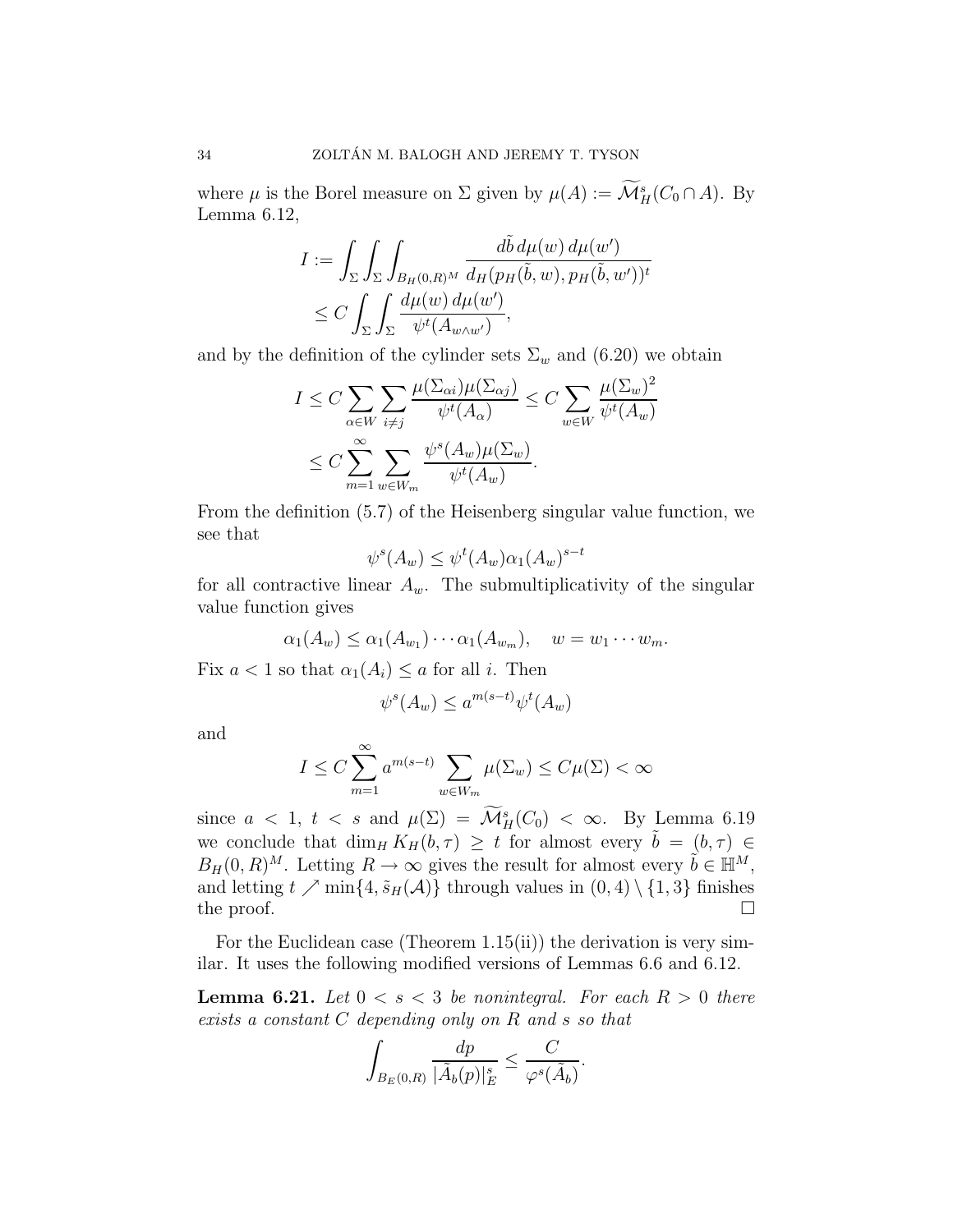**Lemma 6.22.** Assume that  $||A_i|| < 1/2$  for each i. For  $0 < s < 3$ nonintegral and  $R > 0$ , there exists a constant  $C = C(R, s)$  so that

$$
\int_{B_E(0,R)^M} \frac{d\tilde{b}}{|p_H(\tilde{b},w) - p_H(\tilde{b},w')|_E^s} \leq \frac{C}{\varphi^s(\tilde{A}_{w \wedge w',b_{w \wedge w'}})}
$$

for all  $w, w' \in \Sigma$ .

The proofs of these lemmas are easy variations on the earlier proofs for the Heisenberg versions.

With these lemmas in hand the remainder of the proof proceeds in a manner similar to the previous case. We omit the details.

## 7. Appendix: eigenvalues of rank one perturbations of block diagonal matrices

This appendix is devoted to discussion and a sketch of an elementary proof of (5.6) using only techniques from linear algebra. The key result (Theorem 7.4) concerns deformation of the singular values of block diagonal matrices under rank one perturbations. We begin with a classical theorem of Golub.

**Theorem 7.1** (Golub [14]). Let  $D \in \mathbb{R}^{n \times n}$  be a diagonal matrix, with diagonal entries  $\lambda_1 > \lambda_2 > \cdots > \lambda_n$ . Let  $w = (w_1, \ldots, w_n) \in \mathbb{C}^n$  be a complex n-tuple with nonzero entries, and let  $w \otimes w$  be the associated rank one matrix whose  $(i, j)$ th entry is  $\overline{w_i}w_j$ . Finallly, let  $\epsilon \neq 0$  be real.

Then the eigenvalues of the Hermitian matrix  $P(\epsilon) = D + \epsilon w \otimes w$ are the solutions to the equation

$$
1 + \epsilon \sum_{i=1}^{n} \frac{|w_i|^2}{\lambda_i - \lambda} = 0.
$$

**Corollary 7.2.** If  $\epsilon > 0$  then the eigenvalues  $\lambda'_1 > \cdots > \lambda'_n$  of  $P(\epsilon)$ interlace with the eigenvalues of  $D$  in the following sense:

$$
(7.3) \qquad \qquad \lambda_n < \lambda_n' < \ldots < \lambda_1 < \lambda_1'.
$$

For extensions and further discussion of Golub's theorem, see Anderson [2].

Assume that the conditions in Corollary 7.2 hold and assume also that  $\lambda_n = 0$ . Then  $P = \tilde{A}^T \tilde{A}$ , where

$$
\tilde{A} = \begin{pmatrix} \alpha_1 & & & \\ & \alpha_2 & & \\ & & \ddots & \\ \sqrt{\epsilon}w_1 & \sqrt{\epsilon}w_2 & \cdots & \sqrt{\epsilon}w_n \end{pmatrix}
$$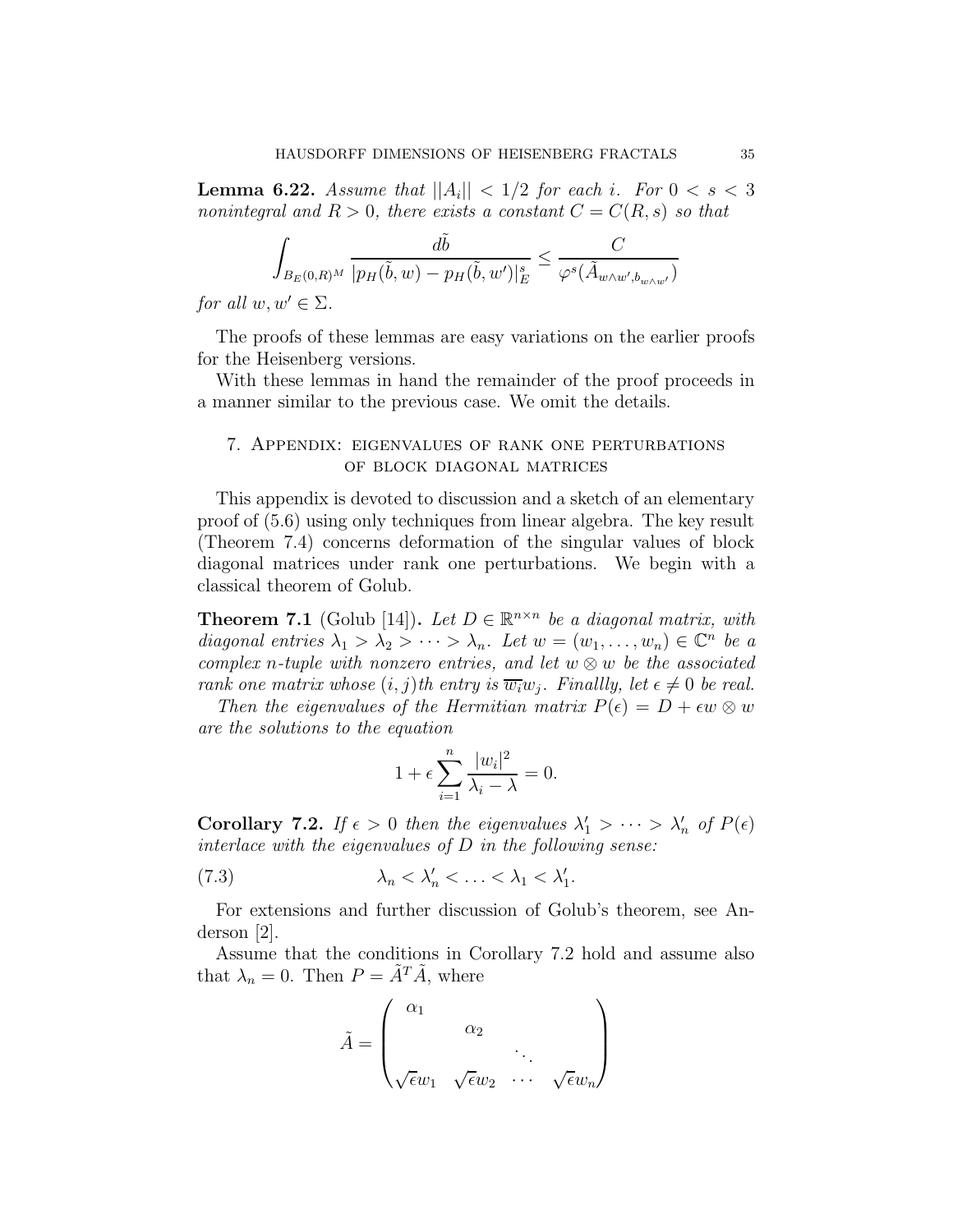and  $\alpha_i$  denotes the positive square root of  $\lambda_i$ . The values  $\alpha_1, \ldots, \alpha_{n-1}, 0$ are the singular values for  $A = \sqrt{D}$ . Denote by  $\alpha'_i = \sqrt{\lambda'_i}$ ,  $i = 1, \ldots, n$ , the singular values for  $P$ . Then  $(7.3)$  implies the following inequality between the singular value functions for  $A$  and  $A$ :

$$
\varphi^s(A) \le \varphi^s(\tilde{A}), \qquad 0 \le s \le n.
$$

This gives some indication of how Theorem 7.1 may be applied in the context of Falconer's theory. For the specific application to (5.6), however, we require a version of Golub's result for block diagonal matrices. As we are interested in applications to the first Heisenberg group, we give the following result only in the case  $n = 3$ .

**Theorem 7.4.** Let  $A \in \mathbb{R}^{2 \times 2}$  with distinct singular values  $0 < \alpha_2 < \alpha_1$ , let  $b \in \mathbb{R}^2$  and let  $\epsilon \neq 0$ . Set

$$
D = \begin{pmatrix} A & 0 \\ 0 & 0 \end{pmatrix} \in \mathbb{R}^{3 \times 3}, \qquad w = w(A, b) = (-2(Jb)^T A \ \det A),
$$

and

$$
\tilde{A}_b(\epsilon) = D + \sqrt{\epsilon} e_3 \otimes w = \begin{pmatrix} A \\ -2\sqrt{\epsilon} (Jb)^T A & \sqrt{\epsilon} \det A \end{pmatrix},
$$

where  $e_3 = (0, 0, 1)$ .

Let  $\lambda$  be a complex number which is not equal to one of the eigenvalues  $\lambda_1 = \alpha_1^2$ ,  $\lambda_2 = \alpha_2^2$  for  $A^T A$ . Then  $\lambda$  is an eigenvalue for  $P(\epsilon) = \tilde{A}_b(\epsilon)^T \tilde{A}_b(\epsilon)$  if and only if  $\lambda$  solves the equation

(7.5) 
$$
F(\lambda) := 1 + \epsilon \left\{ \frac{(\det A)^2}{-\lambda} + \frac{C_1}{\lambda_1 - \lambda} + \frac{C_2}{\lambda_2 - \lambda} \right\} = 0,
$$

where

$$
C_1 = \frac{4\lambda_1(|A^T Jb|^2 - \lambda_2|b|^2)}{\lambda_1 - \lambda_2}
$$

and

$$
C_2 = \frac{4\lambda_2(\lambda_1|b|^2 - |A^T Jb|^2)}{\lambda_1 - \lambda_2}.
$$

Observe that  $C_1, C_2 \geq 0$ .

The proof of this theorem is by direct computation of the characteristic polynomial of  $P(\epsilon)$ . We omit the details.

A modified version of Theorem 7.4 holds in the orthogonal case  $\lambda_1 =$  $\lambda_2$ ; we omit the details. More general versions are presumably true for block diagonal matrices in higher dimensions, but we do not pursue this here.

We now sketch the application of Theorem 7.4 to the proof of  $(5.6)$ . Choose  $\epsilon = 1$ . Then the matrix  $\tilde{A}_b(\epsilon)$  is precisely the matrix  $\tilde{A}_b$  from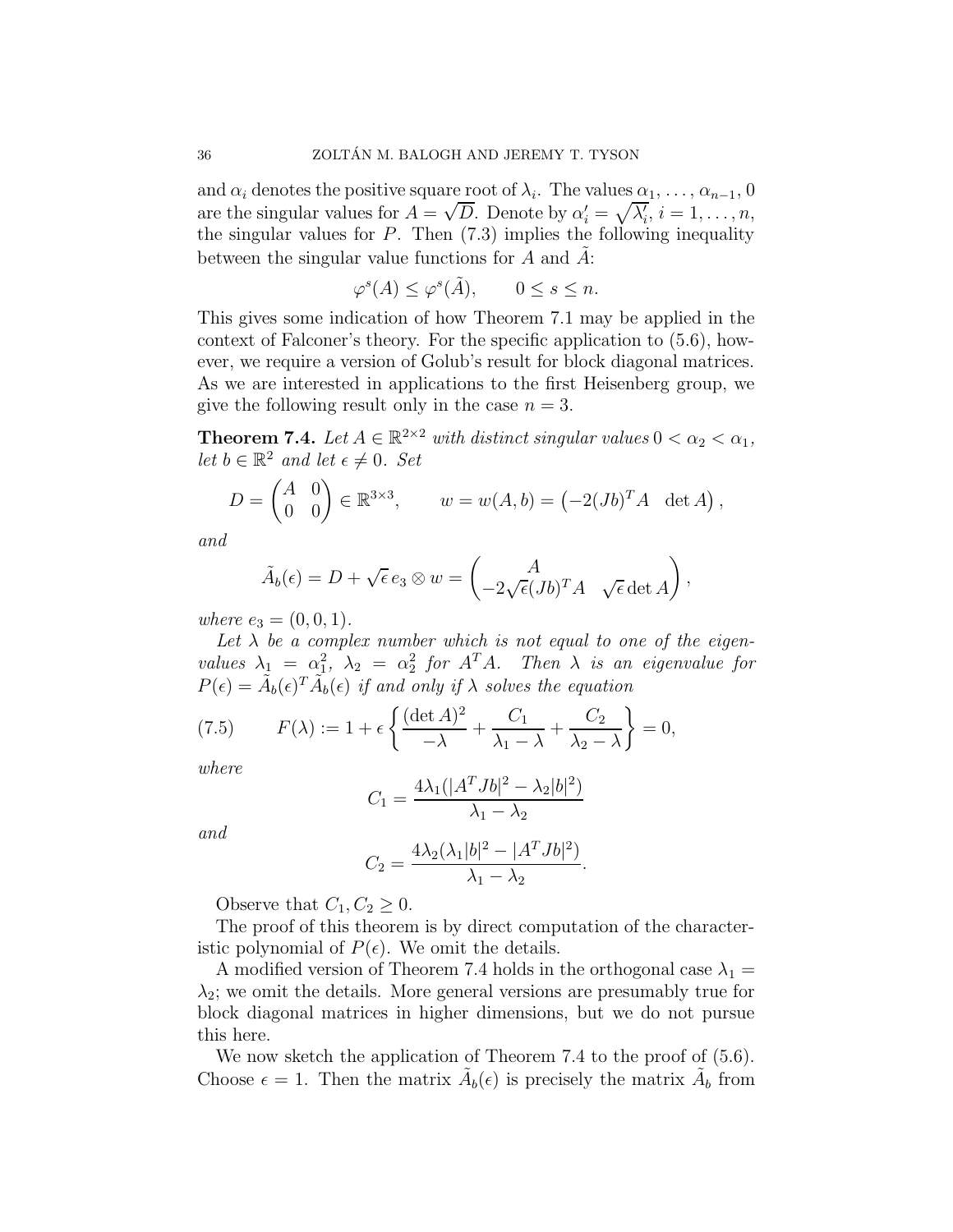the introduction. We assume that  $b \neq 0$ . As before, denote by  $\lambda'_1$  >  $\lambda_2' > \lambda_3'$  the eigenvalues of  $P(1) = \tilde{A}_b^T \tilde{A}_b$ .

If  $Jb$  is not an eigenvector for  $A^T A$ , then  $C_1$  and  $C_2$  are both positive. Consequently, we may conclude as in Corollary 7.2 that the eigenvalues of  $P(1)$  and D interlace:

$$
0 < \lambda'_3 < \lambda_2 < \lambda'_2 < \lambda_1 < \lambda'_1.
$$
\nIf  $|A^T Jb| = \alpha_2 |b|$  then  $C_1 = 0$ ,  $C_2 = 4\lambda_2 |b|^2 > 0$  and\n
$$
0 < \lambda'_3 \le \lambda_2 \le \lambda'_2 < \lambda_1 < \lambda'_1.
$$

Similarly, if  $|A^T J b| = \alpha_1 |b|$  then  $C_2 = 0$ ,  $C_1 = 4\lambda_1 |b|^2 > 0$  and  $0 < \lambda'_3 < \lambda_2 < \lambda'_2 \leq \lambda_1 \leq \lambda'_1.$ 

In all cases, we find that

(7.6) 
$$
\lambda_1 \leq \lambda'_1
$$
 and  $\lambda_2 \leq \lambda'_2$ .

The function  $F(\lambda)$  in (7.5) is equal to

$$
\frac{\det(P(\epsilon) - \lambda I)}{\det(D - \lambda I)} = \frac{\det(P - \lambda I)}{(-\lambda)(\lambda_1 - \lambda)(\lambda_2 - \lambda)}
$$

From the expression for  $F(\lambda)$  in (7.5), the product of the eigenvalues of  $P(1)$  is

(7.7) 
$$
\lambda'_1 \lambda'_2 \lambda'_3 = (\det A)^2 = \lambda_1^2 \lambda_2^2.
$$

Since the singular values of  $\tilde{A}_0$  are  $\alpha_1$ ,  $\alpha_2$  and  $\alpha_1\alpha_2$ , it follows from (7.6), (7.7) and the definition of the singular value function in (5.5) that

$$
\varphi^s(\tilde{A}_0) \leq \varphi^s(\tilde{A}_b)
$$

for all  $s \geq 0$ . Thus the critical exponents satisfy the inequality

$$
\tilde{s}_E(\mathcal{A}) \le \tilde{s}_E(b; \mathcal{A})
$$

as desired. This concludes the proof of (5.6).

#### **REFERENCES**

- [1] Ambrosio, L., and Kirchheim, B. Rectifiable sets in metric and Banach spaces. Math. Ann. 318, 3 (2000), 527–555.
- [2] Anderson, J. A secular equation for the eigenvalues of a diagonal matrix perturbation. Linear Algebra Appl. 246 (1996), 49–70.
- [3] Balogh, Z. M. Hausdorff dimension distribution of quasiconformal mappings on the Heisenberg group. J. Anal. Math. 83  $(2001)$ , 289–312.
- [4] Balogh, Z. M., Hofer-Isenegger, R., and Tyson, J. T. Lifts of Lipschitz maps and horizontal fractals in the Heisenberg group. Preprint 2003.
- [5] Balogh, Z. M., Rickly, M., and Serra-Cassano, F. Comparison of Hausdorff measures with respect to the Euclidean and Heisenberg metric. Publ. Mat. 47 (2003), 237–259.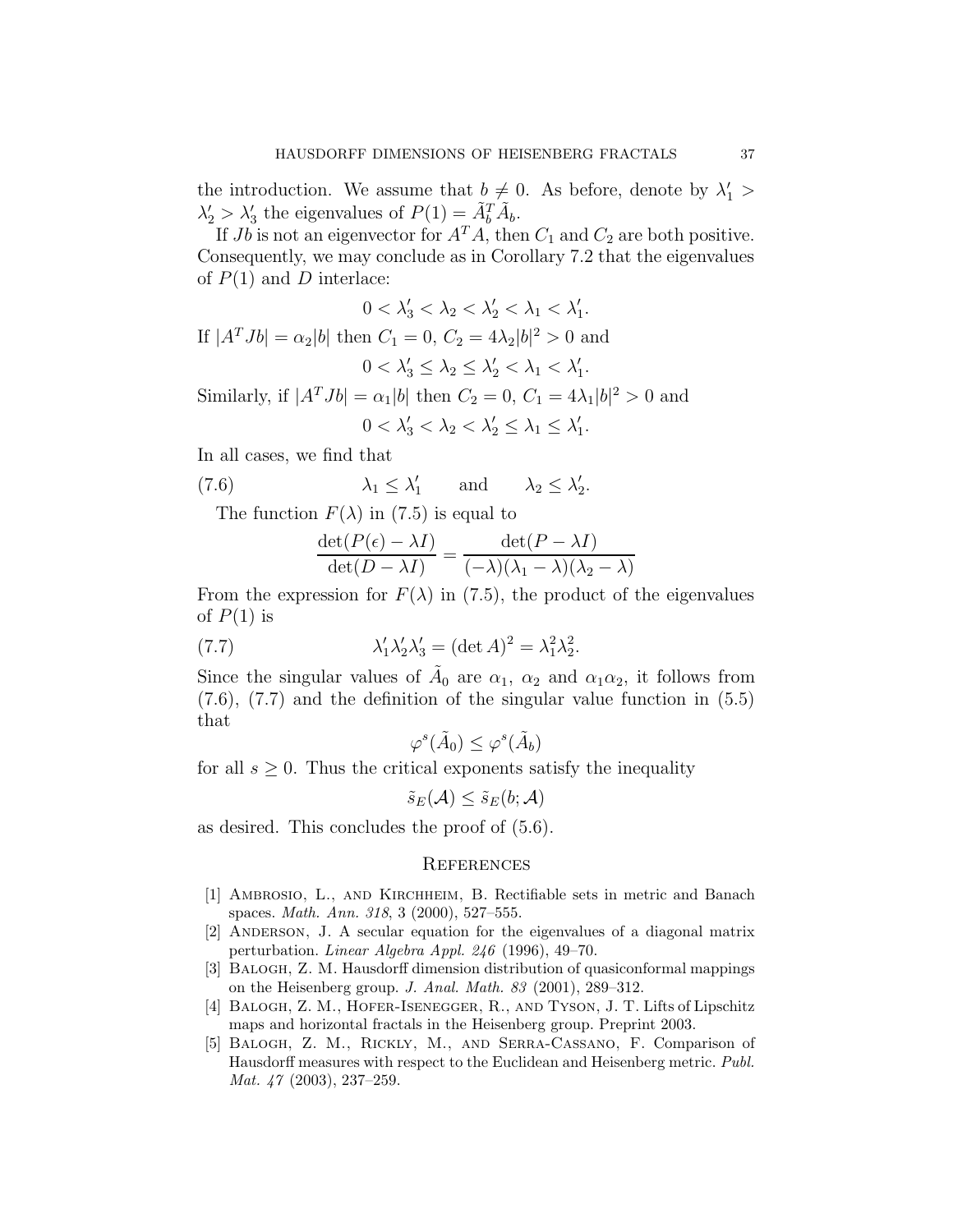- [6] Balogh, Z. M., and Tyson, J. T. Polar coordinates on Carnot groups. Math. Z. 241, 4 (2002), 697–730.
- [7] BANDT, C., AND GRAF, S. Self-similar sets. VII. A characterization of selfsimilar fractals with positive Hausdorff measure. Proc. Amer. Math. Soc. 114, 4 (1992), 995–1001.
- [8] EDGAR, G. A. Fractal dimension of self-affine sets: some examples. Rend. Circ. Mat. Palermo  $(2)$  Suppl., 28 (1992), 341–358. Measure theory (Oberwolfach, 1990).
- [9] Falconer, K. J. The geometry of fractal sets, vol. 85 of Cambridge Tracts in Mathematics. Cambridge University Press, 1986.
- [10] Falconer, K. J. The Hausdorff dimension of self-affine fractals. Math. Proc. Cambridge Philos. Soc. 103, 2 (1988), 339–350.
- [11] Falconer, K. J. The dimension of self-affine fractals. II. Math. Proc. Cambridge Philos. Soc. 111, 1 (1992), 169–179.
- [12] Franchi, B., Serapioni, R., and Serra-Cassano, F. Rectifiability and perimeter in the Heisenberg group. Math. Ann. 321, 3 (2001), 479–531.
- [13] Garofalo, N., and Nhieu, D.-M. Isoperimetric and Sobolev inequalities for Carnot-Carathéodory spaces and the existence of minimal surfaces. Comm. Pure Appl. Math. 49 (1996), 1081–1144.
- [14] Golub, G. H. Some modified matrix eigenvalue problems. SIAM Rev. 15 (1973), 318–334.
- [15] GROMOV, M. Carnot-Carathéodory spaces seen from within. In Sub-Riemannian Geometry, vol. 144 of Progress in Mathematics. Birkhäuser, Basel, 1996, pp. 79–323.
- [16] HUTCHINSON, J. E. Fractals and self-similarity. Indiana Univ. Math. J. 30 (1981), 713–747.
- [17] Kigami, J. Analysis on fractals, vol. 143 of Cambridge Tracts in Mathematics. Cambridge University Press, Cambridge, 2001.
- [18] Kircheim, B., and Serra Cassano, F. Rectifiability and parametrization of intrinsic regular surfaces in the Heisenberg group. Preprint.
- [19] Mattila, P. Geometry of sets and measures in Euclidean spaces, vol. 44 of Cambridge Studies in Advanced Mathematics. Cambridge University Press, Cambridge, 1995.
- [20] Moran, P. A. P. Additive functions of intervals and Hausdorff measure. Proc. Cambridge Philos. Soc. 42 (1946), 15–23.
- [21] Rogers, C. A. Hausdorff Measures. Cambridge University Press, London, 1970.
- [22] Schief, A. Separation properties for self-similar sets. Proc. Amer. Math. Soc. 122, 1 (1994), 111–115.
- [23] Solomyak, B. Measure and dimension for some fractal families. Math. Proc. Camb. Phil. Soc. 124, 3 (1998), 531–546.
- [24] STRICHARTZ, R. S. Self-similarity on nilpotent Lie groups. In Geometric analysis (Philadelphia, PA, 1991), vol. 140 of Contemp. Math. Amer. Math. Soc., Providence, RI, 1992, pp. 123–157.
- [25] STRICHARTZ, R. S. Self-similarity in harmonic analysis. J. Fourier Anal. Appl. 1, 1 (1994), 1–37.